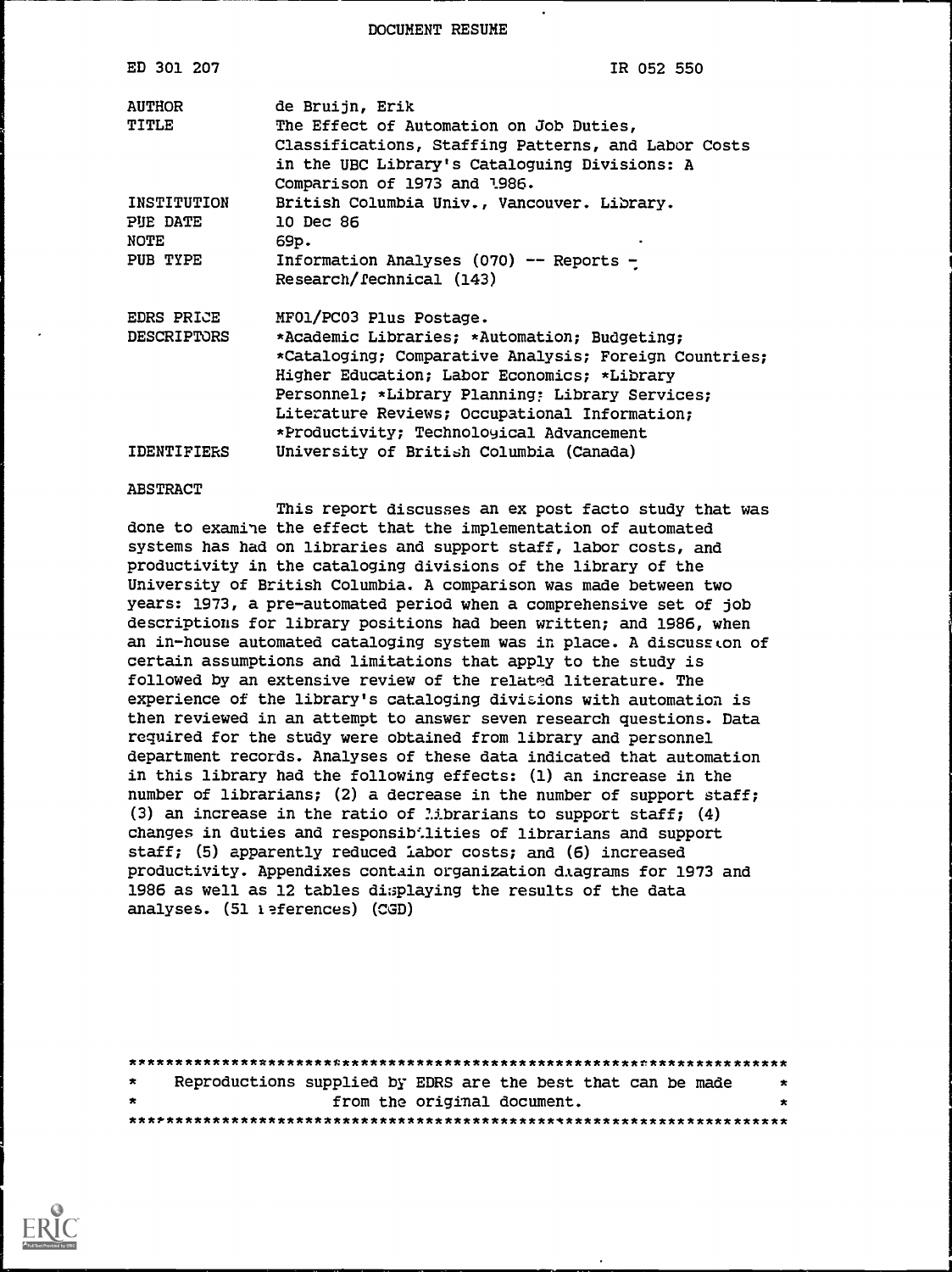U.S. DEPARTMENT OF EDUCATION Office of Educational Research and Improvement EDUCATIONAL RESOURCES INFORMATION<br>
This document has been reproduced as<br>
This document has been reproduced as

- This document has been reproduced as<br>
received from the person or crganization<br>
originating it received Irom the person or organization
- originating it<br>
C Minor changes have been made to improve<br>
reproduction quality

Points of view or opinions stated in this doculi<br>ment Ido, not inecessarily represent Iofficial<br>OERI position or policy

The Effect of Automation on Job Duties, Classifications, Staffing Pat.erns, and Labor Costs in the UBC Library's Cataloguing Divisions: a Comparison of 1973 and 1986.

by

#### Erik de Bruijn

Assistant University Librarian for Administrative Services

The Library

The University of British Columbia

December 10, 1986

Copyright (c) Erik de Bruijn

"PERMISSION TO REPRODUCE THIS MATERIAL HAS BEEN GRANTED BY

ŀ

 $\pmb{\mathfrak{t}}$ 

Erik de Bruyn.

TO THE EDUCATIONAL RESOURCES INFORMATION CENTER (ERIC)."

 $I$   $R$ 052550

 $2 \sqrt{2}$ 

R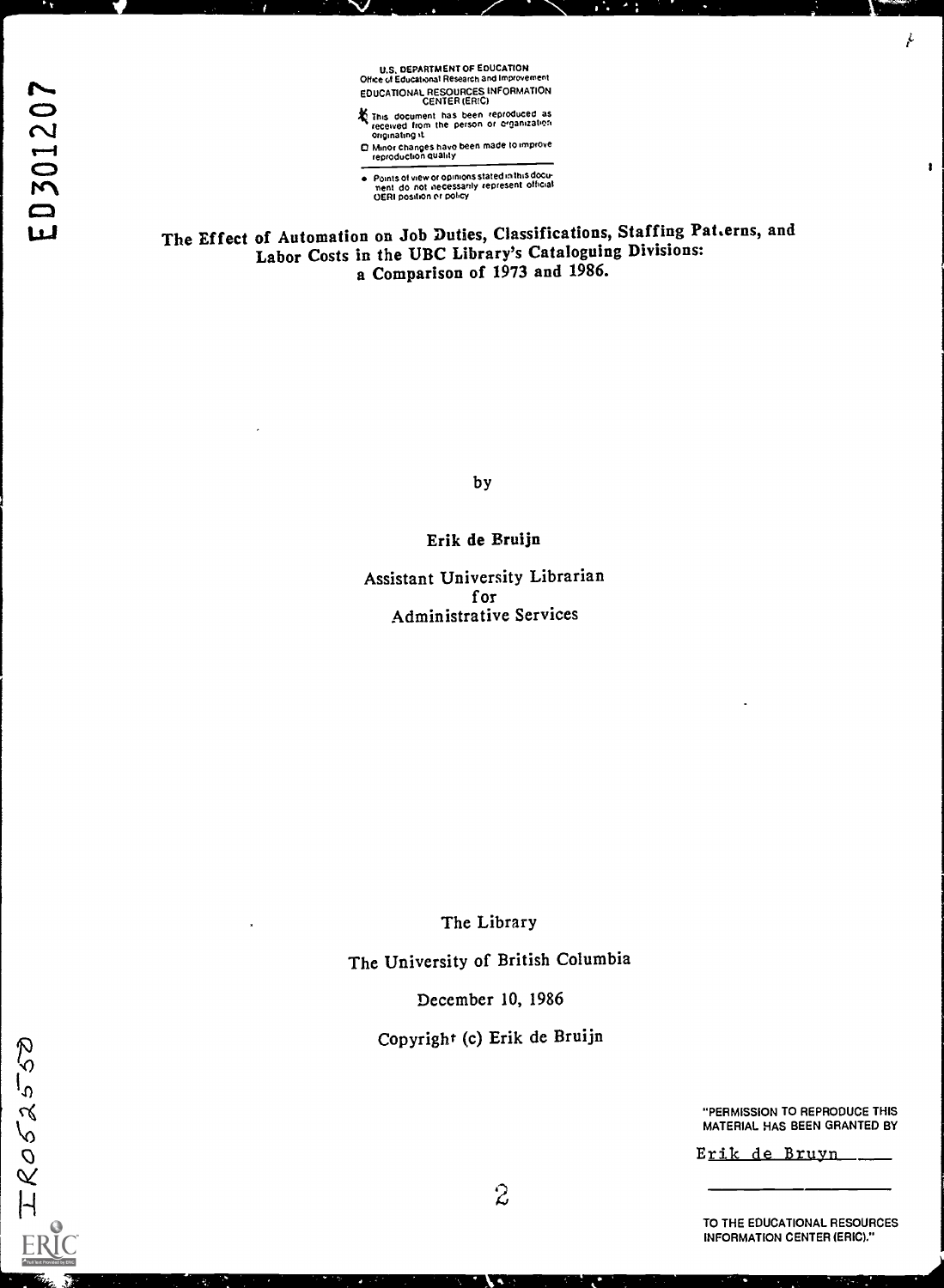#### Acknowledgements

This paper was completed as an independent research project for Libr. 653 at the School of Library, Archival, and Information Studies, The University of British Columbia. I would like to express my thanks to the following individuals who have been of assistance to me:

Professor Anne Piternick, School of Library, Archival, and Information Studies, for agreeing to be my supervisor and for pointing out some valuable sources of information as well as for general encouragement;

Professor Richard Hopkins, School of Library, Archival, and :nformation Studies, in whose course on Research Methods it all began, for assistance with the initial research proposal and for reviewing the statistical tables;

Bob MacDonald, Assistant University Librarian for Technical Services and Systems, UBC Library, for letting me poach in his bailiwick;

Ann Turner, Head, Catalogue Records Division, UBC Library, for her willingness to explain the complexities of automated cataloguing and to answer naive questions;

Doug McInnes, University Librarian, UBC Library, for countenancing my use of one of the Library's microcomputers without which both the writing of this study as well as the construction of the tables would have been immeasurably more difficult.

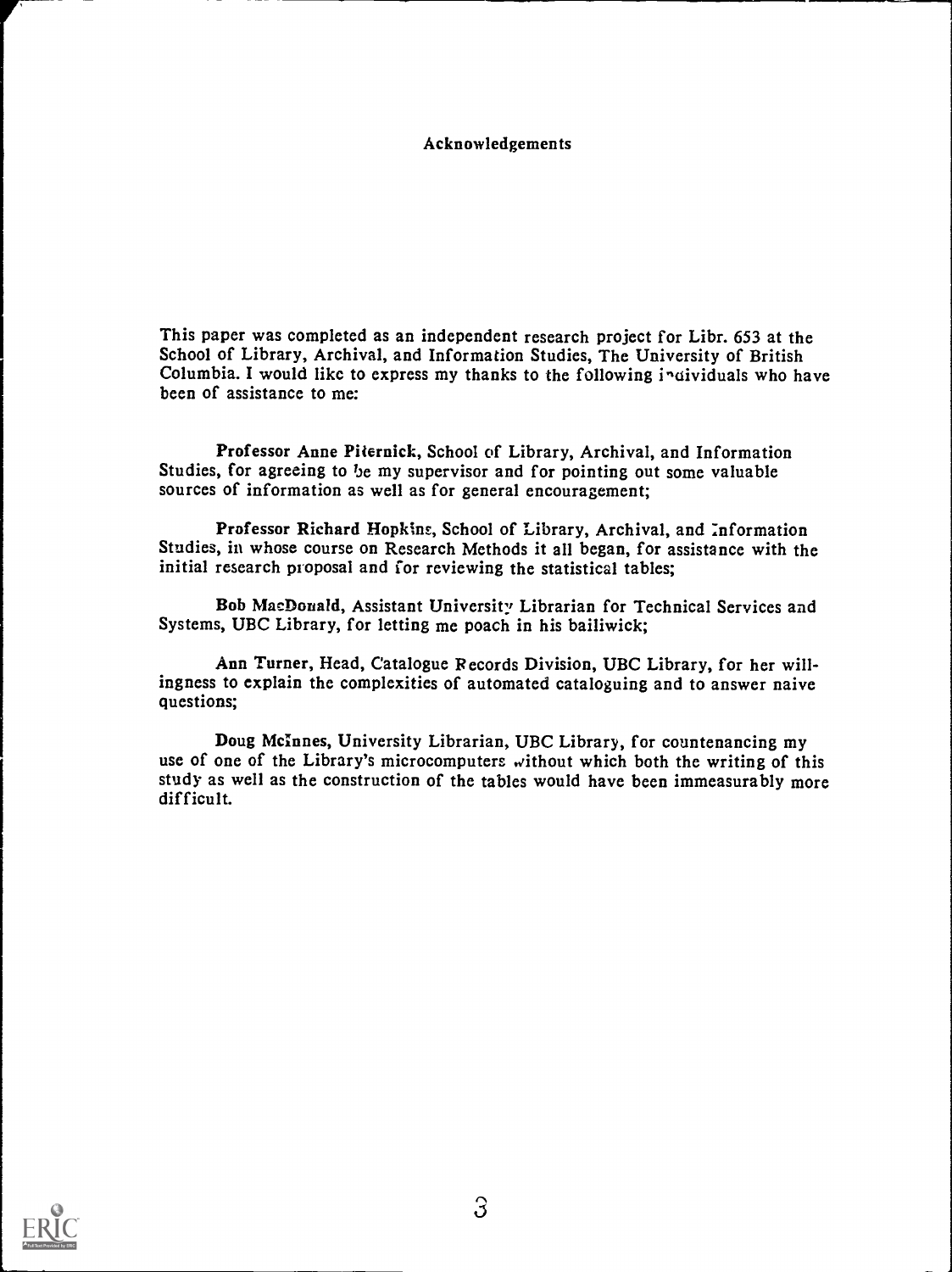# Table of Contents

| Introduction               | $\mathbf{3}$ |
|----------------------------|--------------|
| Review of the Literature   | 5            |
| <b>Research Questions</b>  | 16           |
| The UBC Library            | 17           |
| Aethods and Procedure      | 20           |
| Analysis and Discussion    | 24           |
| Conclusions                | 45           |
| Sources Consulted          | 48           |
| $\sigma_{\rm s}$<br>Tables | 53           |

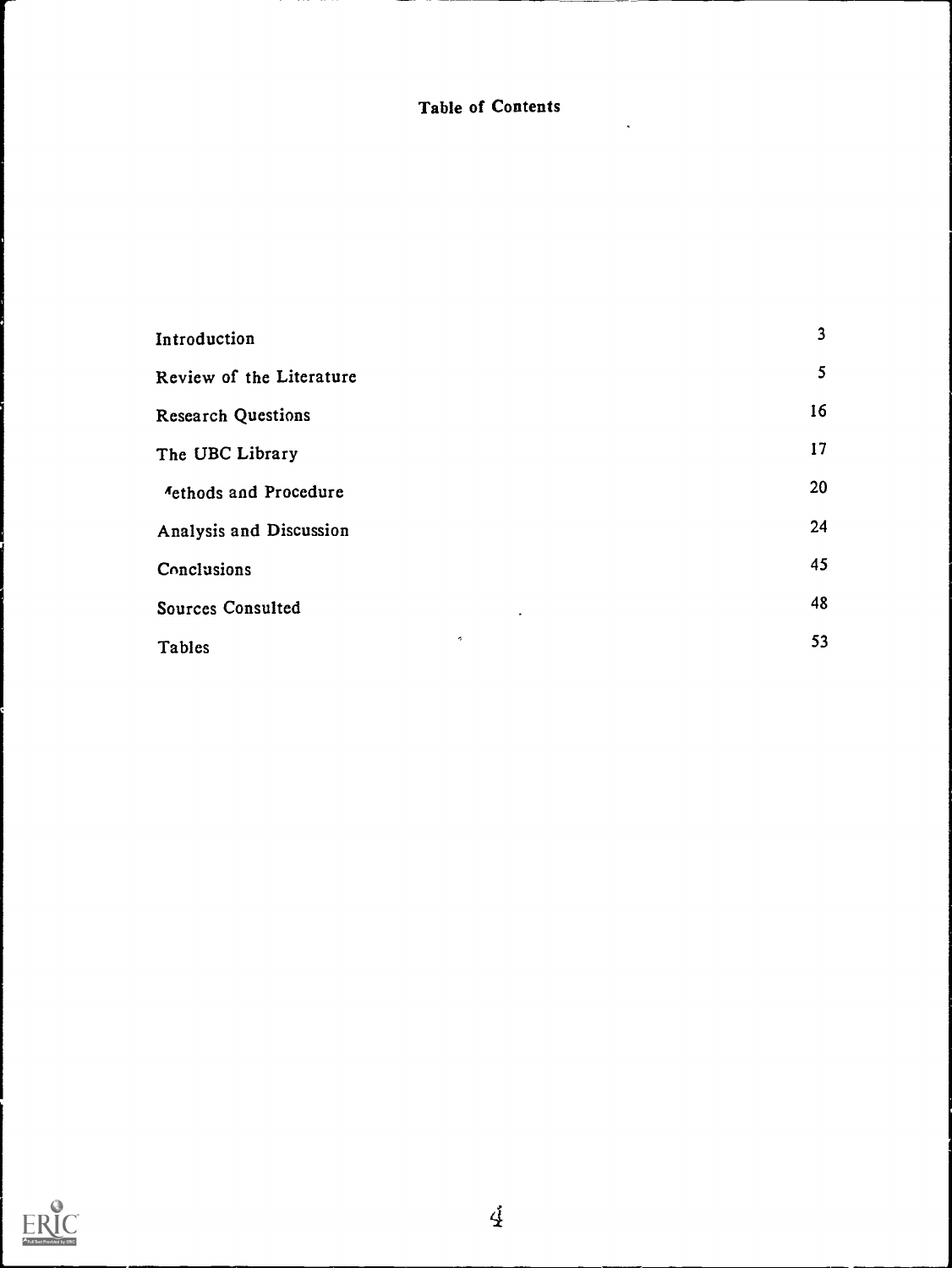#### Introduction

In a time of shrinking financial resources, the control of costs and the improvement of productivity are of prime importance to library managers. For academic research libraries, staff salaries are the most significant part of the budget, and, given the fact that funding for collections and materials is never adequate (and usually politically untouchable), the only part of the budget which offers any possibility for economies. Labor costs are determined by the number and type of staff employed, are subject to continuing inflation, and are further affected by wage and benefit increases which occur as a result of collective bargaining. The possibility that the use of automated systems can improve productivity, change the number or type of staff employed, and perhaps reduce labor costs should therefore be of great interest to library managers. Potential salary savings from technical services areas such as cataloguing where automation is typically implemented, could produce the financial resources to meet demands for new services in a period of frozen budgets, or enable the library to deal with retrenchment and staff cuts without reducing services to users.

The literature which examines the effects of automation on staffing patterns, productivity, and labor costs in library technical services departments yields inconclusive and sometimes contradictory evidence. Little quantitative research has been carried out in this area, and what is published tends to be theoretical or philosophical. An ex post facto study of the experience of a major academic library should therefore be useful. This study examines the effect that the implementation of automated systems has had on job duties of librarians and support staff, support staff classifications, the relative numbers of librarians and support staff, labor costs, and productivity, in the cataloguing divisions of the University of British Columbia Library. A comparison is made between two years, 1973 and

5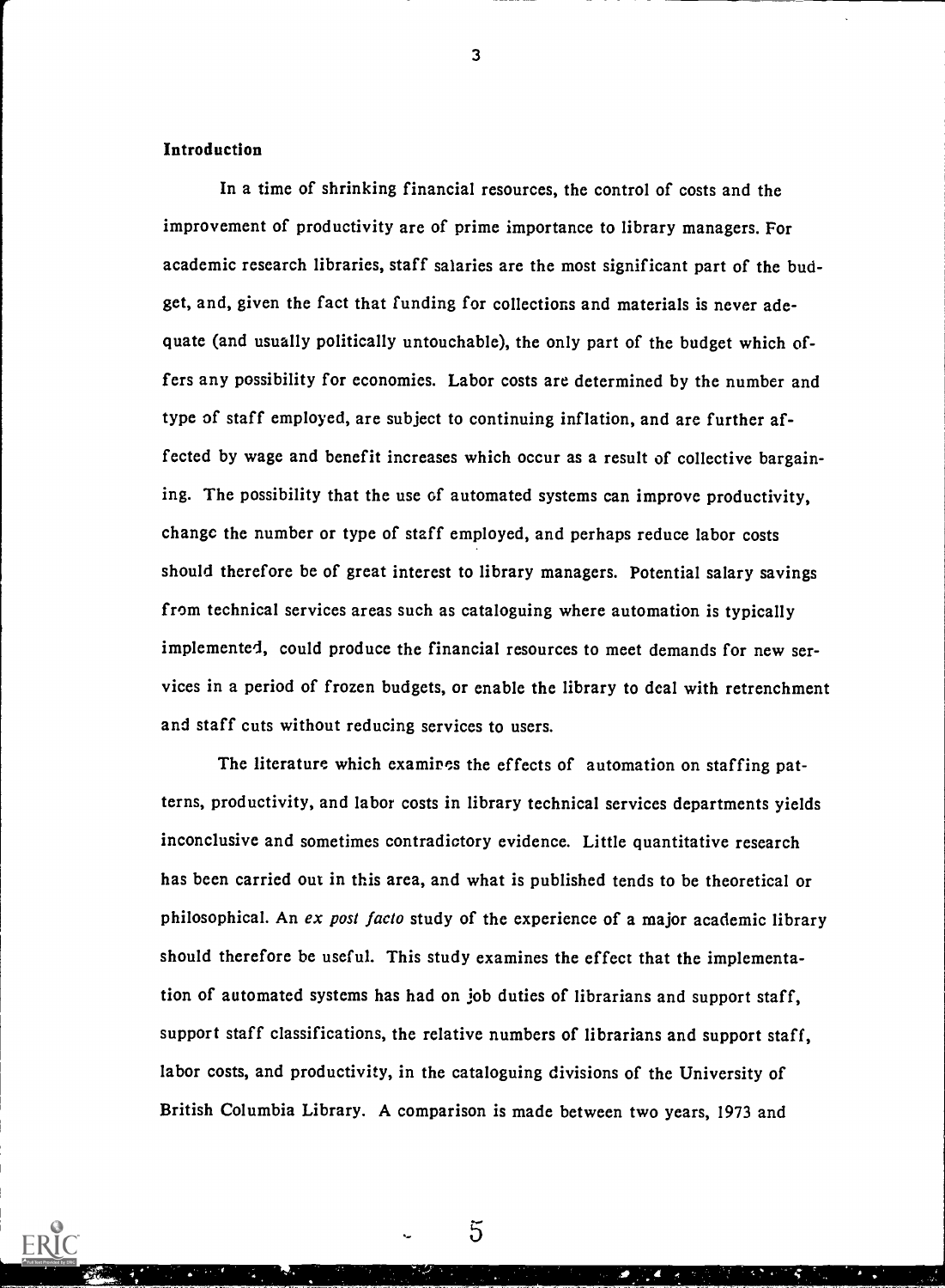1986. These years were selected because 1973 marked the production of a comprehensive set of job descriptions for Library positions during the pre-automation period and thus provides a snapshot of Library jobs at that time, while by 1986 the process of automating cataloguing was essentially finished, and an in-house automated cataloguing system was in place.

Certain assumptions and limitations apply to this study. The internal reorganization of the cataloguing divisions between 1973 and 1986 has generally been ignored, except where it has affected the level of staffing or the functional responsibilities or the divisions. It is assumed that positions eliminated from the establishment of the cataloguing divisions after the introduction of automation, other variables being controlled, were eliminated as a result of automation. This elimination may not have happened as a direct cause-and-effect - there is always work waiting to be done and staff can always be kept busy - but as a result of retrenchment or imposed staff cuts. As Atkinson and Stenstrom state, "cost savings will not appear magically. They will have to be forced into existence by library managers.<sup>"1</sup> What is assumed is that the ability of the cataloguing divisions to eliminate positions is an effect of the implementation of automated systems.

No consideration has been given to the capital and operating costs of the automated systems. These would have to be analyzed to determine the overall cost effectiveness of the implementation of automation. Capital and operating costs might very wall exceed any reductions in labor costs, or outweigh gains in productivity. Finally, the study is limited to events which occurred in the cataloguing divisions of the UBC Library and may not necessarily be indicative of the experience of other academic research libraries.



4

<sup>&</sup>lt;sup>1</sup>Hugh C. Atkinson and Patricia F. Stenstrom, "Automation in Austerity," Austerity Management in Academic Libraries, Ed. by John F. Harvey and Peter Spyers-Duran, (Metuchen: Scarecrow, 1984), p. 281-2.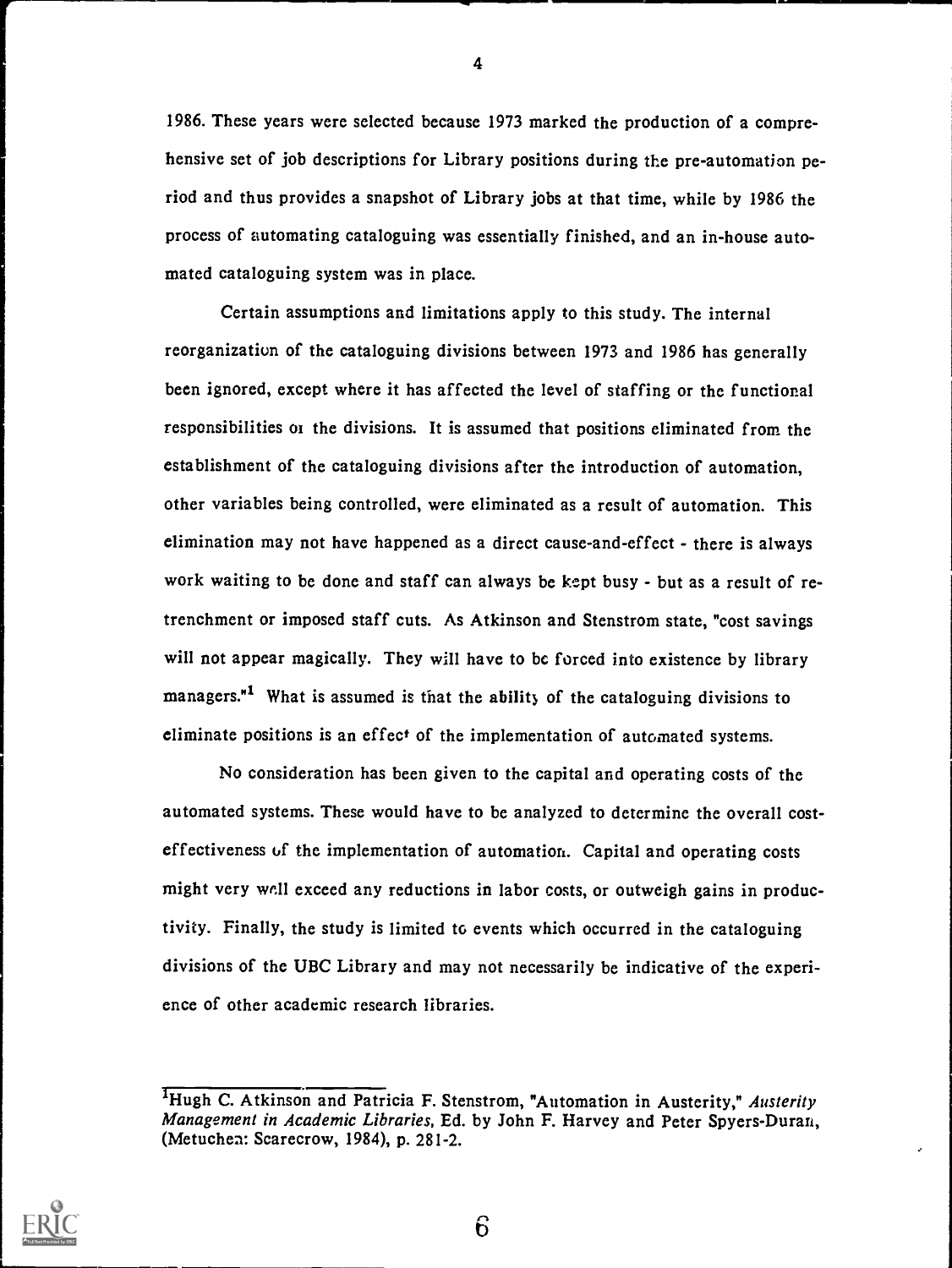#### Review of the Literature

Why have libraries adopted automated systems, especially in technical services? According to McLean, "[t]here appear to be two basic aims behind the desire to automate library processes: (i) to be more efficient in what is already being done and (ii) to offer services and support which could not be achieved manually."<sup>2</sup> The desire to improve efficiency resulted from problems in maintaining the card catalogue. Reynolds points out that, as acquisitions budgets grew, maintenance of the card catalogue fell behind, as there were not enough staff to keep up with the increased number of cards to file.<sup>3</sup> Catalogues were increasing in size, occupied more and more space, and were physically wearing out with use. When branch libraries were established, whole new catalogues had to be created and then maintained, both operations being expensive in terms of staff costs. He notes that the growing complexity of cataloguing rules and increasing adherence to standards made card catalogue maintenance even more difficult. "[T]he task of modifying any piece of information about an item required considerable duplication of effort...Making a change in terminology for a frequently assigned name or subject heading was a task of prohibitive dimension, requiring changes to large numbers of author, title, and subject entries...The most convenient solution for the library was simply not to change terminology."

Veaner feels that it was not the potential of the computer which caused libraries to close their card catalogues, but rather that the relentless pressure of increasing labor costs forced libraries to turn to the computer as the only alterna-

<sup>2</sup>Neil McLean, "Computerisation and Library Organisation," The Management of Technical Innovation in Libraries: Proceedings of a Conference, (Loughborough: Centre for Library and Information Management, 1981), p. 7. 3<br>
3Dennis Reynolds, Library Automation: Issues and Applications, (New York: Bowker, 1985), p. 73. 4Reynolds, Library Automation, p. 73-4.

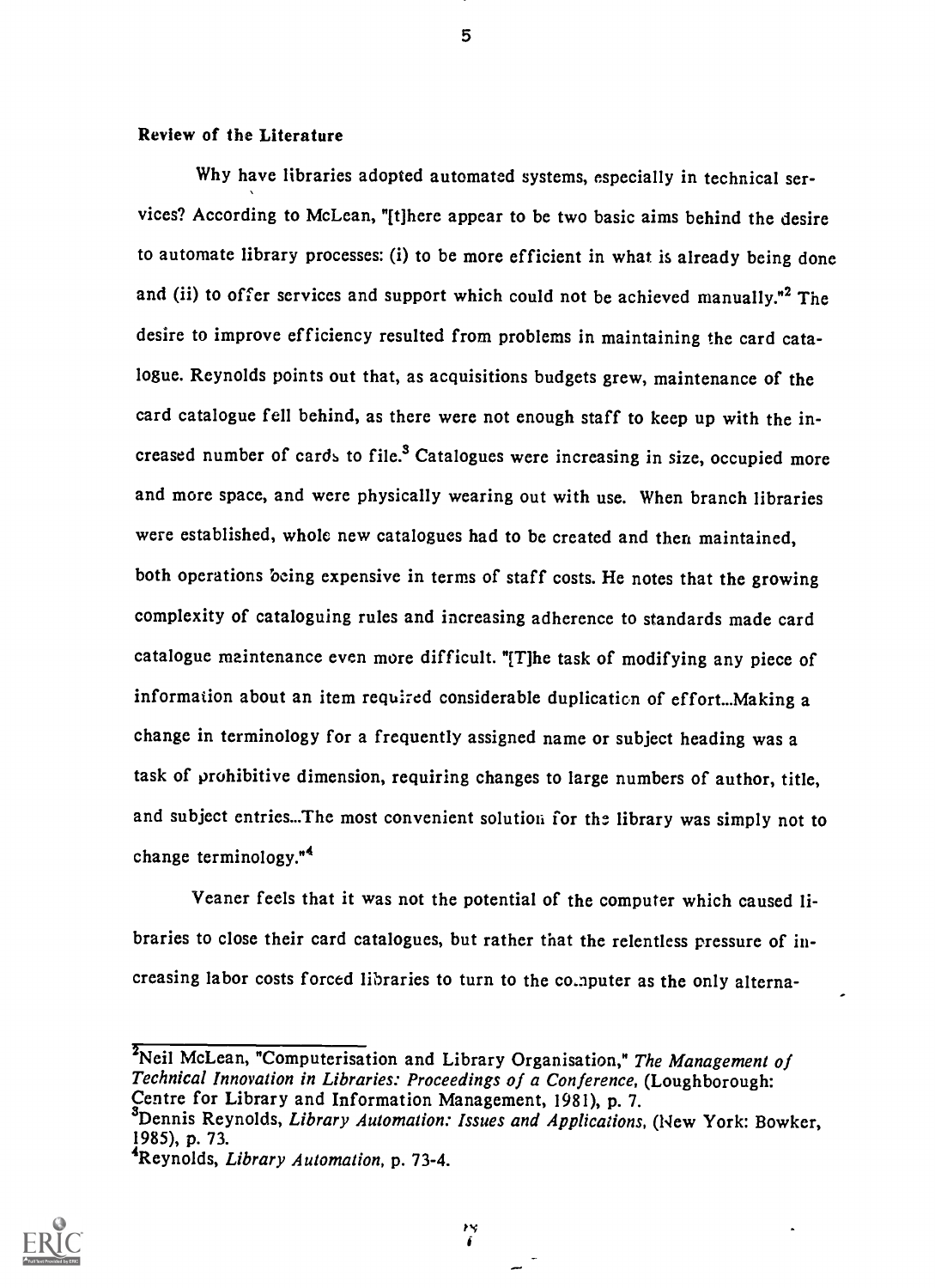tive.<sup>5</sup> According to Reynolds, "computer-generated catalogs proved to be...a more cost-effective form of catalog.<sup>46</sup> He agrees that the potential of the computer was often not used to improve upon the card catalogue. "The level of bibliographic description provided and the depth of access to materials in computer-generated...microform catalogs seldom departed from the established practices of card catalogs."<sup>7</sup> McLean applies this view to cataloguing operations generally, noting that "the actual functions of technical services departments have not yet radically changed in nature because most of the existing computerised systems reflect the traditional aspects of conventional manual cataloguing techniques.<sup>88</sup>

In a survey of four American academic libraries, Cain found that only at the University of Illinois had the implementation of automation involv 1 a major reorganization of the library that moved away from traditional patterns. "The cataloging department essentially has been disbanded and replaced with a processing unit, composed of para-professionals, that searches OCLC for cataloging copy. The professional catalogers have been dispersed to different public service units. A librarian's duties now will be organized by scholarly discipline rather than by function, that is, each professional will provide an array of technical and public services, from book selection and cataloging to reference and data base searching, with particular responsibility for a narrowly defined set of academic subjects.<sup>19</sup> Cummings notes that "there is little specific evidence that the introduction of computer technologies into library operations has effected significant cost savings. The University of Illinois estimates that the cost of maintaining an online catalog

<sup>5</sup>Allen B. Veaner, "What Hath Technology Wrought?" Proceedings of the 1978 Clinic on Library Applications of Data Processing: Problems and Failures in Library Automation, Ed. by F.W. Lancaster, (Urbana-Champaign: University of Illinois, 1979), p. 10.



<sup>&</sup>lt;sup>6</sup>Reynolds, Library Automation, p. 88.

<sup>&</sup>lt;sup>7</sup>Reynolds, Library Automation, p. 88.

<sup>8</sup>McLean, "Computerisation," p. 8.

<sup>&</sup>lt;sup>9</sup>Mark E. Cain, "Research Libraries in Transition: Managing in the University Setting," in Martin M. Cummings, The Economics of Research Libraries, (Washington: Council on Library Resources, 1986), p. 182-3.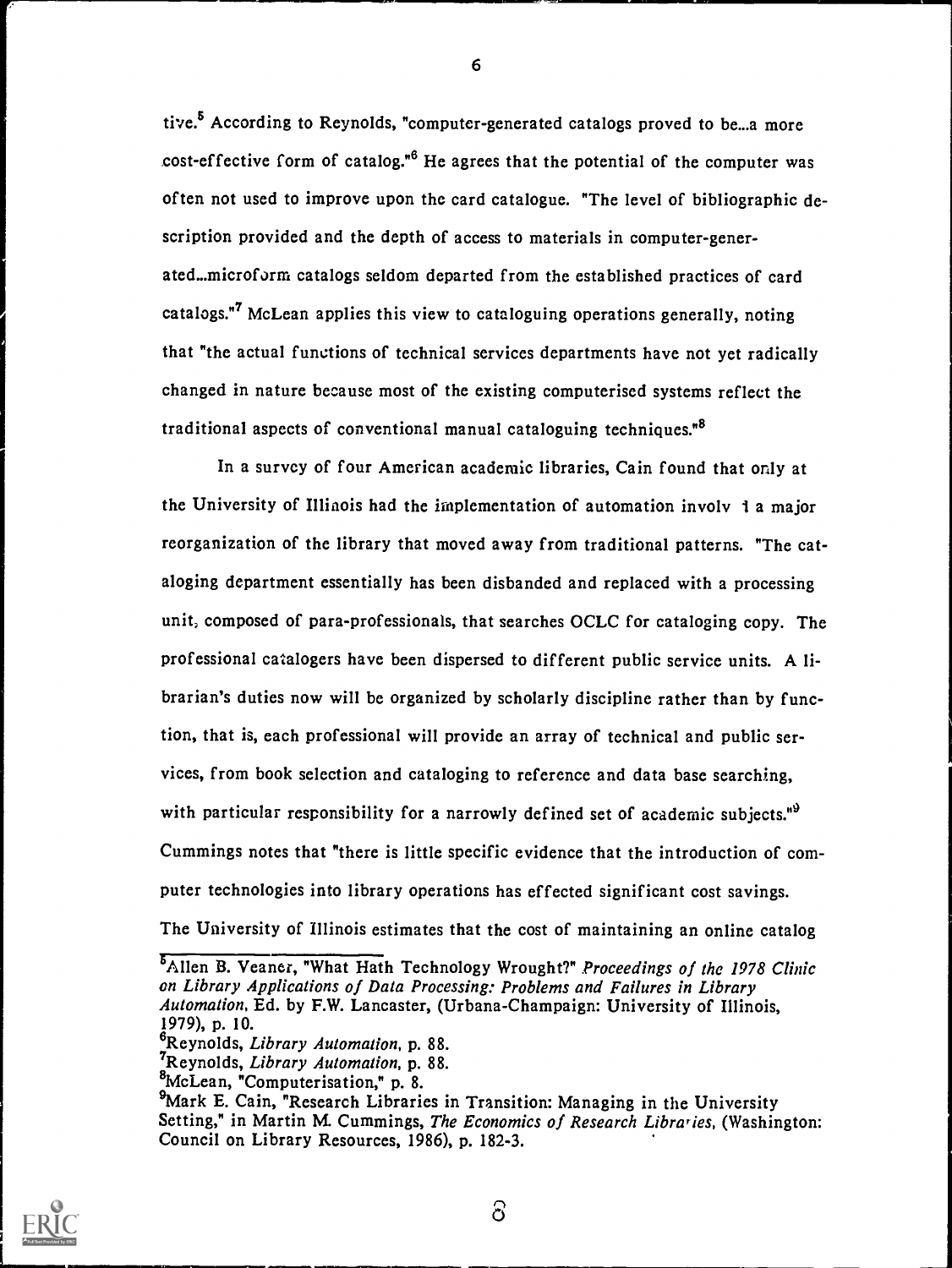is only slightly less than the cost of maintaining a public card catalog.<sup> $n^{10}$ </sup> He observes that "the financial pressures on libraries are great enough to motivate the adoption of computer cataloging--a choice that can also be justified on the grounds of improved quality of services and the grounds that everybody else is doing it. The pressures are not yet great enough to compel each library to find the least expensive means for carrying out the technical operations."<sup>11</sup>

Pringle points out that improved bibliographic access and control and the consequent gains for scholarship are just as important as potential cost savings.<sup>12</sup> Ross agrees. More recently, library managers have justified the installation of automated library systems by citing such factors as improved service to the library patrons and reduced processing times. Today, less emphasis is placed on cost reductions achieved by using computers to perform clerical tasks in libraries.<sup>"13</sup> As well, there may be a direct cost saving to library users which is difficult to quantify and which does not show up in the bottom line of the technical services budget. Murray notes that automation "can also increase individual productivity, particalarly because computerized catalog records are no longer location-bound, which implies considerable savings possible in internal staff and user travel time. Access time cost in obtaining information is frequently overlooked...Automation implications for service point reorganization are startling and have scarcely begun to be

<sup>11</sup>Cummings, *Economics*, p. 28.



7

 $\mathcal{G}$ 

<sup>&</sup>lt;sup>10</sup>Martin M. Cummings, The Economics of Research Libraries, (Washington: Council on Library Resources, 1986), p. 103.

<sup>&</sup>lt;sup>12</sup>Reg Pringle, "The Effects of Inter-Library Co-operation on the Priorities of Individual Libraries," The Management of Technical Innovation in Libraries: Proceedings of a Conference, (Loughborough: Centre for Library and Information Management, 1981), p. 25.

<sup>&</sup>lt;sup>13</sup>Ryburn M. Ross, "Cost Analysis of Automation in Technical Services," Proceedings of the 1976 Clinic on Library Applications of Data Processing: The Economics of Library Automation, Ed. by J.L. Divilbiss, (Urbana-Champaign: University of Illinois, 1977), p. 11.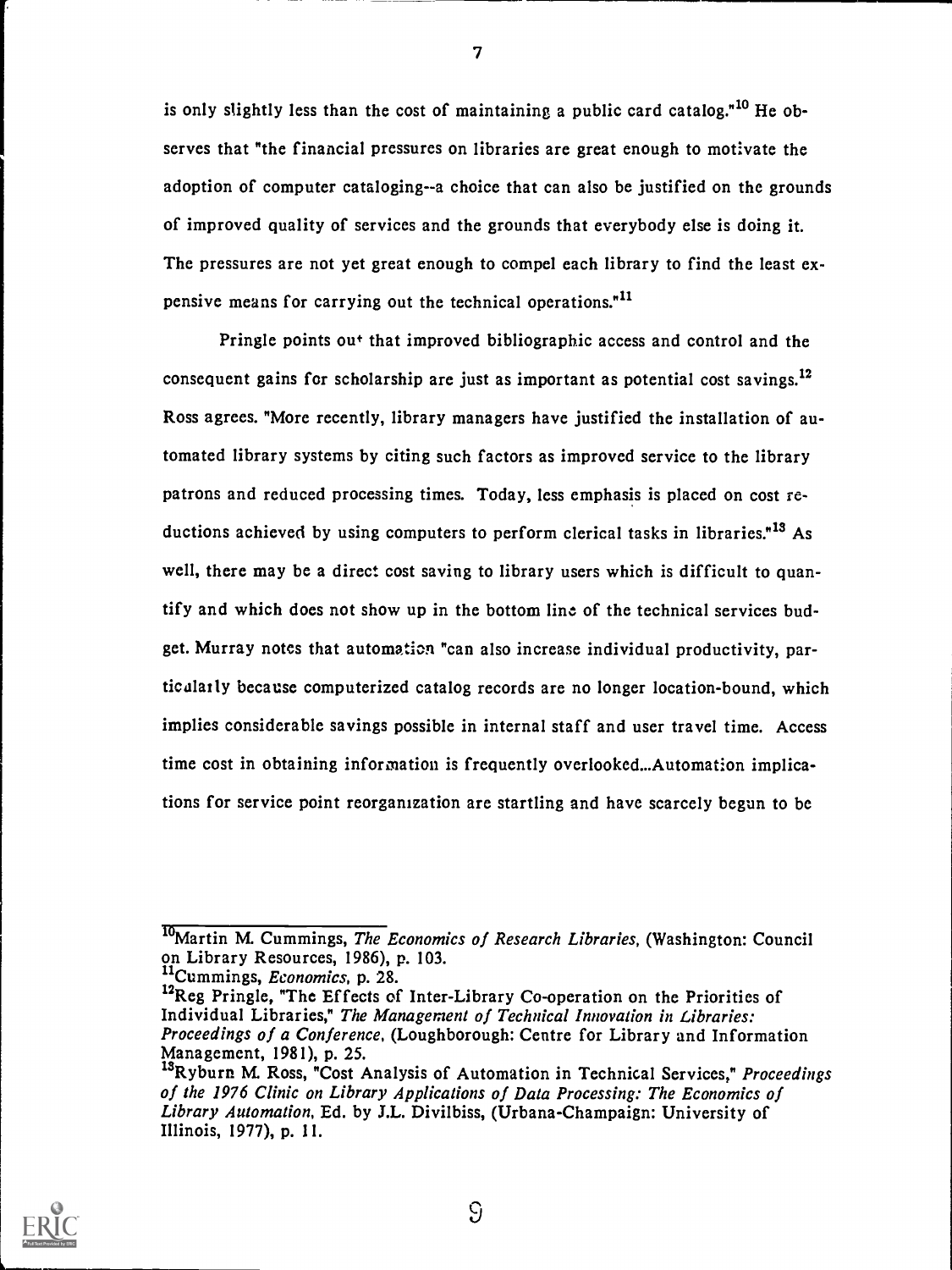grasped, yet they are mole important in managing scarce resources than the longhoped-for direct catalog and circulation personnel savings.<sup>14</sup>

8

Boss feels that "improved services are a more compelling reason to automate than are possible reductions in costs."<sup>15</sup> and that there "is little evidence that libraries have reduced the sizes of their staffs as a result of automation.<sup>"16</sup> Cline and Sinnott, in a study of technical services at three American university libraries, found that while staff reductions occurred in some areas, notably card typing,<sup>17</sup> no substantial cost savings through staff reductions were realized and might very well not occur.<sup>18</sup> Veneziano and Aagaard, in commenting on the application of automation to cataloguiog operations at Northwestern, concur with this view and also raise the problem of inter-institutional comparison. "Although we have virtually eliminated the typing and reproduction of catalog cards, thus cutting our clerical costs, we have not been able to cut the cost of the cataloging operation itself. Frankly, we are skeptical of claims of large cost savings. We suspect that the transition to OCLC has given administrators an opportunity to make changes...which by themselves would have increased productivity. Such improvements did not accompany the changeover to automation at Northwestern because we had already streamlined our cataloging operations."<sup>19</sup> Ross notes as well that comparisons between institutions are rarely valid, as different techniques are used in different

cost studies.<sup>20</sup> A comparison of an inefficient manual system with an efficient au-



<sup>&</sup>lt;sup>14</sup>Murray S. Martin, "Cost-Benefit Analysis for Austerity," Austerity Management in Academic Libraries, Ed. by John F. Harvey and Peter Spyers-Duran, (Metuchen: Scarecrow, 1984), p. 244.

<sup>&</sup>lt;sup>15</sup>Richard W. Boss, The Library Manager's Guide to Automation, 2nd ed. (White Plains: Knowledge Industry Publications, 1984), p. 7-8.

 $^{16}$ Boss, Library Manager's Guide, p. 101.

<sup>&</sup>lt;sup>17</sup>Hugh F. Cline and Loraine T. Sinnott, The Electronic Library; the Impact of Automation on Academic Libraries, (Lexington: D.C. Heath, 1983), p. 159. <sup>18</sup>Cline and Sinnott, *Electronic Library*, p. 145.

<sup>&</sup>lt;sup>19</sup>Velma Veneziano and James S. Aagaard, "Cost Advantages of Total System Development," Proceedings of the 1976 Clinic on Library Applications of Data Processing: The Economics of Library Automation, Ed. by J.L. Divilbiss, (Urbana-Champaign: University of Illinois, 1977), p. 137. 20Ross, "Cost Analysis," p. 10.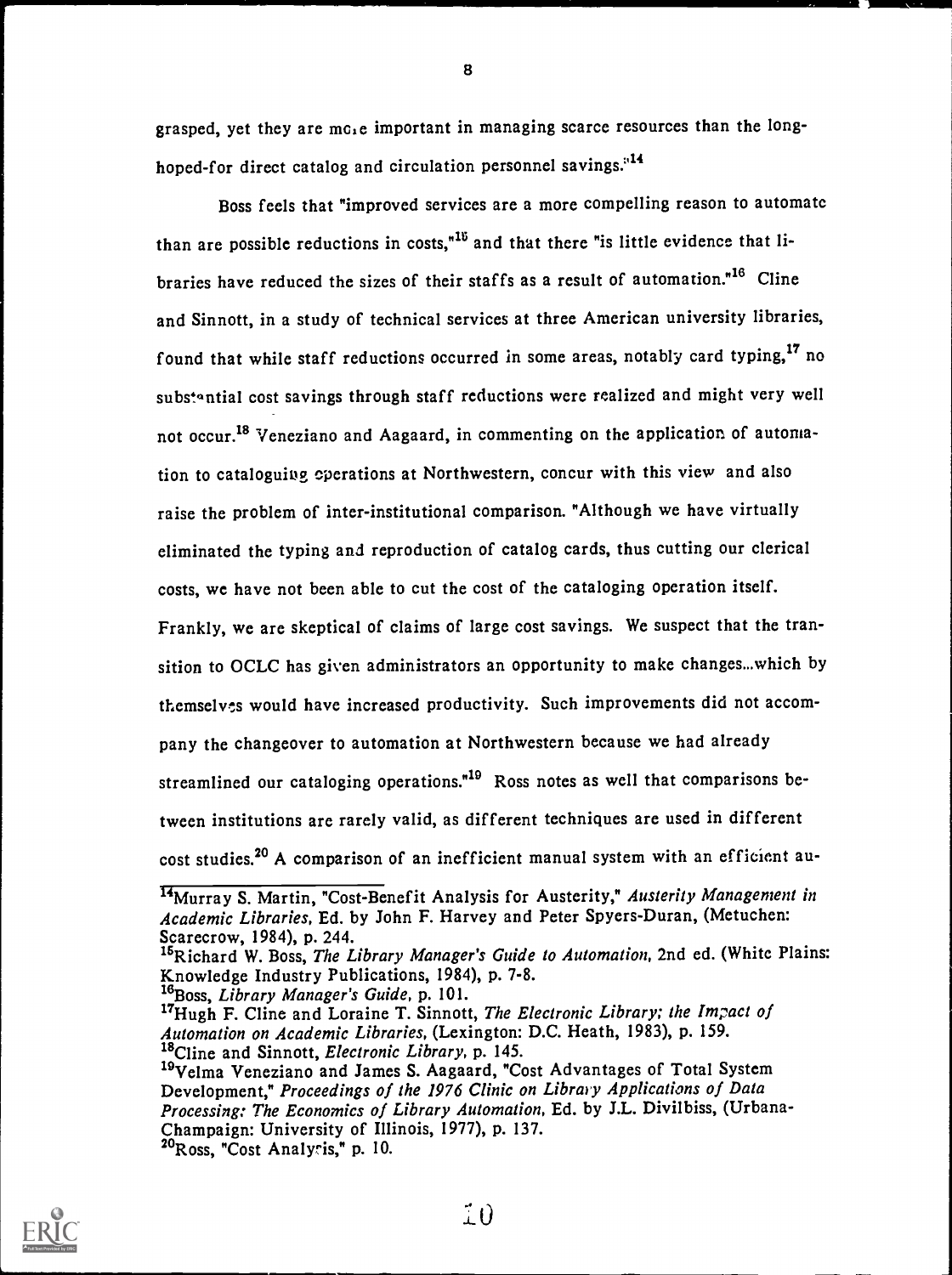tomated system may show substantial savings in terms of staff costs, but the role played by automation in reducing those costs is obscured.

Pierce and Taylor observe that the "basic goals of all major automated cataloging schemes is to reduce the amount of original cataloging by providing copy...[as] it is less expensive to catalog a book with copy."21 They poin' out that "potential major savings over a manual system will occur in personnel changes that come about by trading professional positions for library assistant positions or by reducing clerical positions."22 They caution however, that "[n]o clear data exist from which one may predict either savings or cost increases due to changes in personnel after installation of an automated system."<sup>23</sup>

Kraske, in a study of the effect of automation on technical services at Indiana State University, while noting the difficulty of establishing a direct relationship between automation and staff reductions, did find that automated operations led to a reduction of two cataloguers,<sup>24</sup> and that the "overall effect of automation has been a savings in labor costs in the library."<sup>25</sup> Unfortunately, his study does not include cost figures or comparisons. Hegarty and Atkinson feel that labor costs can be reduced through automation, and that the resulting savings can be used to support other services<sup>26</sup> or to meet external demands for budget cuts.<sup>27</sup> Getz and Phelps state that "the scope for reduction of labor Lusts in technical ser-



<sup>&</sup>lt;sup>21</sup>Anton R. Pierce and Joe K. Taylor, "A Model for Cost Comparison of Automated Cataloging Systems," Journal of Library Automation 11 (March 1978):6.

 $^{22}$ Pierce and Taylor, "A Model," p. 7.<br> $^{23}$ Pierce and Taylor, "A Model," p. 7.

<sup>&</sup>lt;sup>24</sup>Gary Kraske, The Impact of Automation on the Staff and Organization of a Medium-Sized Academic Library: a Case Study, Microfiche, ERIC ED190153, (Terre Haute: Indiana State University, 1978), p. 8.

<sup>26&</sup>lt;sub>Kraske</sub>, Impact of Automation, p. 13.

<sup>26</sup> Kevin Hegarty, "Myths of Automation," Library Journal 110 (October 1, 1985):45. <sup>27</sup>Hugh C. Atkinson, "Personnel Savings through Computerized Library Systems," Library Trends 23 (April 1975):590.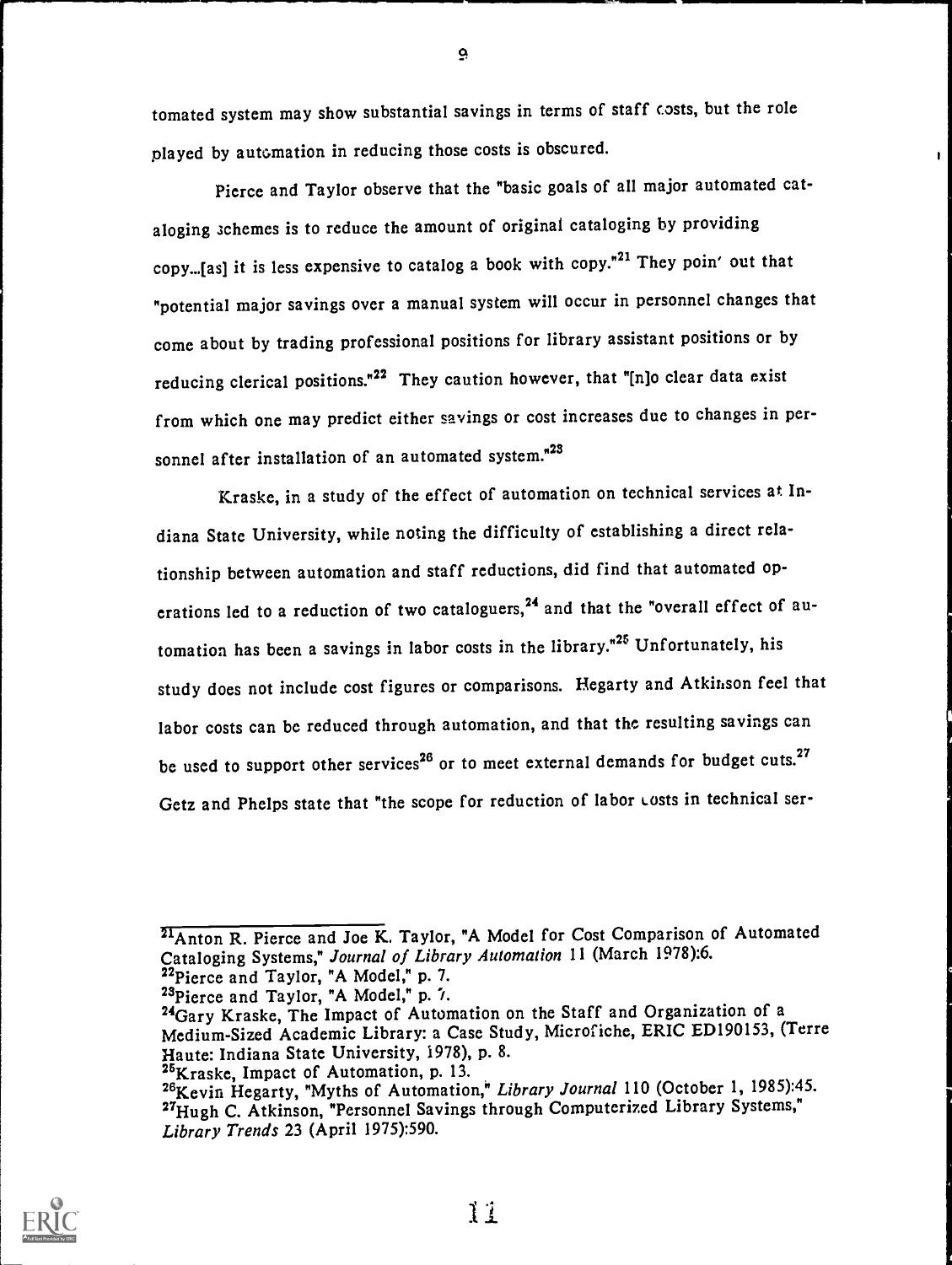vices due to automation is relatively limited as long as libraries continue to acquire and own materials in traditional ways."28

Veaner feels that libraries have failed to realize significant staff savings through automation, especially in cataloguing.<sup>29</sup> He points out that "as com. "ters ar d systems become more sophisticated, they require an ever-increasing staff of highly sophisticated and expensive software people for maintenance and development. The rise of this personnel component of the computer far offsets any personnel savings in actual library operations."<sup>30</sup> He also notes another reason why savings may not occur. "Ignoring the self-generating character of automated systems has further contributed to the failure. to achieve cost savings; success breeds accelerated use. Increased use costs more money, so the bottom line is bigger. An automated system is always required to do more than the manual system it replaced; it is this "doing more" which  $c$  'ts more."<sup>31</sup>

The ratio of librarians to support staff has an impact on labor costs, as professional salaries tend to be considerably higher. There appears to be some agreement that the ratio of cataloguers to support staff will decrease. Morita and Kaye, in a study of the cataloguing system at the Ohio State University libraries, found that the number of librarians shrank from 23 to 16, while the number of support staff grew from 25.75 to 37.3.<sup>32</sup> Kraske also noted, that while professional positions were reduced, the number of clerical staff increased.<sup>113</sup> Atkinson feels that shared intellectual activity in cataloguing between libraries will result in professional staff savings.<sup>34</sup> Getz and Phelps ascribe cost reductions in cataloguing to

Libraries," Library Resources & Technical Services 21 (Summer 1977):300. 33Kraske, Impact of Automation, p. 9.



<sup>&</sup>lt;sup>28</sup>Ma1colm Getz and Doug Phelps, "Labor Costs in the Technical Operation of Three Research Libraries," Journal of Academic Librarianship 10 (September 1984):217. <sup>29</sup>Veaner, "What Hath," p. 6.

<sup>&</sup>lt;sup>30</sup>Veaner, "What Hath," p. 6.

<sup>32</sup>Ichiko T. Morita and D. Kaye Gapen, "A Cost Analysis of the Ohio College

Library Certer On-Line Shared Cataloging System in the Ohio State University

<sup>&</sup>lt;sup>34</sup>A kinson, "Personnel Savings," p. 589.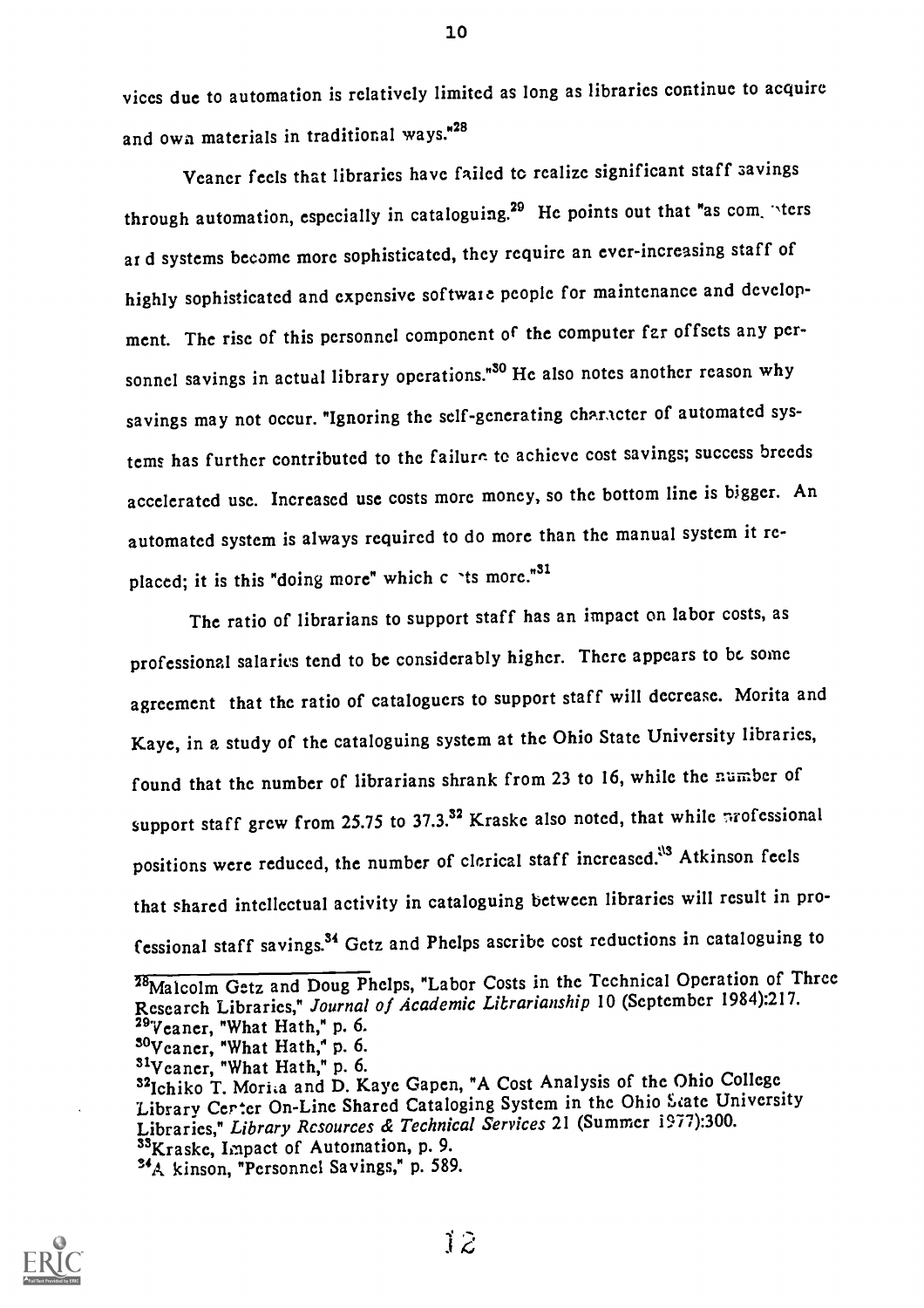the use of national utilities and a decrease in original cataloguing.<sup>35</sup> Cummings notes that "the principal effect of online bibliographic services has been to reduce the need for local cataloging. This has allowed directors to shift personnel from cataloging to other library work."<sup>36</sup> Horny points out that the "availability for online bibliographic <sub>-</sub>opy offers greater opportunities for the use of paraprofessionals,<sup>"37</sup> and that the librarians remaining in technical services are increasingly performing managerial and supervisory duties.<sup>38</sup> Baldwin notes that as the 'hit -rate' for cataloguing copy improves, there is less of a need for professional librarians to perform original cataloguing.<sup>39</sup> Holley<sup>40</sup> and Estabrook<sup>41</sup> agree that fewer original cataloguers will be needed in the future.

11

A similar decline in professional staff combined with an increase in clerical staff was found by Lowry in a study of on-line data base producers in the U.S.<sup>42</sup> A 1977 survey of head cataloguers of U.S. academic libraries by Spyers-Duran "revealed that 51 percent of the libraries reduced their professional staff after automation. Only 35 percent of the same group reduced support staff."<sup>43</sup> This parallels the findings of Molyneux, who noted a substantial drop in the ratio of librari-



 $35$ <sub>Getz</sub> and Phelps, "Labor Costs," p. 217.

<sup>36&</sup>lt;sub>Cummings, Economics, p. 53.</sub>

<sup>37</sup> Karen L. Horny, "Managing Change: Technology and the Profession," Litrary Journal 110 (October 1, 1985):57.

<sup>38</sup>Karen L. Horny, "Quality Work, Quality Control in Technical Services," Journal of Academic Librarianship 11 (September 1985):209.

<sup>39</sup> Paul Baldwin, Implementation of the GEAC Library Information System and Its Organizational Impact on the Simon Fraser University Library, (Paper prepared for the Autumn, 1985 meeting of the Washington and Oregon Chapters of the Association of College and Research Libraries, Pack Forrest, Washington), p. 10. Association of Conego and Microsoft Catalogers and Cataloging," Journal of Academic Librarianship 7 (May 1981):93.

<sup>41</sup>Leigh Estabrook, "The Human Dimension of the Catalog: Concepts and Constraints in Information Seeking," Library Resources & Technical Services <sup>27</sup>

January/March 1983):72.<br><sup>2</sup>Glenn R. Lowry, "Staffing Trends among US Online Database Producers-Longitudinal Change and Growth-1982-1984," Online Review 9 (1985):221. 43 Peter Spyers-Duran, "The Effects of Automation on Organizational Change, Staffing, and Human Relations in Catalog Departments," Requiem for the Card Catalog; Management Issues in Automated Cataloging, Ed. by Daniel Gore, Joseph Kimbrough, and Peter Spyers-Duran, (Westport: Greenwood Press, 1979), p. 35.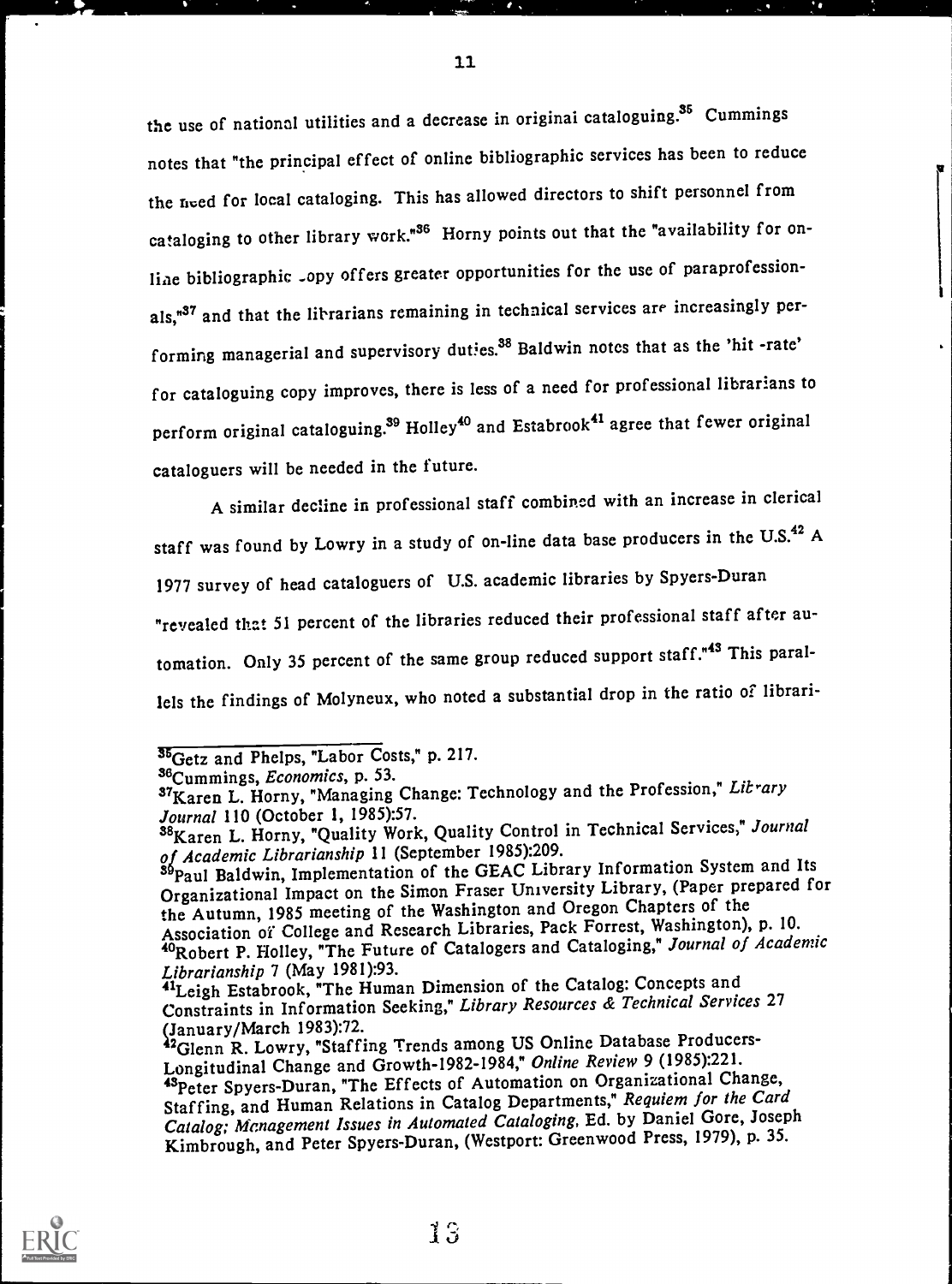ans to support staff in ARL libraries during the period 1962/63 to 1983/84.<sup>44</sup> He offers two possible explanations: "1. The ratio ha<sup>®</sup> fallen as a result of the automation of library processes. As these libraries became more automated, nonprofessionals could replace professionals in various tasks. 2. Library directors found ways of replacing relatively expensive professionals with cheaper nonprofessionals."<sup>45</sup>

Berman however, feels that automation will result in a need for more professional cataloguers to improve mass production cataloguing and to create a catalogue at the local level which will make the collection more accessible to users.<sup>46</sup> Marshall agrees, noting that "name and subject authority work must be done...[and that] substandard cataloging data in a cooperatively developed data base must be brought up to standard."47

Horny points out that "[f]or both professionals and nonprofessionals, working with current national standards in a network context is often more demanding than prior methods of operation."<sup>48</sup> She notes that library assistant positions often have to be reclassified to higher levels and higher salaries, increasing costs where automation is supposed to save money.<sup>49</sup> Veaner observes that "another consequence [of automation] has been across-the-board reclassification of operating personnel with greater total personnel cost resulting even when the staff is reduced."<sup>50</sup> Kraske found that a number of support staff positions were upgraded,<sup>51</sup> and that these positions required more skills, experience, and training.<sup>52</sup> Spyers-Duran reported considerable change for support staff. "Changes in work assignments re-



**HRobert E. Molyneux, "Staffing Patterns and Library Growth at ARL Libraries,** 1962/63 to 1983/84," Journal of Academic Librarianship 12 (November 1986):296. 4<sup>5</sup>Moiyneux, "Staffing Patterns," p. 296.

<sup>46</sup>Sanford Berman, quoted in "Automated Cataloging: More or Less Staff Needed?" Library Journal 103 (February 1978):415.

<sup>47</sup>Joan K. Marshall, "Don't Eire Catalogers," Library Journal 103 (August 1978):1450. "Horny, "Managing Change," p. 57.

<sup>&</sup>quot;Horny, "Managing Change," p. 57.

<sup>60</sup>Veaner, "What Hath," p. 6.

<sup>61</sup>Kraske, Impact of Automation, p. 10.

<sup>52</sup>Kraske, Impact of Automation, p. 13.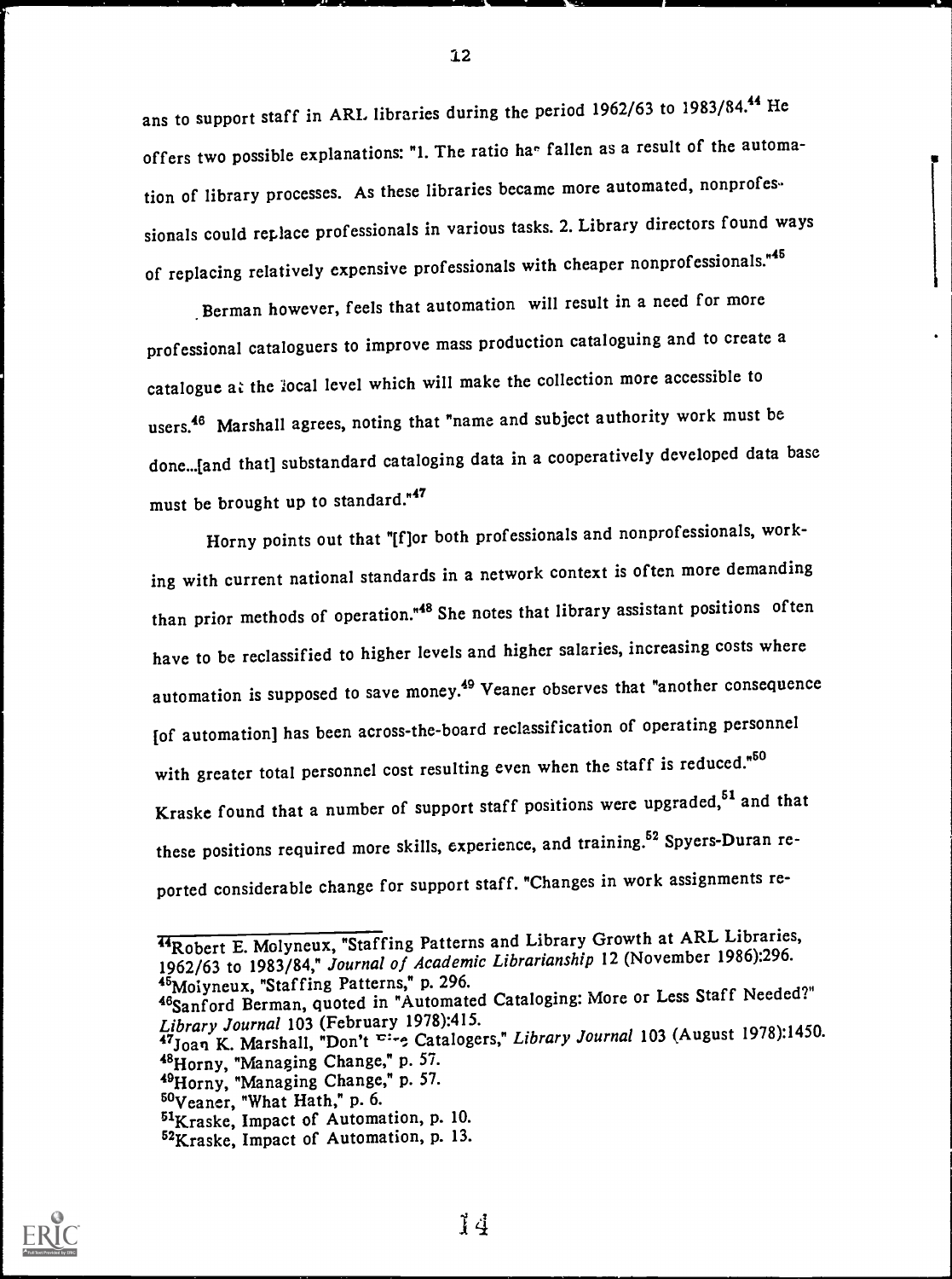suited in expansion of duties and a greater independence for those who work on computer terminals.<sup>"53</sup> Cline and Sinnott note that as more ways are found to exploit the capabilities of new technology, job specifications of staff keep changing, although they question whether the mere use of a terminal implies a change in the level of the work.<sup>54</sup> Atkinson feels that often the old and new technologies are equated, and that changes in responsibility are often not rewarded by appropriate increases in classification or salary.<sup>55</sup> "The inability to recognize that a new technology may require a new form of judgment seems endemic to many personnel systems. "56

In a survey of library staff on the effects of automation, Dakshinamurti found that 10% of respondents "expressed reservations about being called upon to take more responsibility without being paid for it."<sup>57</sup> She notes that many library staff members expect considerable change in the structure of their jobs.<sup>58</sup> A trend of upgrading is found as well in Piternick's study of interlibrary loan operations in Canadian libraries, where she reports that in 10 of 28 academic and research libraries surveyed, technological changes had led to the upgrading of support staff positions.<sup>59</sup> She points out that there probably has not been as much reclassification as the changes in duties of staff members would warrant.<sup>60</sup> Henshaw noted in a review of his interlibrary loan unit that after automation a position had to be upgraded, and that through a comparison of old and new job descriptions, it was



<sup>53</sup>Spyers-Duran, "Effects of Automation," p. 31.

<sup>54</sup> Cline and Sinnott, Electronic Library, p. 157.

<sup>55</sup>Hugh C. Atkinson, "Who Will Run and Use Litraries? How?" Library Journal 109 (October 15, 1984):1905.

 $^6$ Atkinson, "Who Will Run," p. 1906.

<sup>&</sup>lt;sup>57</sup>Ganga Dakshinamurti, "Automation's Effect on Library Personnel," Canadian Library Journal 42 (December 1985):348.

<sup>&</sup>lt;sup>58</sup>Dakshinamurti, "Automation's Effect," p. 351.

<sup>59</sup> Anne B. Piternick, "ILL Meets Technology," Canadian Library Journal 42 (October 1985):271.

<sup>60</sup>Piternick, "ILL," p. 271.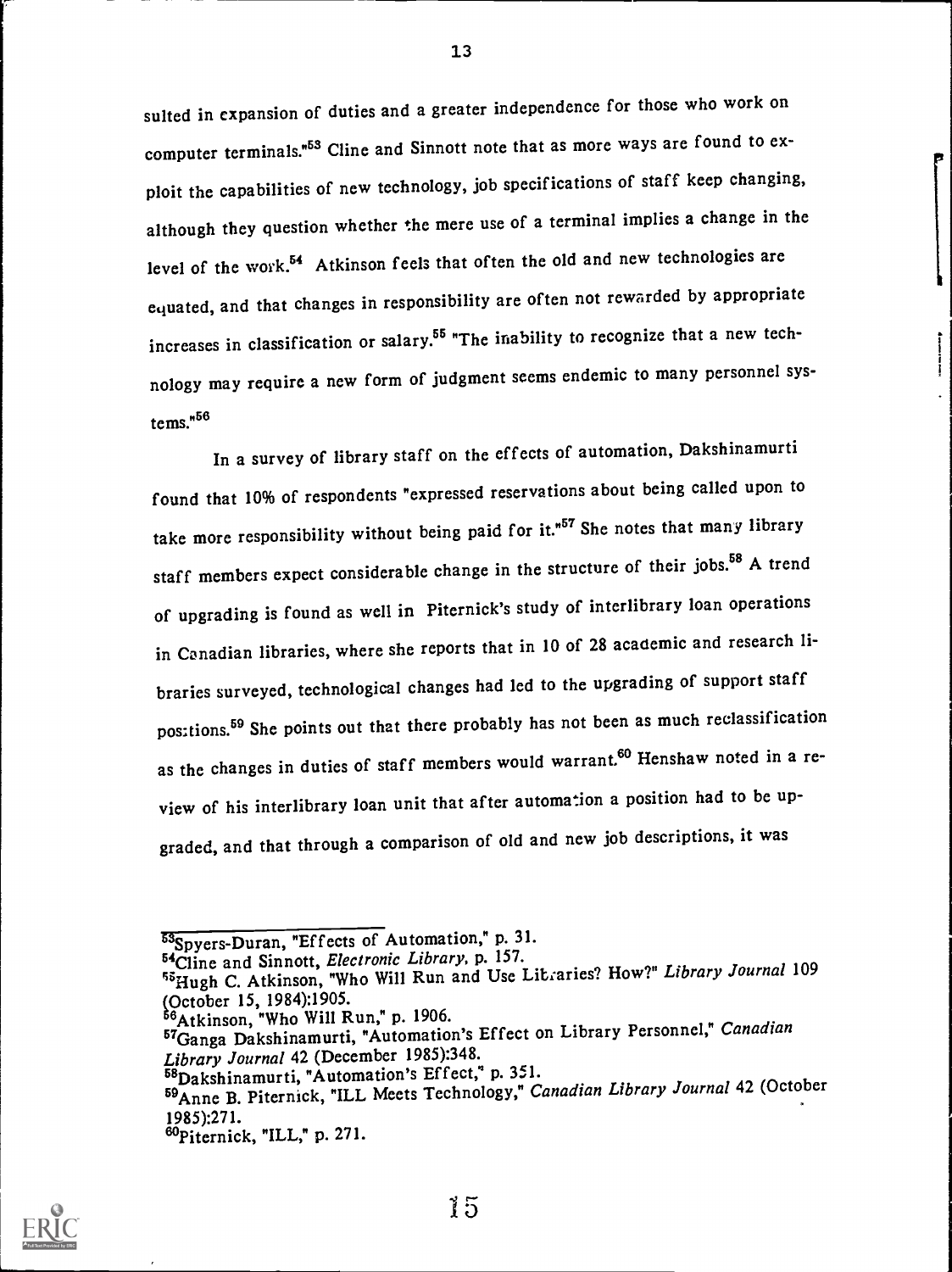clear that a major change had occurred in the skills that staff members needed in the automated environment.<sup>61</sup>

The effect of automation on productivity is often difficult to determine. Reorganization, new patterns of work flow and other factors also affect productivity. As with costs, inter-institutional comparisons are not particularly helpful as the data provided is not standardized. McLean points out that "[c]omputerisation has added a new dimension in that the degree of quality control required is higher than in a manual system."62 Ross noted that output per cataloguer increased at Cornell after use of OCLC commenced, even though the number of cataloguers was reduced by almost three positions.<sup>63</sup> Spyers-Duran reported that the introduction of automation led to "improved work flow...reduced backlogs, and increased productivity."<sup>64</sup> Dobrovits found a substantial increase in the productivity of professional cataloguers. "Between 1963 and 1983 cataloguing productivity increased 100%. This would not have been possible without computerization."65 But Massil cautions that "the residue of original cataloguing for the library's non-MARC material may require greater cataloguing effort than before."<sup>66</sup> Lovecy points out that original cataloguers "are left with only those books for which records cannot be obtained--arguably the most challenging, and those on which their professional skills should rightly be brought to bear, but also the most difficult and least rewarding."62



<sup>61</sup>Rod Henshaw, "Library to Library," Wilson Library Bulletin (April 1986):44. 62McLean, "Computerisation," p. 8.

<sup>&</sup>lt;sup>63</sup>Ross, "Cost Analysis," p. 24.

<sup>&</sup>lt;sup>64</sup>Spyers-Duran, "Effects of Automation," p. 31.<br><sup>65</sup>P. Dobrovits, "Computerization and the Future of ABN in the UNSW Library," 4pstralian Academic & Research Libraries 16 (September 1985):141.

<sup>&#</sup>x27;Stephen W. Massil, "Administrative, Organizational and Economic Effects of Automated Cataloguing," Studies in Library Management, v. 7, Ed. by Anthony Vaughan, (London: Clive Bingley, 1982), p. 89.

<sup>&</sup>lt;sup>67</sup>Ian Lovecy, Automating Library Procedures: a Survivor's Handbook, (London: Library Association, 1984), p. 152.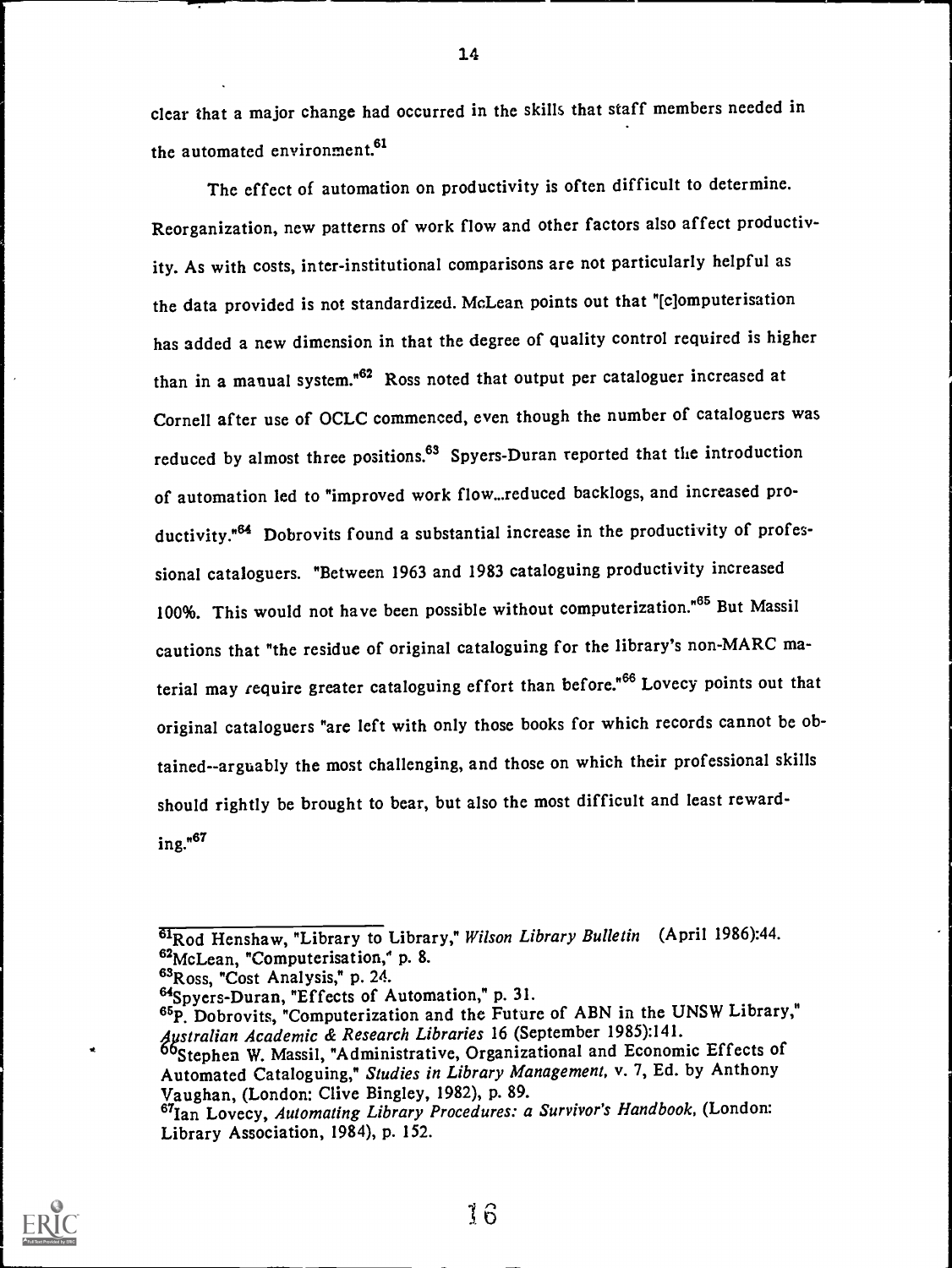Marko agrees that "[c]ataloging itself has become much more difficult and complex with the advent of computer-based network cataloging."68 She feels that "catalogers, by and large have not educated library administrations or others when looking at output or other quantifiable measures as to the amount of time, effort and the increased complexity of their activities and...that the high quality/volume standards of the past generations can no longer be maintained.<sup>\*69</sup> Ross reports that "[i]t is the opinion of Cornell's cataloging staff that original cataloging takes substantially more time than it did with the manual system.<sup>"70</sup>

Reynolds notes that "the MARC II format has become the predominant basis for the representation of machine-readable bibliographic information in cataloging systems.<sup>71</sup> It is used by national cataloguing authorities and by the major utilities. Yet as Lovecy points out, "the greatest objection to MARC, and the one hardest to answer, is the complexity of the structure."<sup>72</sup> Even experienced cataloguers are not completely familiar with every field and subfield or how to use them. MARC "is in no sense 'user-friendly."<sup>73</sup> The requirement to follow new and complex standards takes additional time and skill on the part of the cataloguer, and may tend to reduce productivity and increase labor costs. Veaner notes that "[h]ighly restrictive protocols for person/machine communication impose huge training loads and require massive amounts of documentation."<sup>74</sup> Con.inuing changes in procedures and systems or a move to another utility can increase training loads and reduce productivity.

Finally, productivity can be affected by morale. Automation changes the way people work. Lovecy notes that "if records are being obtained from outside



<sup>68</sup>Lynn Marko, [Letter to the Editor], Journal of Academic Librarianship ?

<sup>(</sup>September 1981):235.

<sup>&</sup>lt;sup>89</sup>Marko, [Letter to the Editor], p. 235.

<sup>&</sup>quot;Ross, "Cost Analysis," p. 23.

<sup>71</sup>Reynolds, Library Automation, p. 273.

<sup>&</sup>lt;sup>72</sup>Lovecy, Automating, p. 85.

<sup>&</sup>lt;sup>73</sup>Lovecy, Automating, p. 86.

<sup>&</sup>quot;Veaner, "What Hath," p. 6.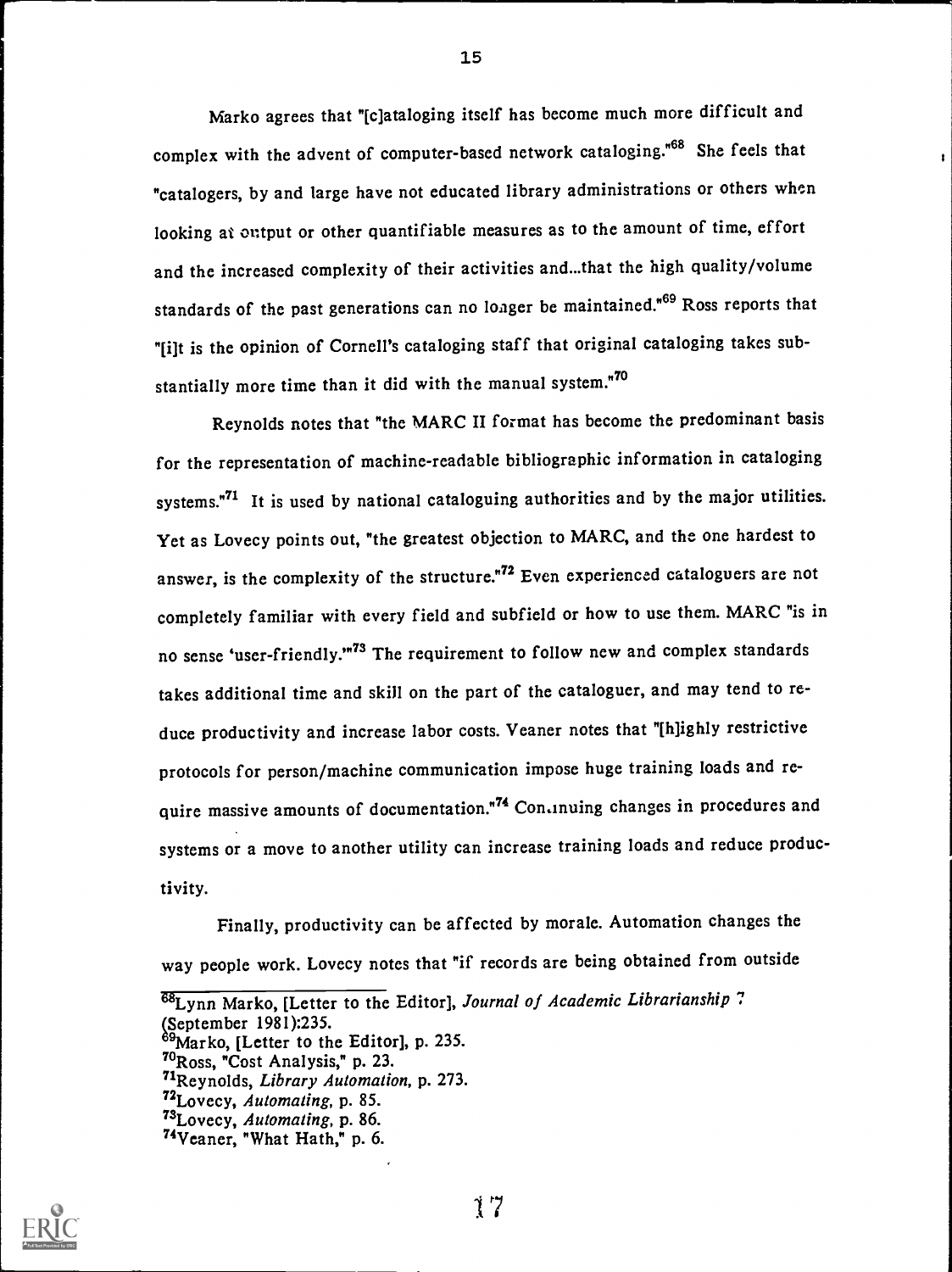sources and used with as little modification as possible, the traditional cataloguer may well feel his or her position threatened. No longer will they be the priest of an arcane but vital religion without which the library cannot function."<sup>75</sup> He feels that where automation has affected professional work "its effect may well have been to reduce only slightly the number of staff required in the operation, but to cut drastically the degree of professional input, of decision-making and of auton $omv.<sub>7G</sub>$ 

#### Research Questions

The literature, while not definitive, suggests that the implementation of automated systems in cataloguing may have the following effects on staff, job classifications, job duties, labor costs, and productivity:

1) There may be a reduction in the number of librarians, especially original cataloguers.

2) There may be a reduction in the number of support staff, especially junior clerical staff, although in some cases support staff numbers increase.

3) There may be a reduction in the ratio of librarians to support staff.

4) Librarians may have more managerial and supervisory responsibilities.

5) There may be changes in the duties and responsibilities of support staff which

in some instances may lead to higher job classifications and increases in salary.

6) There may be a reduction in overall labor costs.

7) There may be an increase in both individual and overall productivity, but original cataloguing productivity may decline.

From these, the following questions can be formulated:

1) Has there been a change in the number of librarians attributable to automation? 2) Has there been a change in the number of support staff attributable to automa-

|<br>|<br>|-



<sup>&</sup>lt;sup>75</sup>Lovecy, Automating, p. 152.

<sup>&</sup>quot;Lovecy, Automating, p. 162.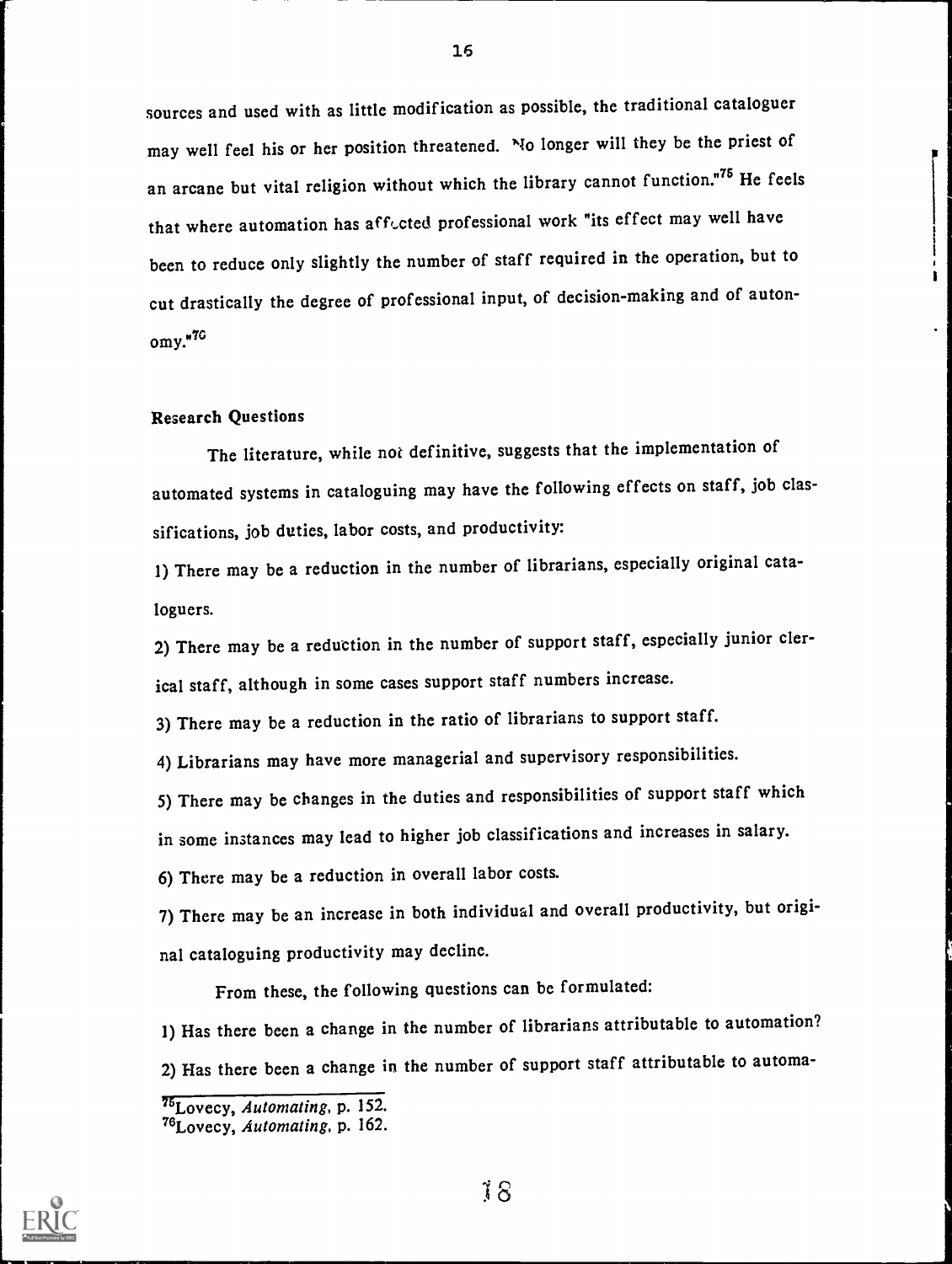tion? Does this vary from classification to classification?

3) Has the ratio of librarians to support staff changed because of automation? 4) Have the duties and responsibilities of librarians changed because of automation? How have supervisory and managerial responsibilities been affected? 5) Have support staff duties and responsibilities changed because of automation? How have changes affected job classifications?

[<br>|

17

6) Has there been a change in staff labor cost attributable to automation?

7) Have there been changes in productivity attributable to automation?

This study reviews the experience of the UBC Library cataloguing divisions with automation in an attempt to answer these questions.

#### The UBC Library

The University of British Columbia Library, located in Vancouver, is a large academic research library organized by function and subject. Technical services, including the cataloguing divisions, operate from the Library Processing Centre, and provide services to the entire Library system.

In 1973, the cataloguing divisions consisted of three divisions, each with its own head, which reported to the Head of the Cataloguing Divisions (see Figure 1). The Original Cataloguing Division consisted of original cataloguers (librarians) and Library Assistants 4 with specialized language or subject backgrounds, as well as an Added Volumes section. The division was responsible for original cataloguing, the cataloguing of other editions, the derivative cataloguing of specialized material, serials cataloguing (original and derivative) and the processing of added volumes. The LC Catalogning Division consisted mainly of Library Assistants 3 who were responsible for the processing of materials for which catalogue copy was available, bibliographic searching (including pre-order and pre-cataloguing searching), and the processing of added copies. The Catalogue Preparations Division con-

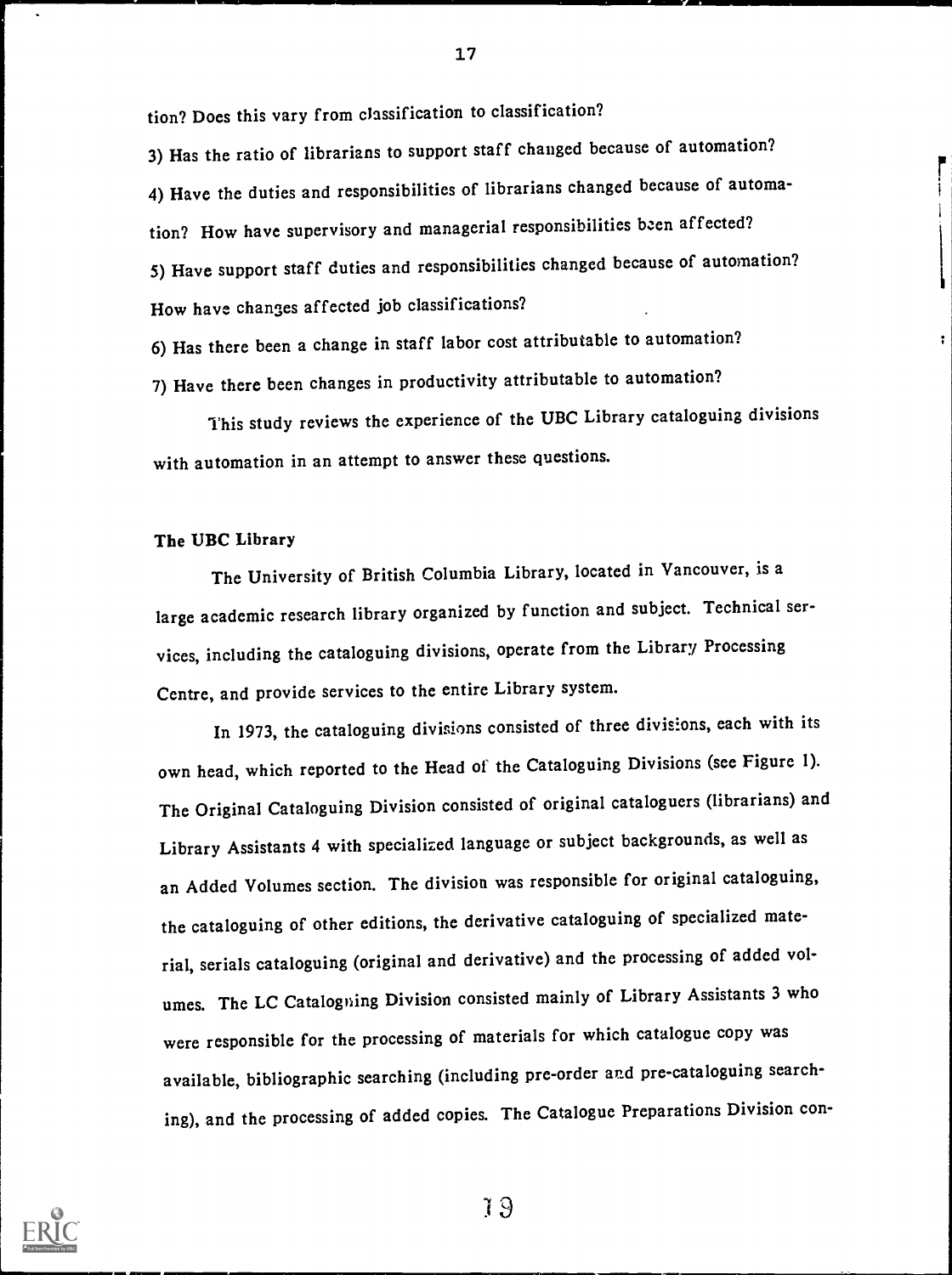sisted of four sections. A small Catalogue Maintenance section was responsible for subject heading control and the training of filers for the Main Library public catalogues. The Revision section, consisting of Library Assistants 4, was responsible for the revision of filing in the Main Library and branch catalogues, and for error correction. The Card Preparation section, consisting mainly of Library Assistants 2, produced stencils and pasted-up masters for card production, typed headings on individual cards, and sorted and filed cards. The Book Preparation section, consisting mainly of Library Assistants 1, was responsible for the physical marking and processing of library materials, the sort'ng and filing of cards, and for the production of keypunched book cards.

A manual cataloguing system was still in operation, with considerable use being made of cataloguing data available in card or printed form, mainly from the Library of Congress. Catalogue cards were produced by photocopying typed stencils, or pasted-up masters using LC cards or Polaroid photographs of NUC entries. A union author/title and a subject card catalogue were located in the Main Library, as well as a location file. Individual branch libraries and some subject divisions maintained their own author/title and subject catalogues, as well as shelflists. In addition, the cataloguing divisions maintained an authority file, a union shelflist, and various depository control files containing cards received from the Library of Congress. Card filing was done mainly by Library Assistants 1 and 2 and by student assistants. The filing was revised by libra 'ans and Library Assistants 3 and 4.

In 1975/76, the cataloguing divisions underwent a major re-organization. The administrative hierarchy was flattened, and the three divisions were transformed into two (see Figure 2). The heads of these divisions now reported directly to the Assistant University Librarian for Technical Services. The Catalogue Records Division assumed most of the responsibilities of the former Original Cat-



18

 $\mathcal{Z}0$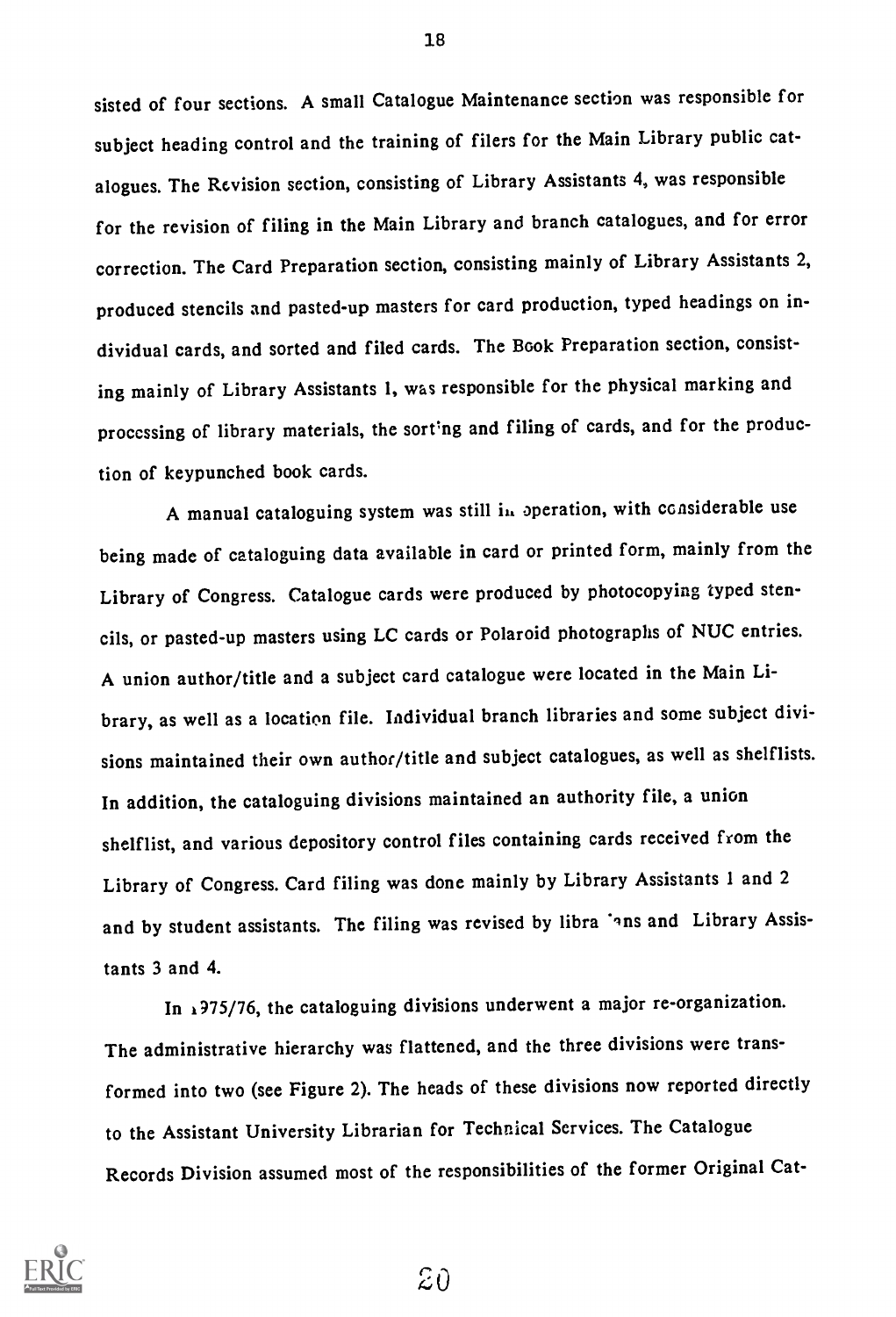aloguing and LC Cataloguing Divisions, with the exception of added copies and volumes processing. Librarians and support staff were re-organized into subject or language units with each unit headed by an original cataloguer. The Catalogue Products Division took over the responsibilities of the former Catalogue Preparations Division as well as added copies and volumes processing.

The implementation of the use of the services of the Canadian bibliographic utility, UTLAS, in 1978 marked the beginning of the process of automation in cataloguing. Original and derivative cataloguers became familiar with the intricacies of MARC coding and the use of cataloguing data in machine-readable form. Card production and card filing ceased, except for non-roman alphabet material and the cataloguing working files. The public card catalogues were closed, new material was listed in a computer-output microfiche (COM) catalogue, and access to in-process material (including items received but not yet catalogued as well as items recently catalogued) was available through another COM file.

In 1985 the UBC Library implemented an in-house cataloguing system, following the failure, through lack of funding, of an initiative to establish a provincial cataloguing utility. The decision to develop an in-house system and acquire a Library mainframe computer came as a result of escalating costs for the use of UTLAS, and a cost-benefit analysis of the services of other utilities as well as of turnkey systems. The UBC cataloguing system now provides access to the MARC database and other sources of machine-readable cataloguing data, including the National Library of Canada, UTLAS, and OCLC.



21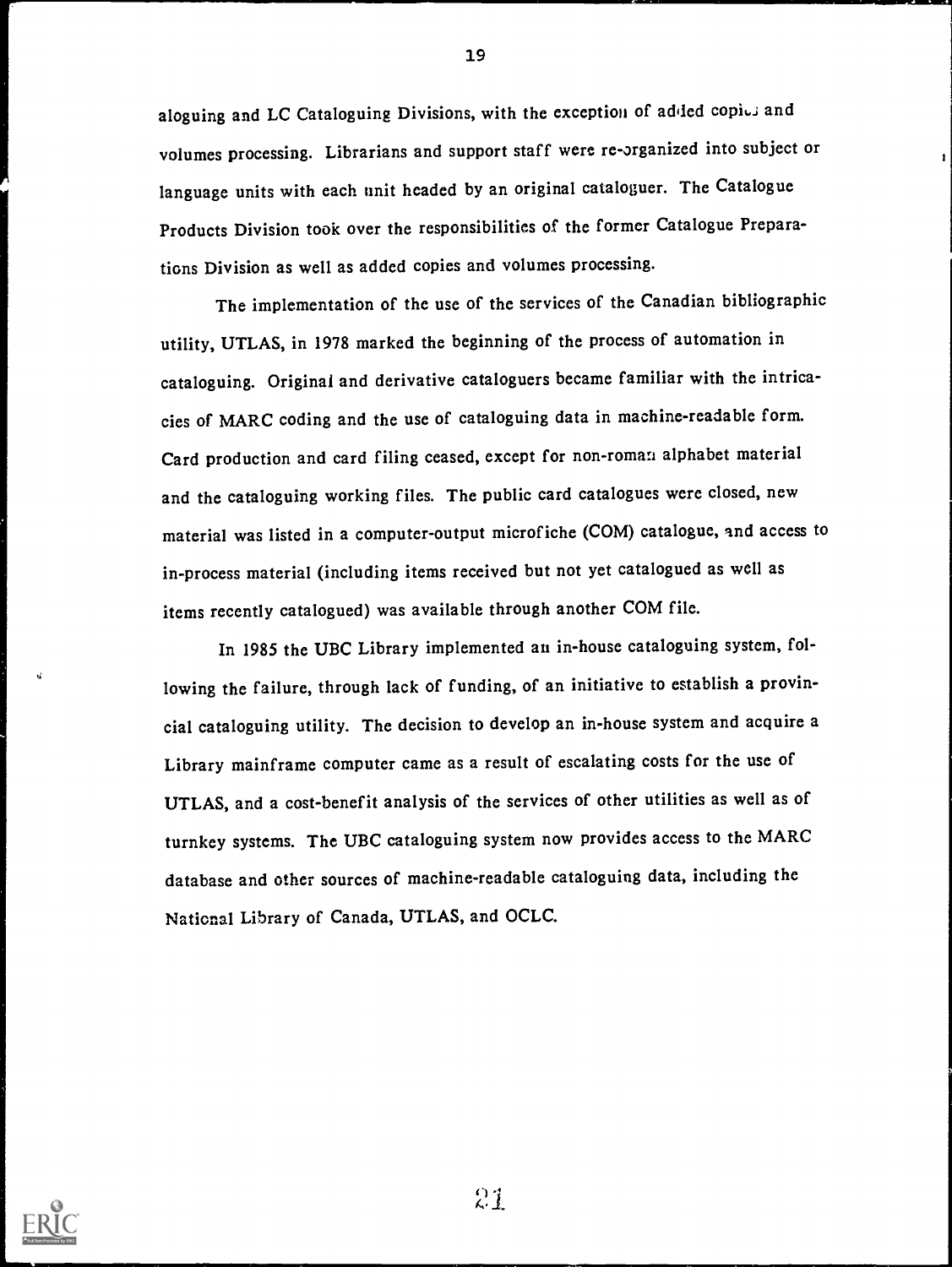#### Methods and 'Procedure

The data required for the study was obtained from the Library's budgets, personnel establishments, professional and support staff job description manuals, and cataloguing production statistics for each year. First f all, the number of librarians and support staff (including student assistants as FTE positions) was determined for each of the Library's major functional areas (Administration, Collections, Public Services, Technical Services) for 1973 and 1986. As well, the number of hours actually worked were determined for each area for each year. The comparison of the two years is shown in Table 1, and provides a baseline against which the changes in the level of staffing in the cataloguing divisions can be measured.

20

A major consideration in comparing staffing levels in the cataloguing divisions between 1973 and 1986 was to make adjustments to staff figures that would eliminate variation caused by changes in the functional responsibility of the divisions. To determine the staff of the cataloguing divisions in 1973, an initial staff list was derived from the 1973 professional and support staff job description manuals. This initial listing was then compared with the personnel establishments and Library budgets for fiscal 1972/73 and fiscal 1973/74 to ensure that no positions had been overlooked, and to derive the number of full-time equivalent (FTE) student assistants. As a result of this comparison, four positions were identified in the then Asian Studies Division which were added to the staff of the cataloguing divisions to ensure a valid comparison with 1986 staffing levels. These positions, the Chinese and Japanese Cataloguers and the Chinese and Japanese Cataloguing Assistants, as well as their duties and responsibilities, were in fact formally transferred to the Original Cataloguing Division in 1974, and have continued to be part of cataloguing since then. In addition, three positions were identified which were

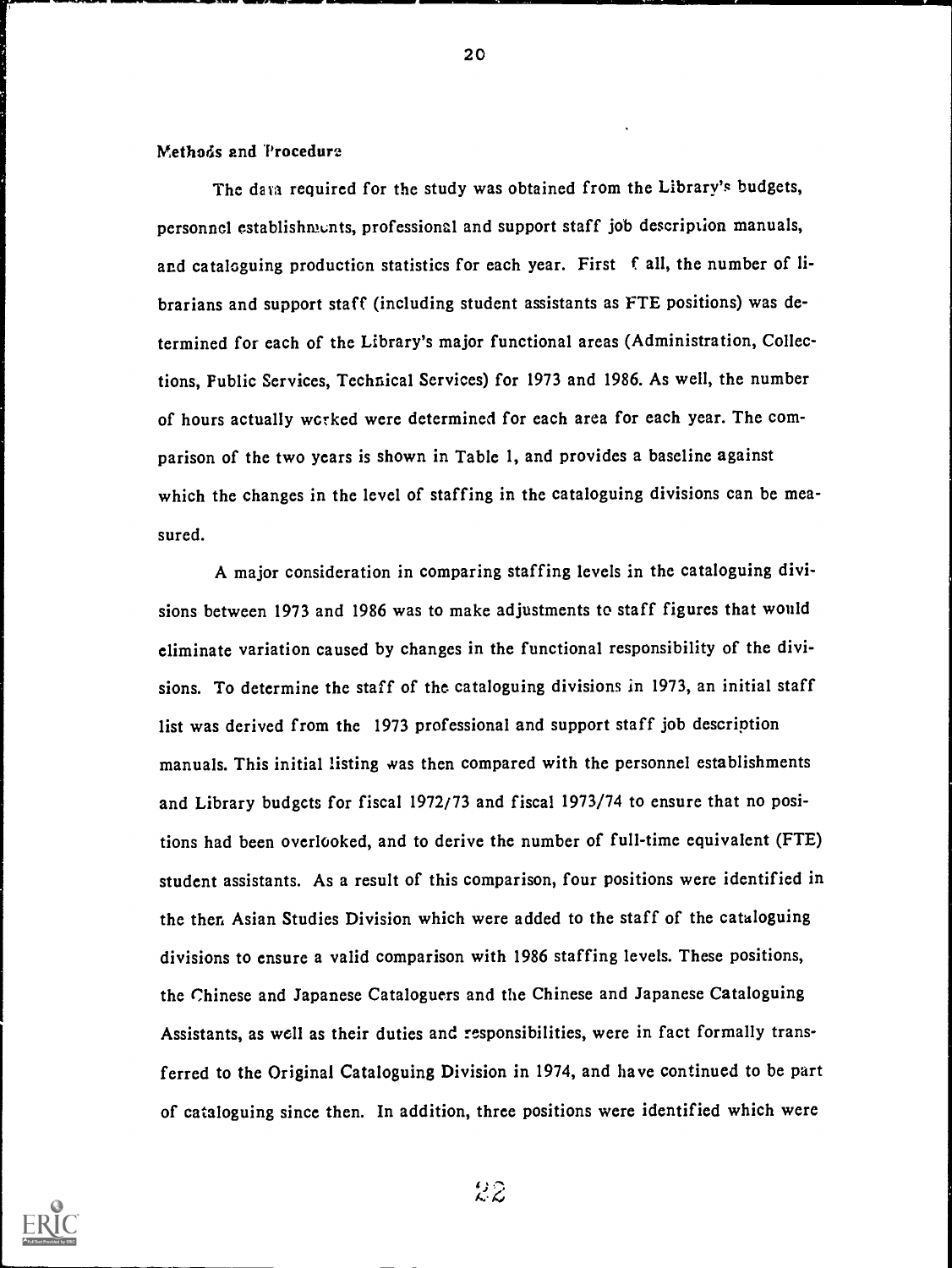removed from the 1973 figures. These positions - three Added Volumes Assistants as well as their duties and responsibilities, were later transferred to the Serials Division when that division assumed responsibility for serials added volumes, and were no longer part of the cataloguing establishment in 1986.

Staffing levels for 1986 were determined from the listing for the Catalogue Records and Catalogue Products Divisions in the 1986 Library Establishment. These figures were then compared with the current professional and support staff job description manuals, and the current budget, to ensure that all positions were accounted for, and to derive the number of FTE student assistants. The present establishment was then reviewed to determine if any positions with new responsibilities had been added since 1973 in addition to the Asian Studies positions mentioned above. It was found that one Library Assistant 4 and two Library Assistant 2 positions had been transferred to the Catalogue Records Division from the former Reading Rooms Division in 1982, when the Library ended most of its support for departmental and faculty reading rooms. Some reading room-related duties were transferred with these positions. Discussion with the Head of the Catalogue Records Division revealed that only 25% of the time of the Library Assistant 4 and only 10% of the time of one of the Library Assistants 2 was devoted to reading room duties. The remainder of the time was spent in normal cataloguing activities, and thus represented an increase ir staff. The 1986 staffing figures were accordingly reduced only by the fraction of time spent on reading room duties. Table 2 provides a comparison of the number of cataloguing staff in 1973 and 1986 by classification and shows the changes which occurred.

To determine the effect that these changes have had on each classification as well as on the pattern of staffing, the proportion of cataloguing staff in each classification was calculated for 1973 and 1986. Table 3 shows the  $i$  esults of this calculation. The ratio of librarians to support staff in the cataloguing divisions



21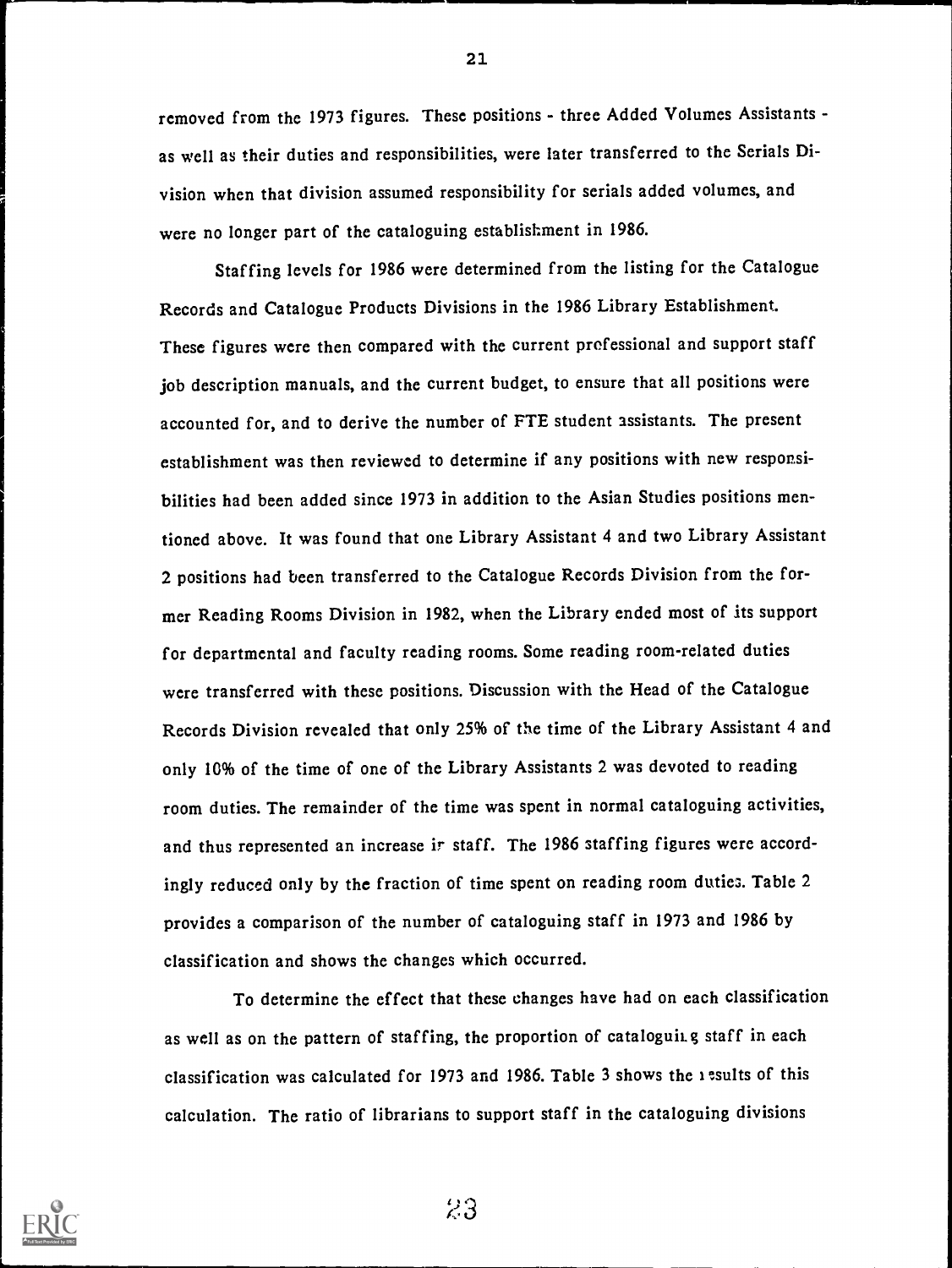was calculated for both years from the figures given in Table 2. The change in this ratio was compared to the change in the ratio of librarians to support staff in each of the functional areas of the Library, and the results listed in Table 4.

Positions in each classification were examined in further detail to analyse how the changes shown in Tables 2 and 3 had come about. By comparing 1973 positions to the 1986 cataloguing establishment and the establishment for the remainder of the Library, positions which had been eliminated from the Library, added to the cataloguing divisions, or transferred to other Library units, were identified. At the same time, it was possible to determine how positions in each classification had been affected by upward or downward reclassification. Dates for each of these changes were then determined in order to isolate the changes resulting from automation. Obviously, those changes which occurred before the implementation of automation in 1978 were not affected by it. But changes which occurred during and after 1978 required closer study to identify those which could be related to the effects of automation. An examination of budget documents, reclassification requests, job descriptions, and proposals related to the operating costs of the automated systems, assisted in identifying these. The changes in staff numbers due to automation as well as to other reasons are listed for each classification by type of change in Tables 5.1 to 5.5. The total effect on staffing levels of these changes was examined, and the results of this examination are provided in Table 6.

A task analysis of the job duties of each position in each classification was carried out by comparing the 1973 and 1986 job descriptions. Changes in responsibilities, duties, qualifications, and terminology attributable to automation were determined, as well as changes in the number of job descriptions. The results were consolidated in a classification by classification comparison. Special attention was given to automation-related changes in classification as determined from Tables 5.3 and 5.4. In addition, support staff standard job descriptions (which are in fact



24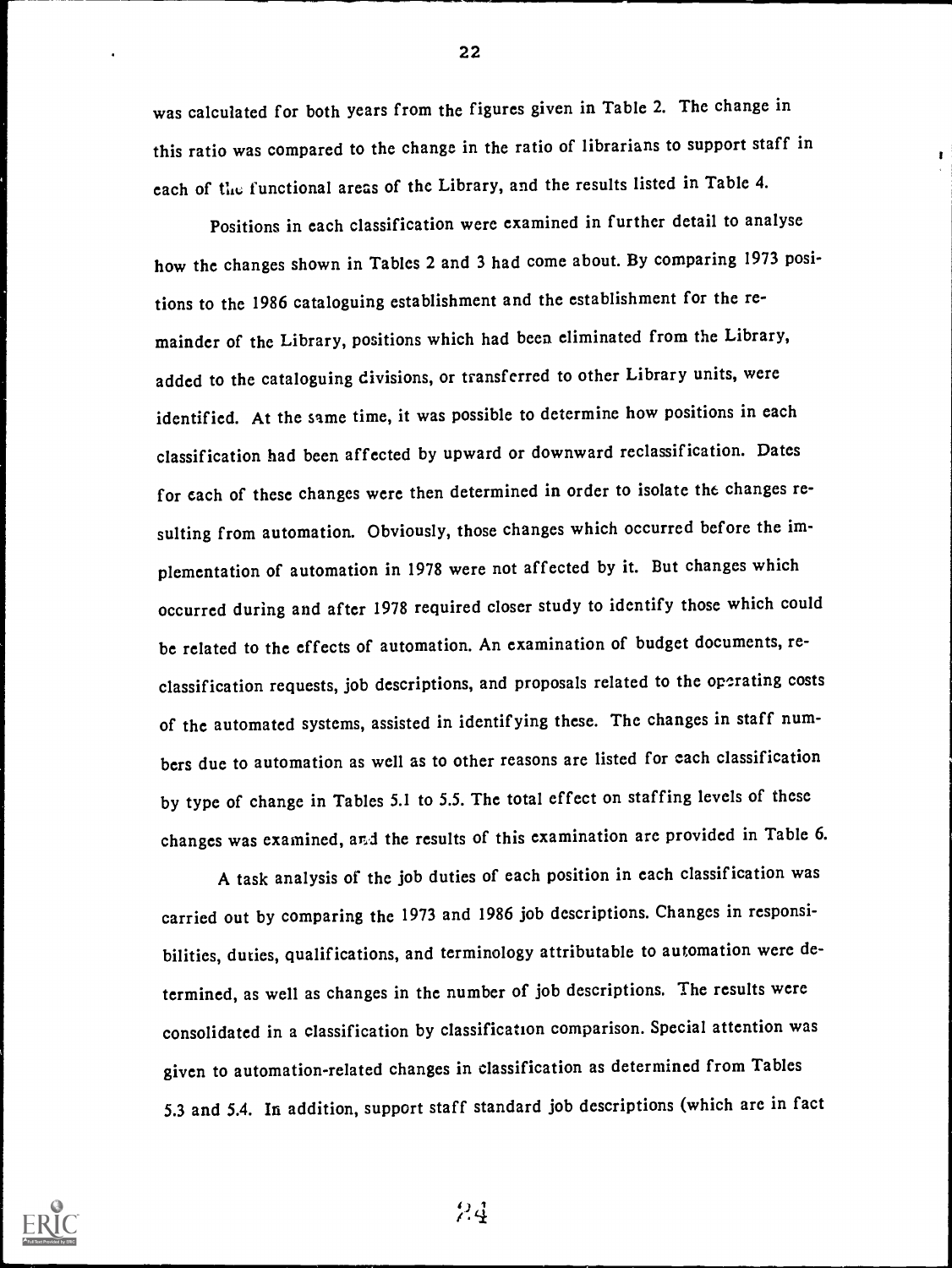the grade definition or classification standard for each level) were examined for changes resulting from automation.

To yield a meaningful comparison of labor costs in today's terms, and to eliminate the effect of inflation and general wage increases, 1973 salaries were converted to their 1986 equivalents. In order to eliminate variation caused by staff turnover, the mean annual salary for administrative librarians or general librarians was used for each professional position, and a mean annual salary derived from the salary range for each classification was used for support staff positions. The total labor costs for the cataloguing divisions were calculated for both years and are given in Table 7. The net change in staff levels in each classification was determined from Table 2, and the change in labor costs calculated. The result is shown in Table 8. Changes in the number of staff resulting from automation were determined, and the change in labor costs attributable to these was calculated and has been included in Table 6. The cost of automation-related reclassification was identified, and is included in Tables 5.3 and 5.4. The proportion of total labor cost changes due to automation-related staffing changes wa.. also determined, and is given in Table 6.

For an accurate comparison of 1973 and 1986 production statistics, certain adjustments have to  $\ddot{\phantom{1}}$ : made to account for changes in hours actually worked. During the past thirteen years, collective bargaining has led to increased staff vacation time and sick leave, more statutory holidays, and a shorter work week. Staff in 1973 worked more hours per year than staff in 1986. Table 9 adjusts the figures for 1973 by giving the number of staff that would have been required in 1973 if staff had been working the same number of hours per year as staff do in 1986.

Production statistics were obtained from the records maintained by the cataloguing divisions. Categories used were number of titles of original cataloguing, number of titles of derivative cataloguing, number of titles of serials catalogu-

 $25$ 

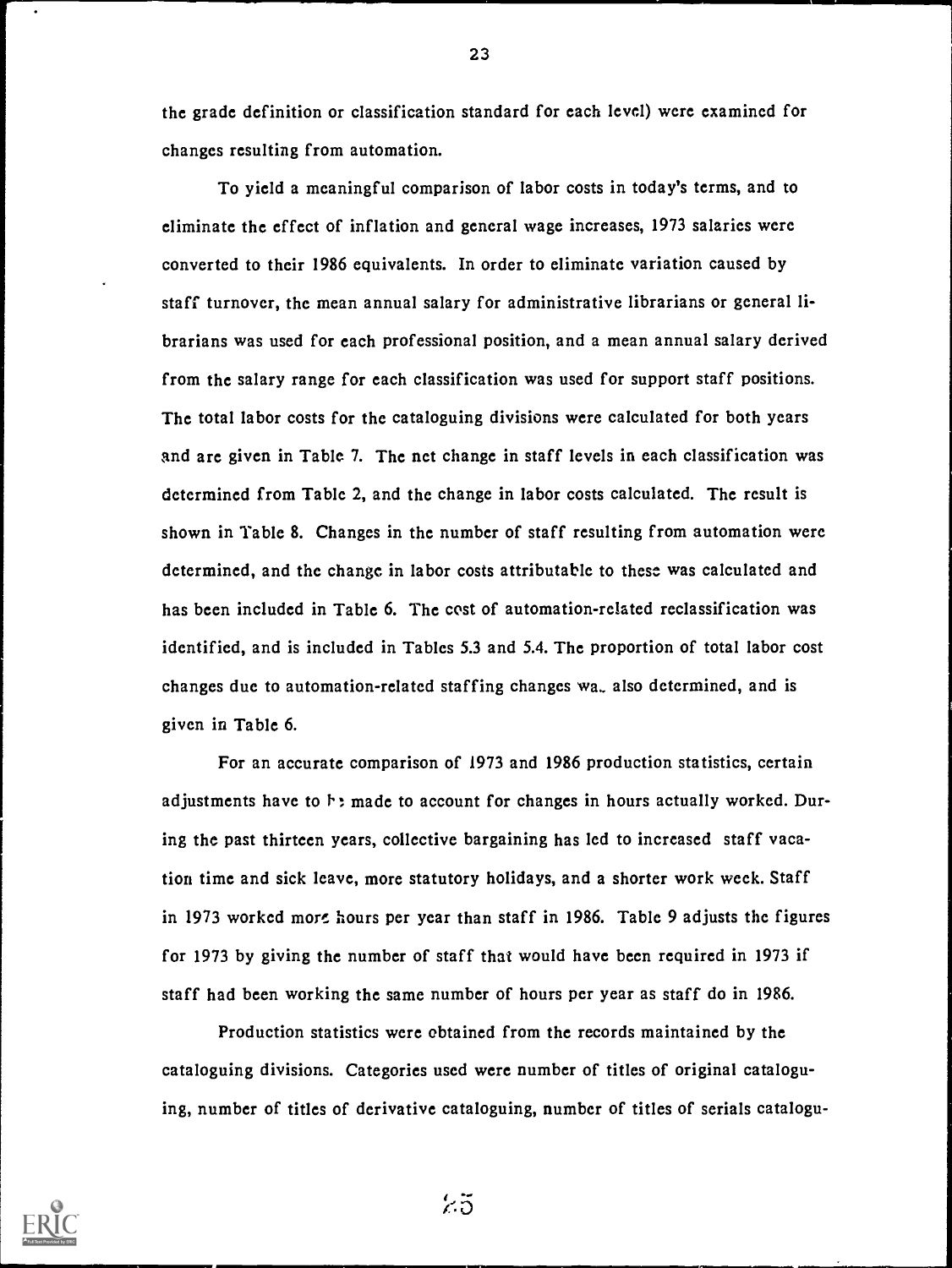ing, number of titles of nont ok cataloguing, number of reclassifications (it was not possible to de  $\cdot$ rmine what proportion of serials, nonbook materials, or reclassifications were processed tl rough original as opposed to derivative cataloguing), added copies processed, added volumes processed, titles searched, cardsets produced, cards filed, and items processed. To reduce the effect on productivity of time lost due to staff training, mean production figures were determined based on the years preceding the year in question as well as the year itself. These averages were then used to determine changes in production which had occurred between 1973 and 1986. Production statistics and changes are given in Table 10.

It was not possible to isolate completely the effect on production of automation-related changes from changes brought about by other factors such as reorganization; hence production and productivity changes can only be discussed in global terms, although an attempt has been made to identify the effect of automation. Using the adjusted staff figures from Table 9 and selected production categories from Table 10, a comparison was made of cataloguing production per staff member for 1973 and 1986, and the changes determined. The results are shown in Table 11. A further analysis of labor costs and productivity was carried out for certain key production categories. The total labor costs for the cataloguing divisions in each year obtained from Table 7 were divided by the number of units produced in each selected category for that year obtained from Table 10. The dollar ratios calculated were compared and are shown in Table 12.

#### Analysis and Discussion

It is clear from Table 1 that the Library has undergone a substantial reduction in staff numbers between 1973 and 1986. Overall during this period, there was a net loss to the Library of 25.7 positions, or 6% of its staff. If actual hours worked are considered, the situation was even worse. The Library lost 14% of



24

 $\&6$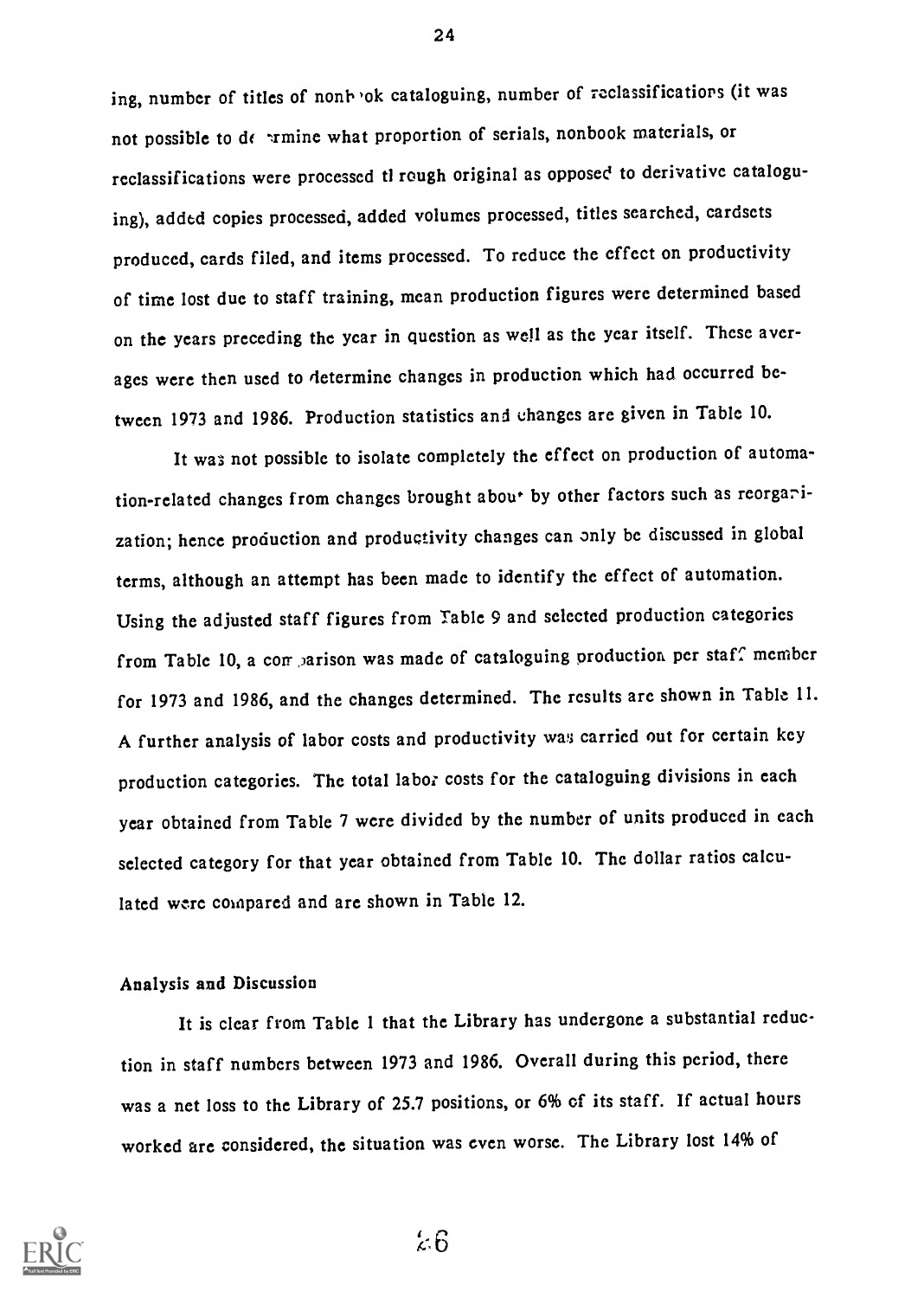available working hours. Moreover, 1986 staff figures include positions added for new responsibilit cs, such as services related to the medical expansion program, the opening of new branch libraries at the teaching hospitals, and the operation of the Film Library. Reductions in staff which affected units in existence in 1973 were thus more severe than Table 1 indicates.

There has been a greater reduction in non-student support staff than professional staff in terms of both numbers and hours worked. While the number of librarians actually increased by 6 positions, or 6%, the number of support staff decreased by 32.7 positions, or 11%. The net increase in the number of librarians, which is mainly accounted for by the new services mentioned above, offset the reduction in professional hours worked to some degree, holding it to 3%, while the available support staff working hours declined by 20%.

The reduction in Technical Services staffing has been substantially more than the Library average. There has been a decrease of 19% in positions, and a decrease of 27% in available staff working hours during the past thirteen years. In fact, if the Administration is ignored, (and the large change there is mainly attributable to a redistribution of student assistant hours to other areas) Technical Services has lost more positions and working hours than any other area. The reduction in staffing within the cataloguing divisions has been even greater. Between 1973 and 1986, Table 2 shows that there was a net reduction of 30.5 positions, a decrease of 28%. In terms of hours worked, the decrease from 1973 to 1986 is 35% (see Table 9).

The results of financial retrenchment, reorganization, and technological change have been most pronounced in Technical Services in general and the cataloguing divisions in particular. Why should this be? After all, these factors must have affected other functional areas as well. The reason lies in the nature of the card catalogue. To produce and maintain a catalogue in card form requires a large



25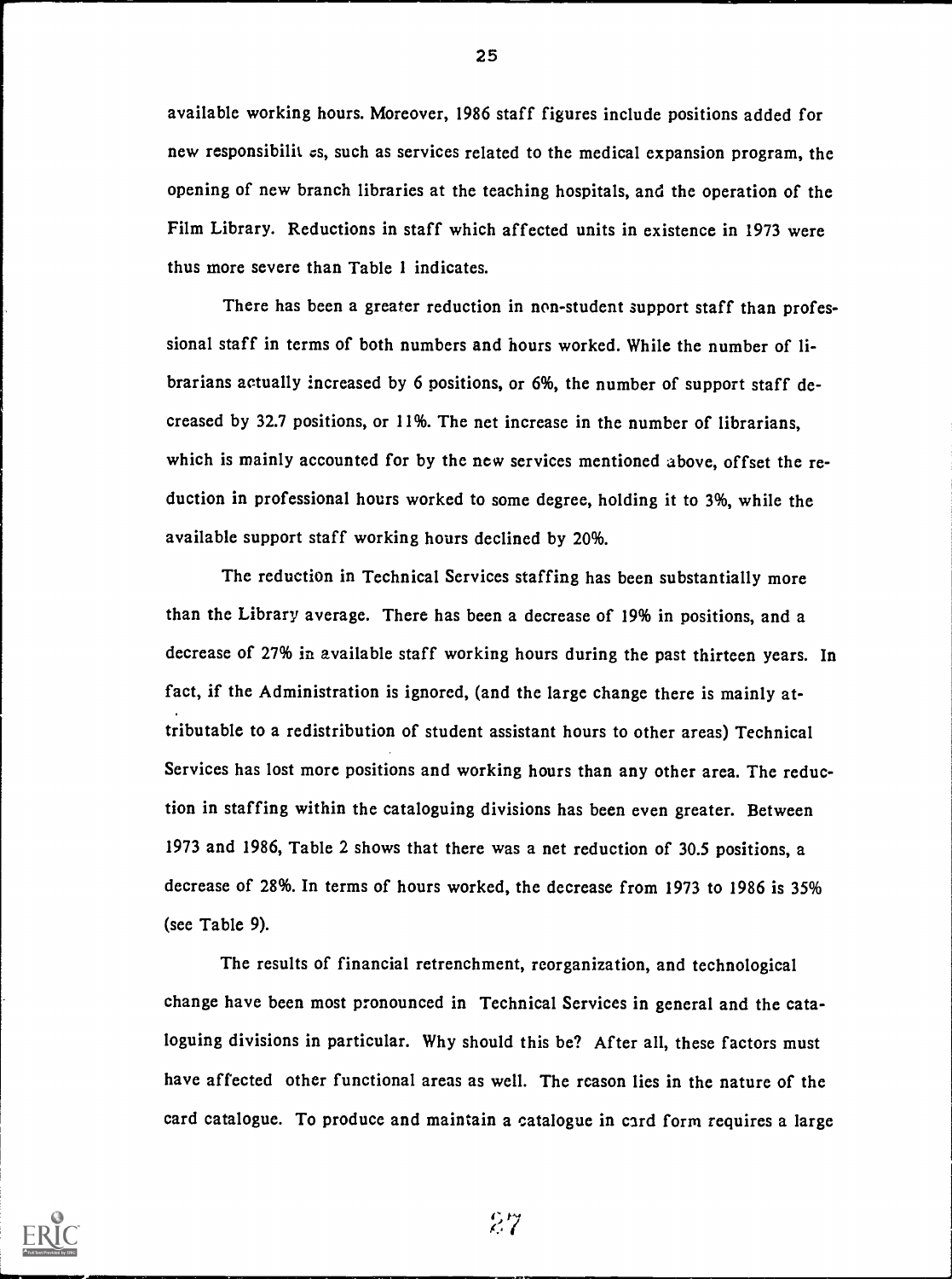number of junior clerical staff who type stencils or paste up masters, sort finished cards, type headings on individual cards, and then file those cards. In addition, a manual cataloguing system presupposes the maintenance of working files in card form, such as an authority file and a shelflist, as well as card files of source data for cataloguing, such as LC printed cards, also requiring junior clerical staff. While more senior support staff are less involved in the actual performance of this work, they are required to supervise and train units of junior staff., and are responsible for filing revision and error detection and correction.

The implementation of an automated cataloguing system does away with a considerable amount of this work, as either a computer-output microfiche catalogue or an online catalogue replaces the card catalogue, thus releasing a large number of support staff positions for redeployment or elimination. This saving may be offset to some extent by the need to upgrade certain positions where duties have become more complex because of new technologies, but the net result should be an overall reduction in the number of junior staff. An examination of the reductions in specific classifications in Table 2 supports this view. Student assistants and Library Assistants 1, who did most of the filing, have been reduced by 68% and 60% respectively. Library Assistants 2, who performed the bulk of the card typing duties, have been reduced by 46%.

One effect of this has been a change in the pattern of staffing: that is, in the proportion of the total cataloguing staff contributed by each classification. As shown in Table 3, librarians and senior library assistants now form a larger proportion of the staff tha.. they did in 1973, and student assistants and junior library assistants form a smaller proportion. As well, the ratio of librarians to support staff has increased. It is clear from Table 4 that, in cataloguing at least, this increase is not due to an increase in the number of librarians, but to a large decrease in the number of support staff. While at first glance this seems to disagree with



28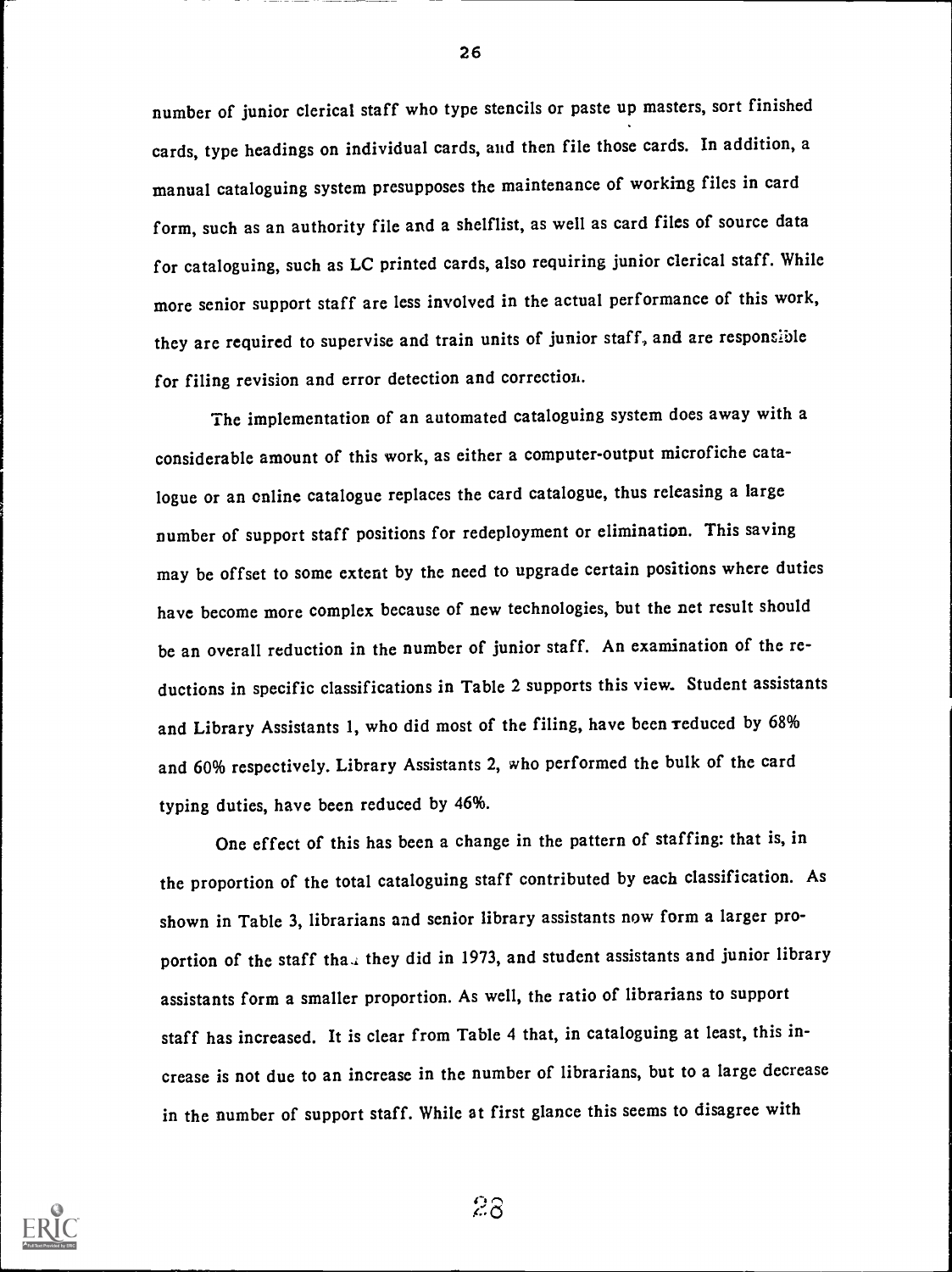Molyneux's observation of a decline in the ratio of librarians to support staff in ARL libraries, it may provide a partial explanation for the stabilization in the ratio or possible increase in the ratio which he feels may have already begun.<sup>77</sup>

It is appropriate at this point to examine more closely the reasons for the changes in staffing which have been discussed so far. During the past thirteen years, three major influences have been at work which have affected developments within cataloguing and, indeed, within the Library as a whole. The first has already been mentioned earlier: this was the inability to maintain the card catalogue as it continued to grow and require more s,ace, as well as more staff resources for its upkeep. The second was the continuing pressure to make financial economies, especially in staff salaries and wages. The third was the desire on the part of the Library administration and the professional staff to improve the level and quality of Library services to users.

These influences have led to the reorganization of the cataloguing divisions and the implementation of automated systems in a continuing effort to operate efficiently, as well as effectively. As a result of reorganization or retrenchment, Table 5.1 shows that 8.5 positions were eliminated from cataloguing, including those of two administrative librarians and 1.5 general librarians. Six of these positions, including three professional positions, were reassigned to other Library divisions. As well, during the period prior to automation, four Library Assistant 3 positions were upgraded to Library Assistant 4 for reasons related to working with specialized language or subject materials. Through reassignment of responsibilities, or to resolve personnel problems, 4.2 positions were added to the cataloguing establishment by transfer from other Library divisions.

The implementation of automation has had a much wider effect. Table 5.1 shows that 26.1 positions were eliminated from cataloguing for automation-related



2.0

<sup>77</sup>Molyneux, "Staffing Patterns," p. 296.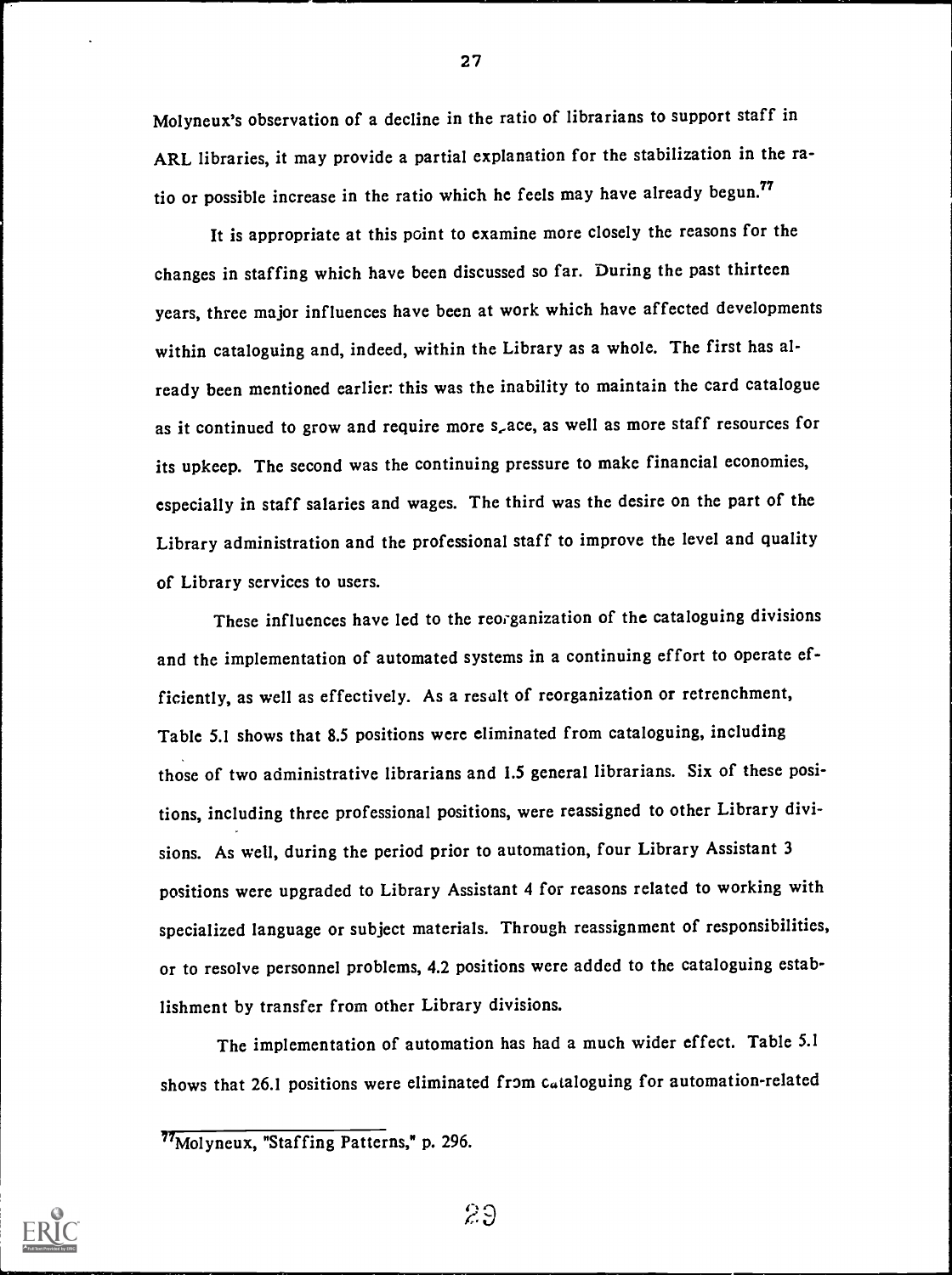reasons. Although only one professional position was deleted, six senior library assistants and 19.1 junior clerical staff and student assistant positions were removed. Of these positions, only four were reassigned to other divisions. The others were used to meet quotas for staff economies imposed by the University, or to provide funding for utility charges, or for the hardware and software costs of the automated systems developed in-house. Automation accounted for 75% of the positions actually eliminated from the divisions. Two positions, including one administrative librarian position, were downgraded as duties changed. Table 5.4 shows that eight positions were upgraded for reasons related to automation, accounting for 67% of all of the positions upgraded during the entire thirteen-year period. Two Library Assistants 2 were reclassified to Library Assistant 3, three Library Assistants 3 were reclassified to Library Assistant 4, and two Library Assistant 4 positions were converted to professional positions. These downgraded and upgraded positions are discussed in further detail below.

Table 6 summarizes the changes in cataloguing staff due to automation and to other reasons. Automation has accounted for 86% of the net reduction in positions, and has clearly been the most significant factor which has affected the number of support staff in the cataloguing divisions, especially the number of junior clerical staff. Automation has not led to substantial reductions in the number of librarians, however. Conversely, through upgrading, two additional professional positions have been established as a result of automation. It is reorganization and retrenchment which have played the leading role in reducing the number of librarians in cataloguing.

A comparison of the job descriptions of librarians for 1973 and 1986 reveals changes in responsibilities and duties brought about by the effects of both reorganization and automation. Reorganization of the cataloguing divisions increased the administrative responsibilities of the current division heads, as one level in the or-



28

 $5\theta$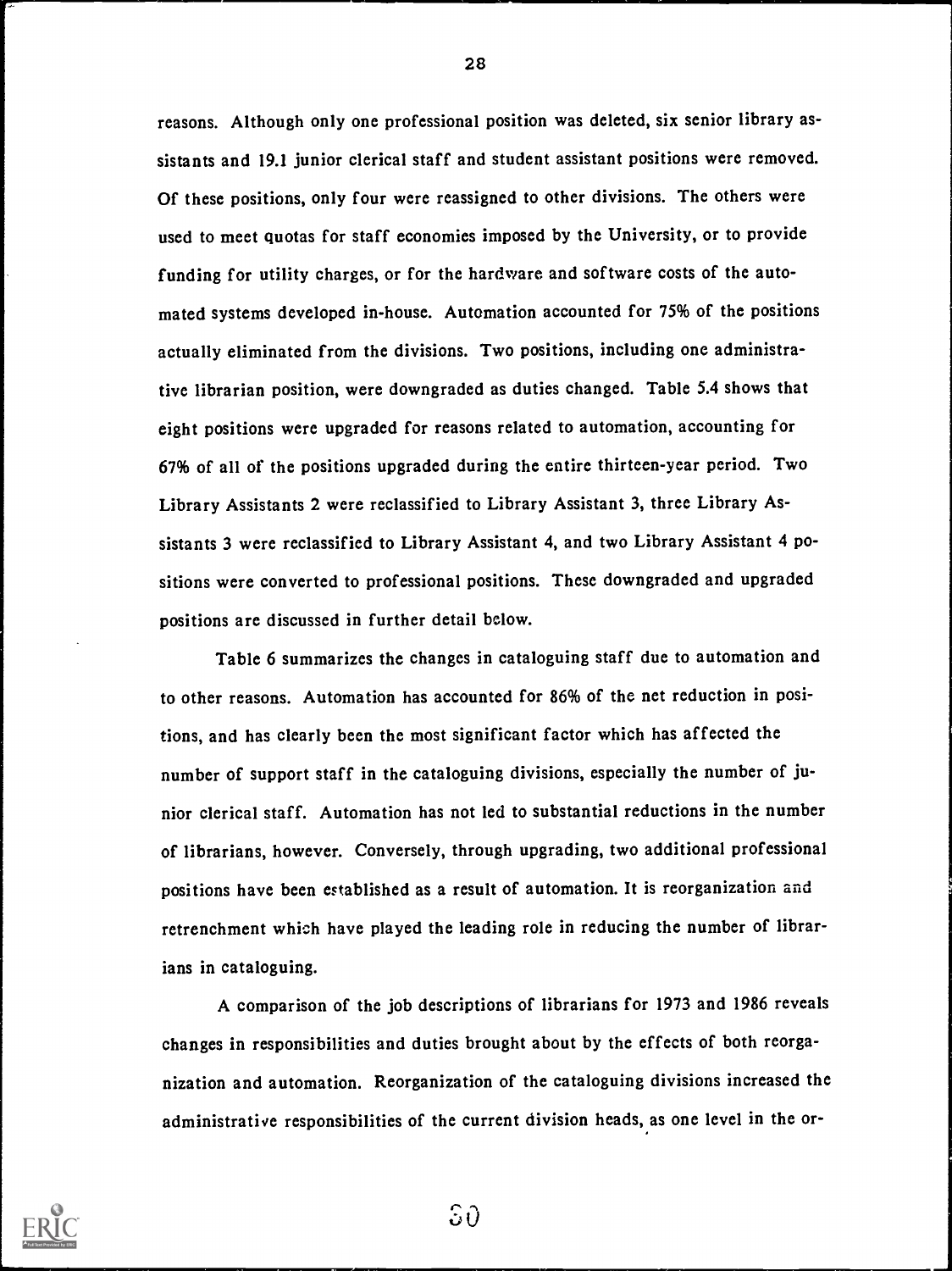ganizational hierarchy was abolished. The elimination of a separate original cataloguer for Law has led to the reassignment of Law cataloguing to the original cataloguer responsible for Indic language material. The dissolution of the LC Cataloguing Division and the transfer of derivative cataloguers to the new Catalogue Records Division led to the establishment of specialized language and subject units. Each unit is headed by a librarian, the original cataloguer responsible for that language or subject area, and consists mainly of Library Assistants 4 (Senior Derivative Cataloguers) and Library Assistants 3 (Derivative Cataloguers/Searchers). The original cataloguers are now responsible for work planning, work assignment, staff training, performance evaluation, time keeping, and personnel selection in addition to their normal cataloguing duties. Reorganization has had a major impact on the managerial and supervisory responsibilities of librarians.

The effect of automation on qualifications and job duties has also been substantial. The job description for the position of Head, Catalogue Records Division, requires a familiarity with automated cataloguing systems, and places particular emphasis on keeping up with new technologies. The responsibilities of the position include retrospective conversion of records, and the application of computer methods to the format and structure of cataloguing. The Head of the Catalogue Products Division is now responsible for supervising the input of data for various automated systems, and for the distribution of COM catalogues. For all professional cataloguing positions, required qualifications now include familiarity with automated cataloguing systems and knowledge of and experience with MARC coding, as well as familiarity with the LC classification system and AACR 2.

In 1973, original cataloguers worked with a photocopied title page as a worksheet. Once completed, this worksheet was sent to typists for stencil typing and reproduction. Headings were checked in a card authority file, and classification numbers in a card shelflist. Librarians were responsible for stencil check-

31

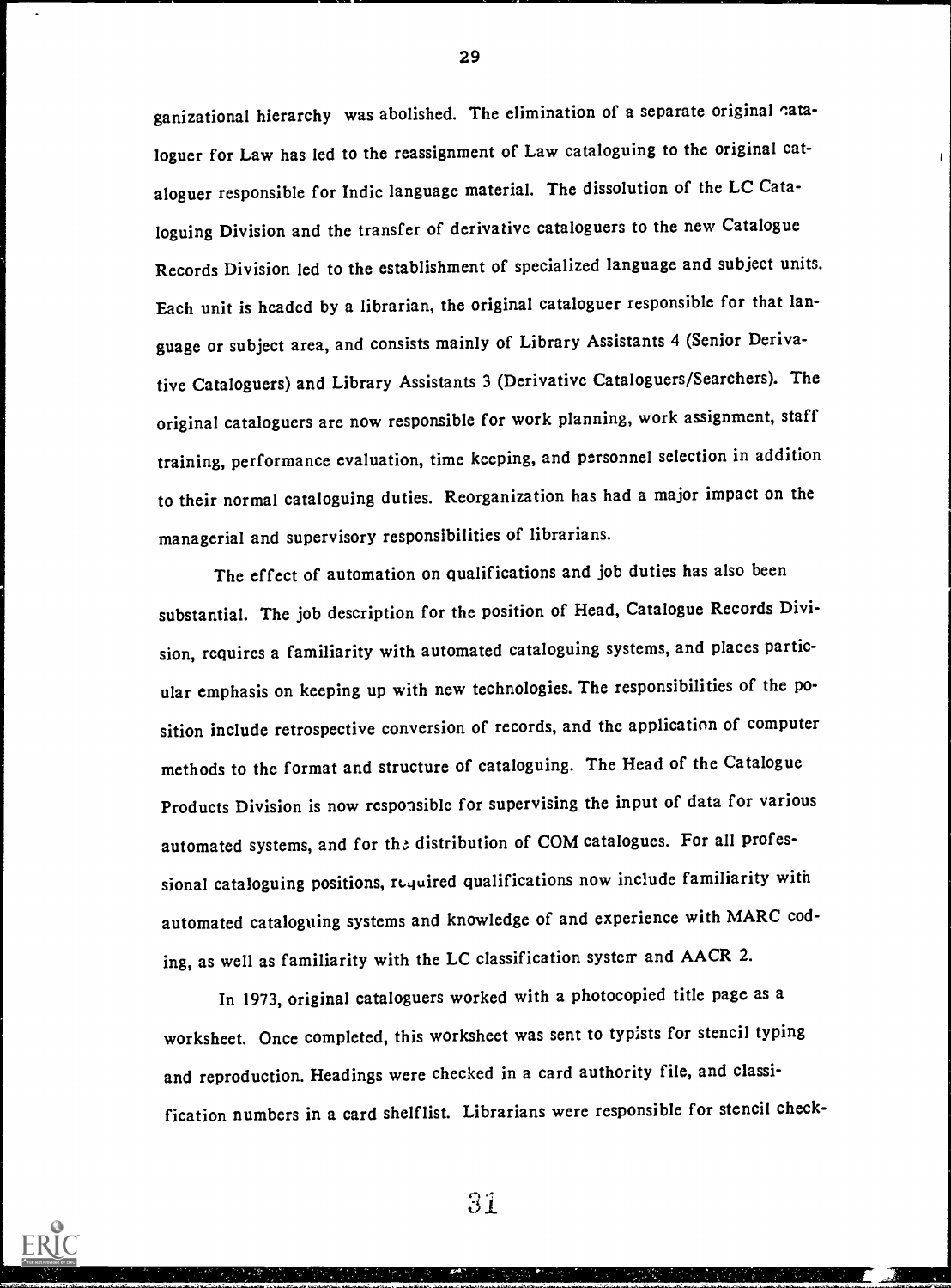ing to catch typing and cataloguing errors, and for ensuring that these were corrected by the typists. Once cards were completed and filed, librarians (as well as senior library assistants) were responsible for filing revision. In addition, original cataloguers provided classification numbers and subject headings to derivative cataloguers for those areas where the Library used different numbers or headings than LC, or when source data was incorrect. The latter did not occur very frequently as the bulk of the source data used came from LC cards in the depository control files maintained for the use of derivative cataloguers.

Today, original cataloguers are required to enter full or brief cataloguing records into the Library's computer-based catalogue, including authority records for names and subjects. They must supply full MARC coding for the input of all original cataloguing, and are responsible for assisting staff in their units with coding problems. They proofread the data entry of original cataloguing, checking for errors in transcription, coding, and cataloguing. They a1so proofread the data entry of all derivative cataloguing. They are responsible for the online correction of errors, or for delegating error correction to other staff. They must be able to use terminals, access local automated systems, and be conversant with the use of different online utilities. As well, they have continued to be responsible for assigning classification numbers and subject headings for derivative cataloguing when source data is incomplete or incorrect, and for those areas where the Library does not follow sta 'dard LC practice.

Source data now comes from many different institutions and varies in quality. Considerably more time and effort is required to modify this data and to ensure that it meets acceptable standards. Headings may follow ALA or AACR 1 practices and must be converted to meet the requirements of AACR 2. Derivative cataloguers require more frequent assistance today from original cataloguers in resolving classification and heading difficulties, as well as considerable assistance



30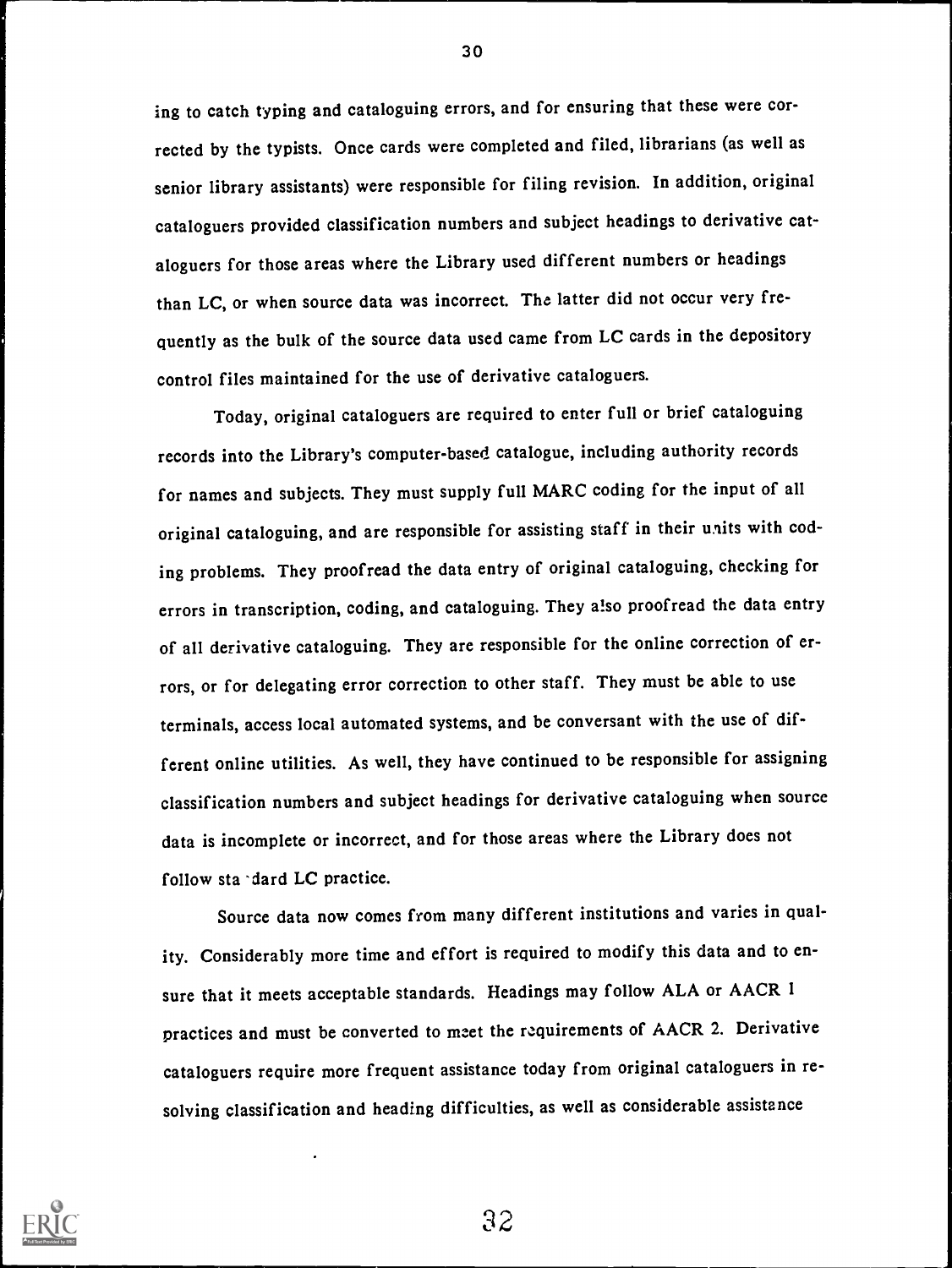with MARC coding problems. It is important to note at this point that the UBC Library considers any cataloguing which makes use of source data as derivative cataloguing for statistical purposes, no matter how much involvement there may have been from an original cataloguer in changing classification numbers, headings, coding, or descriptive cataloguing. The Head of the Catalogue Records Division estimates that, today, original cataloguers spend only 15% of their time performing pure original cataloguing.78

The MARC format is used to create and maintain bibliographic records in the UBC Library. As mentioned above, the MARC format is complex and is not particularly user-friendly. Not only must original cataloguers assist derivative cataloguers with coding problems, they must use MARC coding themselves in their own work. As well, in proofreading the work of other original cataloguers and derivative cataloguers, they must now check for MARC coding errors, in addition to keying  $r$ nd cataloguing errors. It seems likely that these increases in the work of original cataloguers brought about by the requirements of automated systems may explain in part the decline in the production of original cataloguing discussed below.

Two new professional positions were created in the Catalogue Products Division by converting two Library Assistant 4 positions. Subject authority control and the maintenance of the automated cross-reference system were felt to warrant the direct involvement of a librarian in one case. In the other, a librarian was required to supervise the processing of added copies and volumes. The justification for this change stated that a librarian was required to provide technical and bibliographic expertise not available at the Library Assistant 4 level, and that the training of staff in complex adding procedures using an automated cataloguing system went beyond what could be expected from a Library Assistant 4. It pointed out

33



<sup>78</sup>Ann Turner, Head, Catalogue Records Division, interviewed in November, 1986.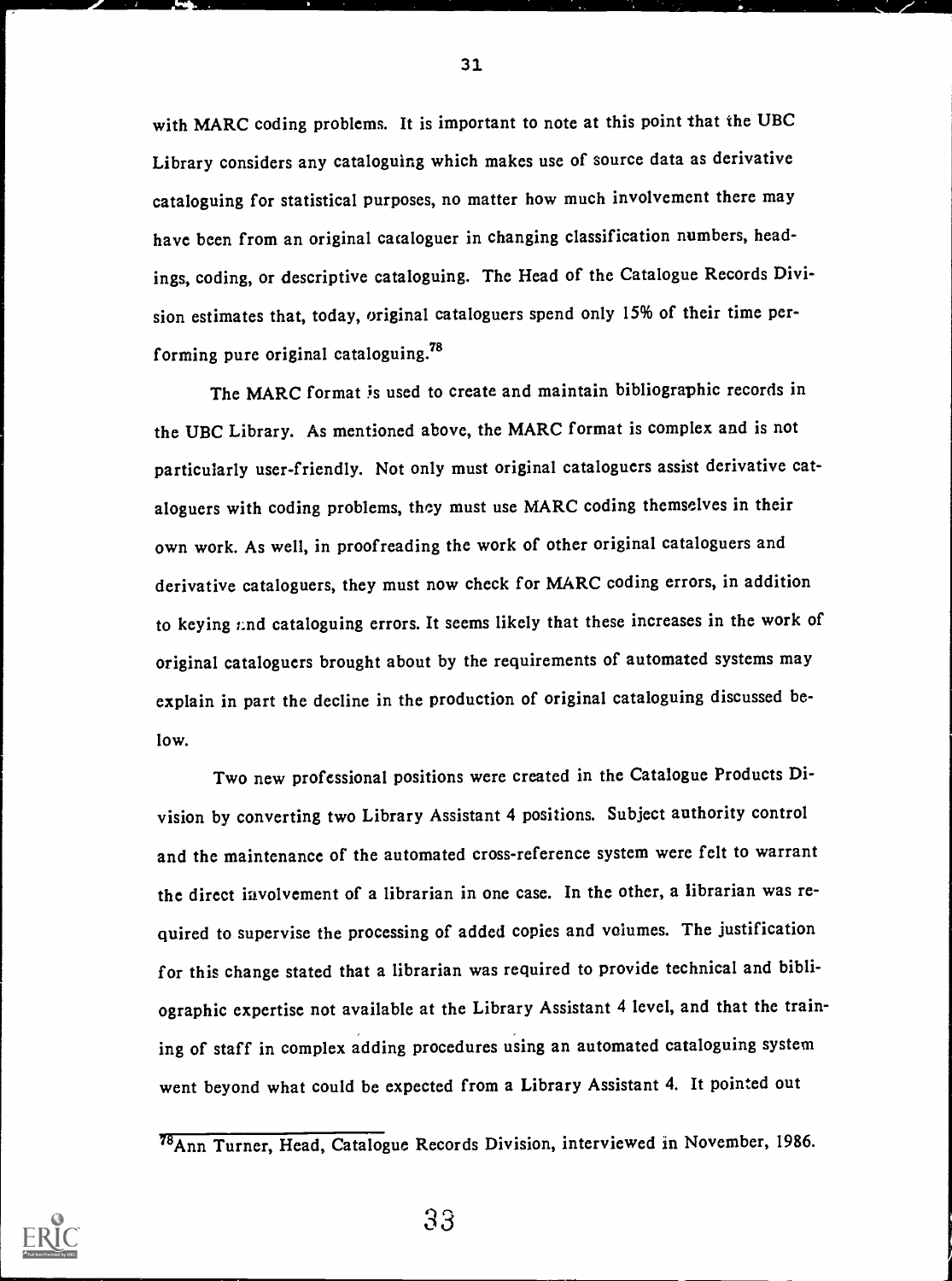that problems could only be resolved by a librarian familiar with the principles of bibliographic control and the intricacies of the cataloguing system.

It is clear that automation has had a pervasive and substantial effect on the duties and responsibilities of librarians in the cataloguing divisions. Librarians have had to learn a new set of skills and have had to become familiar with new technologies. In addition, automation has meant additional supervisory duties in the form of closer involvement in the work of derivative cataloguers. This, coupled with changes in reporting relationships brought about through reorganization, has meant a substantial increase in the supervisory and managerial responsibilities of individual librarians. The continuing key role of librarians in the cataloguing process may explain why automation has had relatively little effect on the number of librarians in the cataloguing divisions.

A comparison of support staff job descriptions for the two years also reveals major changes. As Tables 5.1, 5.4, and 6 indicate, the most significant cause of change has been the introduction of automation. In 1973 five job descriptions covered the duties of 15 Library Assistants 1 who formed 14% of the cataloguing staff. In 1986, two job descriptions covered six positions, and Library Assistants 1 formed only 8% of the cataloguing staff. The closing of the card catalogue and a massive reduction (88% between 1973 and 1986) in the volume of card sorting and filing, as well as the cessation of in-house card production, eliminated entire jobs. Positions which were responsible for such duties as rough and fine card sorting, filing, matching stencils with cards, card production using a photocopier, and distribution of finished card sets, ceased to exist.

Those Library Assistant 1 positions which remain have been only incidentally affected by automation. Book preparation positions declined from 10 to 5 as filing and sorting duties were removed, but up to now automation has had little effect on marking routines. The only Library Assistant 1 left in the Catalogue



32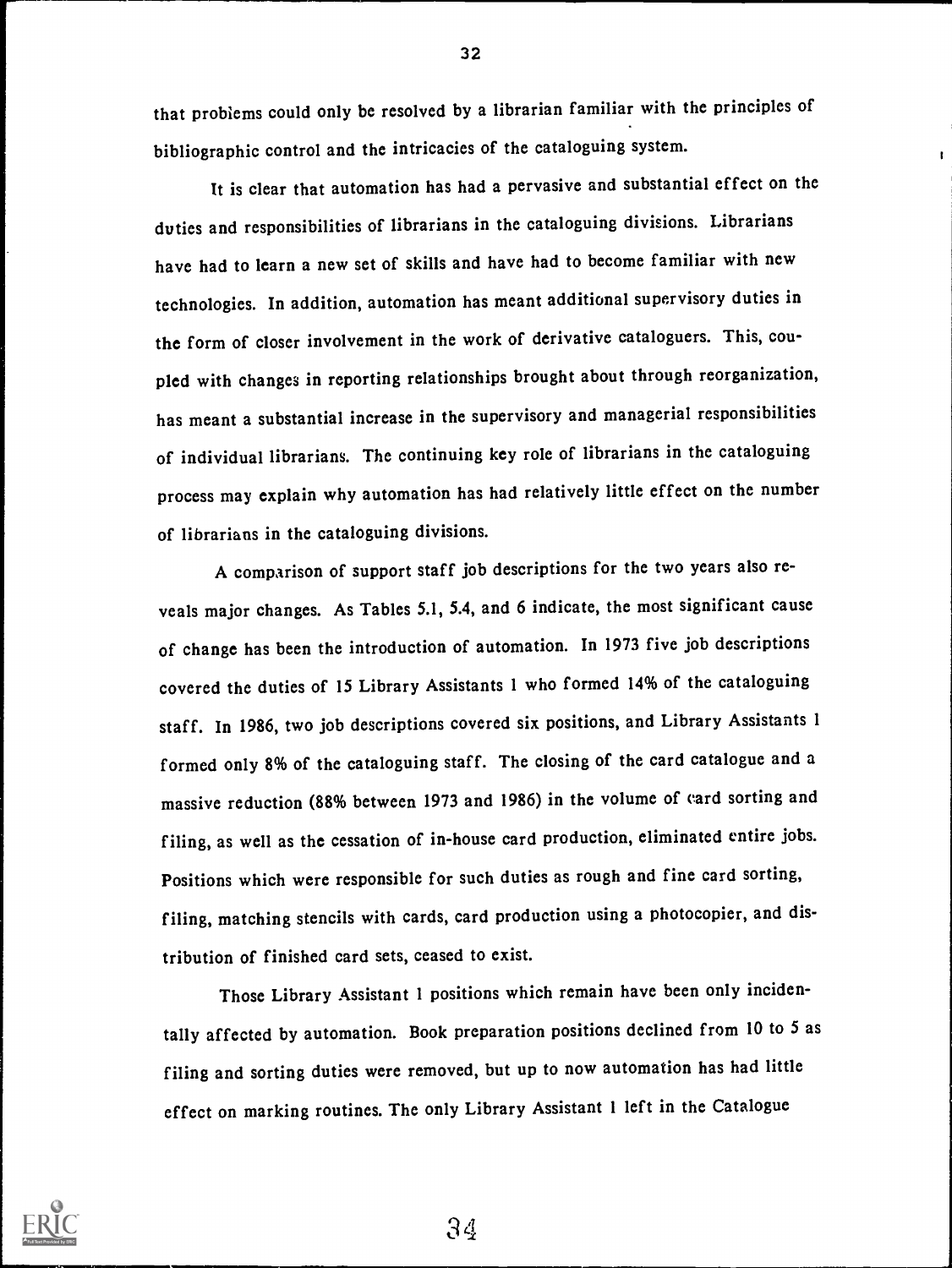Records Division is responsible for checking the printers daily and replenishing paper and changing ribbons, but that is the extent of automation-related duties.

The closing of the card catalogue also had a substantial effect on the numbers and duties of Library Assistants 2 and Keypunch Operators. In 1973, this group included 27 positions and formed 24% of the cataloguing staff. By 1986, the same group, now only including Library Assistant 2 positions, included 12.9 positions and formed 16% of the cataloguing staff. Catalogue Typists, who were responsible for typing card masters or stencils and for typing headings on finished cards as well as sorting and filing cards, were reduced from 16 to 5 positions and renamed Data Entry Assistants. They now use terminals to enter original cataloguing records, produce book cards, enter authority records, and enter information for the circulation system. They are still responsible for typing some card masters for non-roman alphabet materials, and for completing the card sets produced.

Keypunch Operators, who had been responsible for keypunching book cards, were downgraded to Library Assistant 2 and included with the Data Entry Operators. With the replacement of keypunch machines by terminals and the involvement of Library Assistants 2 in data entry duties, the rationale for the continued use of the Keypunch Operator classification within the Library ceased to exist. The downgrading was accomplished by means of a lumpsum payment to the remaining Keypunch Operators (including those in other Technical Services divisions) and had the benefit of providing them with greater opportunities for promotion within the Library Assistant occupational group.

Three Library Assistant 2 positions were upgraded as a result of automation. Data Entry Assistants for Indic and Slavic language materials were reclassified to Library Assistant 3 because of the complexity of romanizing non-roman alphabet material in a variety of languages, and then entering the romanized version online using a system of diacritical marks. Another position was reclassified to Library



33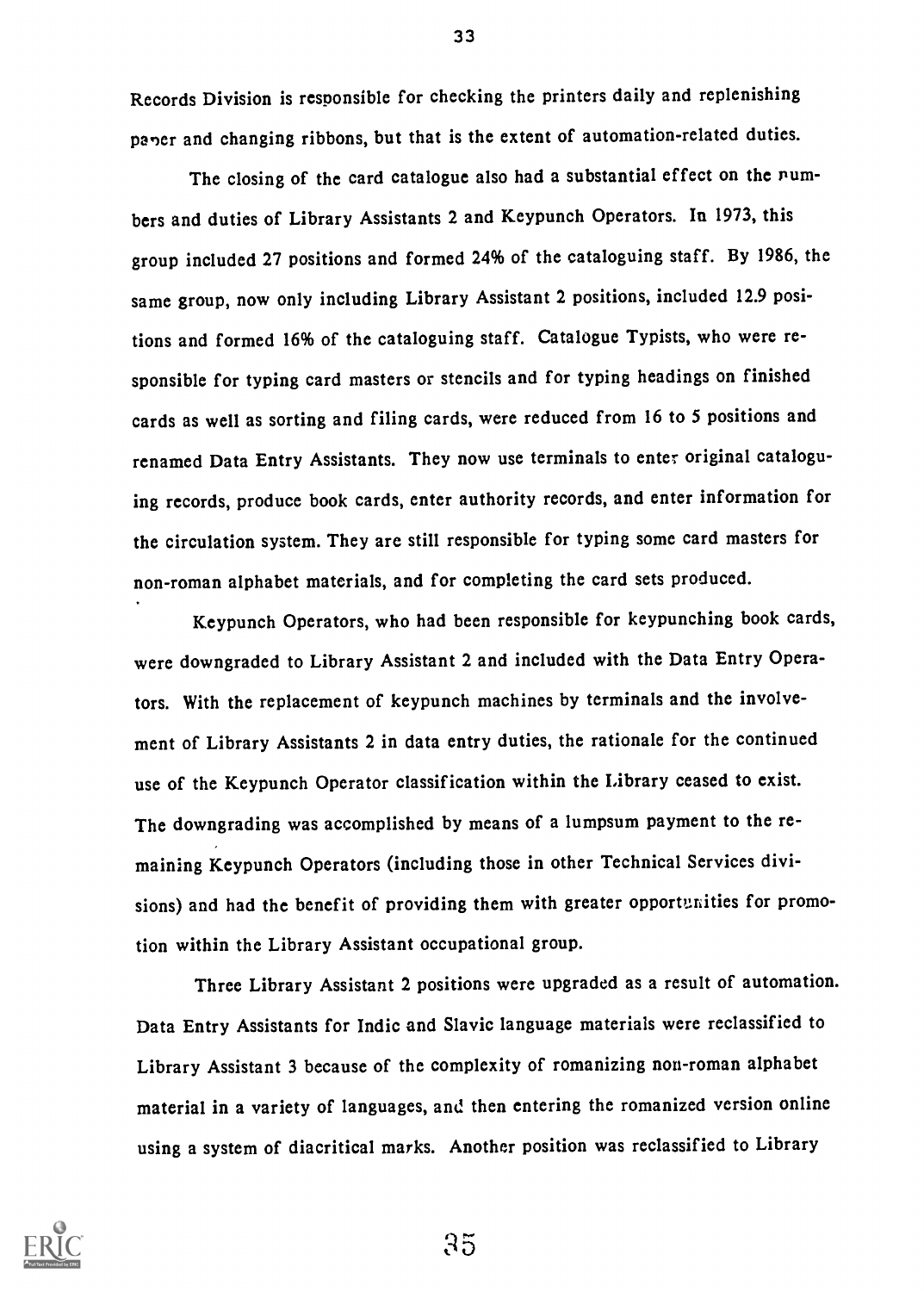Assistant 3 when assigned added volumes duties which involved online editing and modification of records.

Other Library Assistant 2 positions had their duties changed as well. Precataloguing searching is done online where possible, rather than manually. Bibliographic records are edited online from prepared worksheets or order forms. Added copies assistants update monograp' holdings information online. They no longer need to have card sets made for new locations. The catalogue maintenance assistant uses a terminal to enter cross-reference information. Photographs of NUC entries are no longer used to produce card masters for duplication.

In contrast with Library Assistant 1 positions, those Library Assistant 2 positions which have remained after the implementation of automation have been substantially affected by it. But the large reduction in the number of Library Assistants 2 parallels the reduction in the number of Library Assistants 1. The group of junior support staff, consisting of student assistants, Library Assistants 1 and 2, and Keypunch Operators, was reduced from 44.1 positions, or 41% of the cataloguing staff in 1973, to 19.9 positions, or 25% of the cataloguing staff in 1986. Most of this 55% reduction in junior staff can be attributed to the effects of automation, and is indicative of how automation in cataloguing has affected routine clerical work.

From Tables 2, 3, 5.1, and 5.4 it is apparent that the number of Library Assistant 3 positions has decreased much less than that of more junior positions. Indeed, upgrading for both automation-related and other reasons has had a much more significant effect on the number of Library Assistants 3 than the elimination of positions. Prior to reorganization and automation, three Library Assistant 3 positions - the Chinese Language, Japanese Language, and Medical Cataloguing Assistants - were reclassified to Library Assistant 4. Justifications for these reclassifications were based on specialized language or subject skills required, the diffi-



36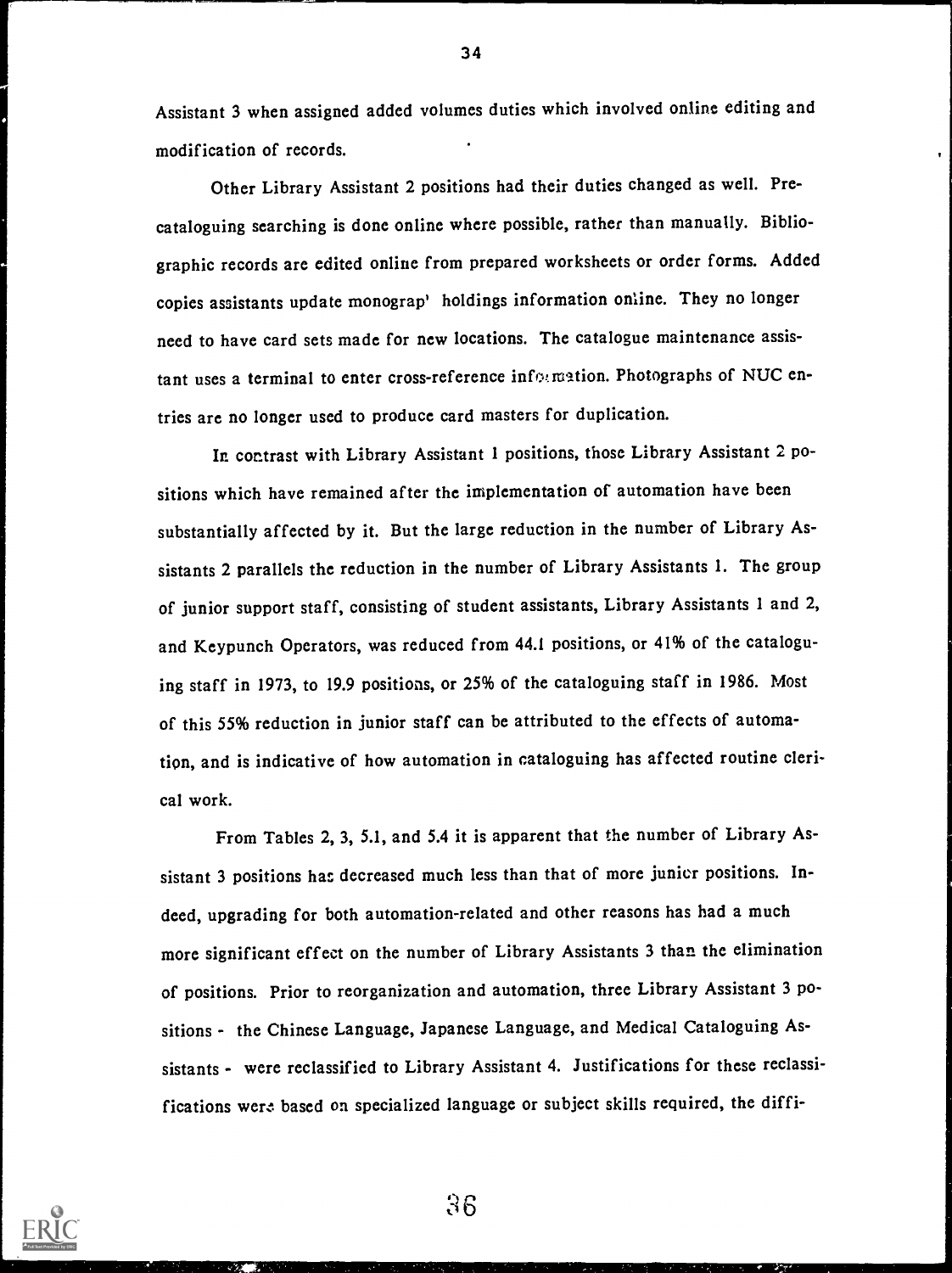culty of the material dealt with, and (in the case of the Medical Cataloguing Assistant) the added complication caused by the UBC Library's decision to use the NLM classification and subject headings rather than those used by LC. In addition, the position of Book Preparation Supervisor was upgraded to Library Assistant 4 subsequent to the introduction of automation. The justification for this request (which was not initiated by the Library) was based on supervisory responsibility and on a comparison with the classification of the Data Preparations Supervisor, and was not the result of automation.

Three positions were reclassified for reasons related to automation. The position of Card Preparation Supervisor, which included the responsibility of training and supervising the catalogue typists in the typing of stencils and the completing of card sets, was retitled Data Preparation Supervisor and upgraded to Library Assistant 4 upon involvement with automated systems. Responsibilities now include the supervision of the input of records into the cataloguing database, the online editing and correcting of records, the production of book cards, the input of data into the circulation system, and the training and supervising of data entry staff in non-roman alphabet card production. Another Library Assistant 3 position was upgraded to Library Assistant 4 to establish the position of Oriental Languages Cataloguing Assistant. The duties of this position include the full MARC coding of bibliographic and holdings records produced by the Chinese and Japanese Language Cataloguing Units, assisting in the training of other staff in coding, as well as online editing for derivative cataloguing. The final automation-related upgrading of a Library Assistant 3 to Library Assistant 4 established an additional Senior Derivative Cataloguer, whose duties include the creation of machine-readable records from print source data which requires full MARC coding, assisting other staff with coding problems, derivative cataloguing including online editing, and simple original cataloguing, mainly of literary works.



35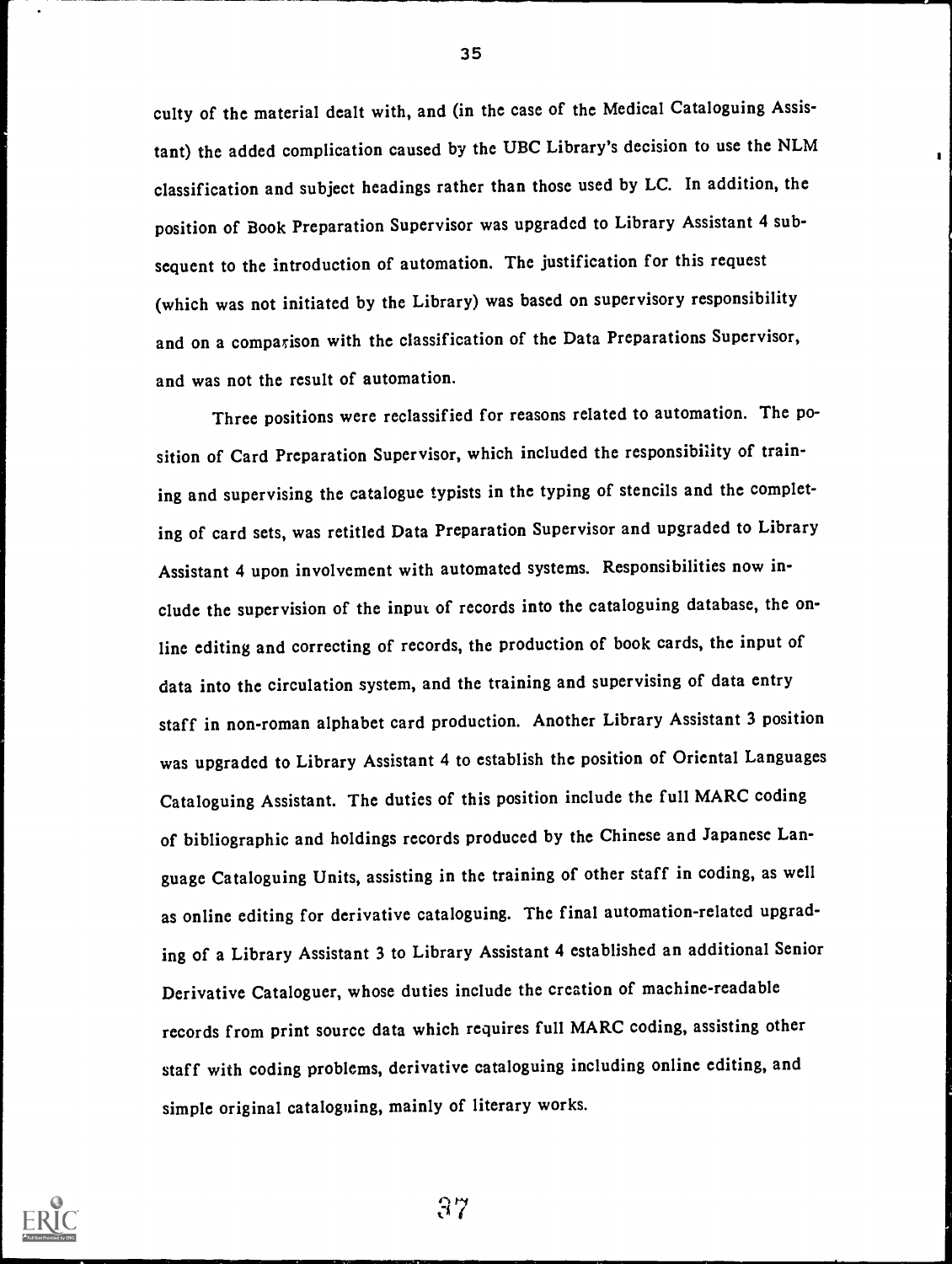In 1973, there were 17 LC Cataloguers/Searchers and Bibliographic Searching Assistants who used LC or other shared cataloguing copy to catalogue books, typed up a five-part form from which typists would produce card masters, searched book orders and carried out pre-cataloguing searching in manual files, filed cards, and revised filing. In 1986 their responsibilities are carried out by 12 Derivative Cataloguers/Searchers who use terminals to edit source cataloguing copy online, create records in the cataloguing database, carry out pre-cataloguing searching in online databases, including those of utilities, proofread cataloguing, correct errors, and search book orders. Even the Calligrapher, who is still responsible for handlettering Chinese and Japanese characters on card masters for original cataloguing, now catalogues Western language materials for the Asian Library online. Six Added Copies/Volumes Assistants update holdings information online, convert bibliographic holdings information into machine-readable form for monographic materials, search online databases for cataloguing information, and edit records online, instead of updating holdings information in card files and requesting additional catalogue cards for branch catalogues.

Similar changes have occurred in the duties of other Library Assistants 3. Only one job description was completely eliminated. The Head Filer was responsible for the training of all filers for the public and working files, filing revision, and for assisting with the establishment of new subject headings for the subject catalogue. These duties became redundant with the closing of the catalogues, and the position and incumbent were reassigned to added copies/volumes duties.

The reduction in the actual number of Library Assistants 3 has been less than the reduction in the number of junior support staff, and proportionately there has been an increase. While 27 Library Assistants 3 formed 24% of the cataloguing staff in 1973, today 22.5 form 29% of the total staff. However, this classification has been significantly affected by automation-related and other upgrading, al-



36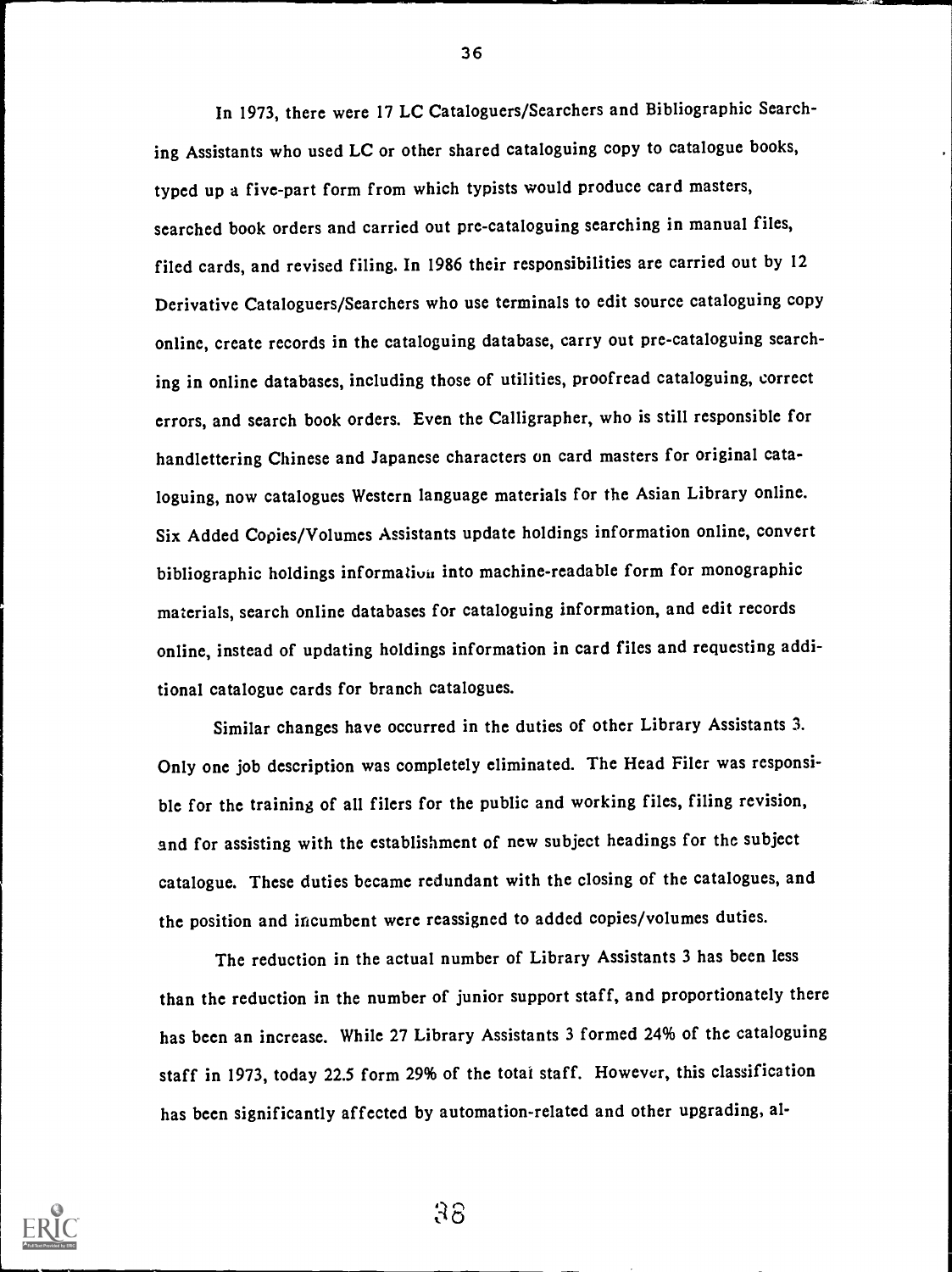though losses to higher classifications for automation-related reasons have becn balanced by gains from lower classifications. It is clear from an examination of changes in job duties that the effect of automation has been substantial.

Table 2 shows a net increase of 10% in the number of Library Assistants 4 between 1973 and 1986. This somewhat sanguine impression is dispelled by an examination of Tables 5.1 and 5.4. Four Library Assistant 4 positions were eliminated, and two were converted to professional positions for reasons related to automation. Over 35% of the Library Assistant 4 positions which existed in 1973 have thus disappeared. These losses have been offset by seven reclassified Library Assistan: 3 positions, and by the transfer of a .75 FTE position from another division.

A comparison of Library Assistant 4 job descriptions for 1973 and 1986 indicates that significant automation-related changes in duties have occurrcd. In 1973 there were eight Revisers whose responsibilities included filing revision, error correction, and the supervision of branch catalogues. Today there are only two. Their duties include online correction of errors, the editing of input for coding and keying errors, and assisting with subject authority work. They must be familiar with MARC coding. It is clear that the reduction in the number of Revisers and the changes in their duties are directly related to the implementation of automated cataloguing, the closing of the card catalogue, and its replacement by a COM catalogue.

For Library Assistants 4 in subject and language units, manual methcds of cataloguing have been replaced. They are now responsible for creating records for input to the cataloguing database from derivative copy in print form, including full MARC coding, for derivative cataloguing using and editing online data, for online pre-order and pre-cataloguing searching using local and remote databases, for authority work including the revision of headings to AACR 2 form, for proof-



37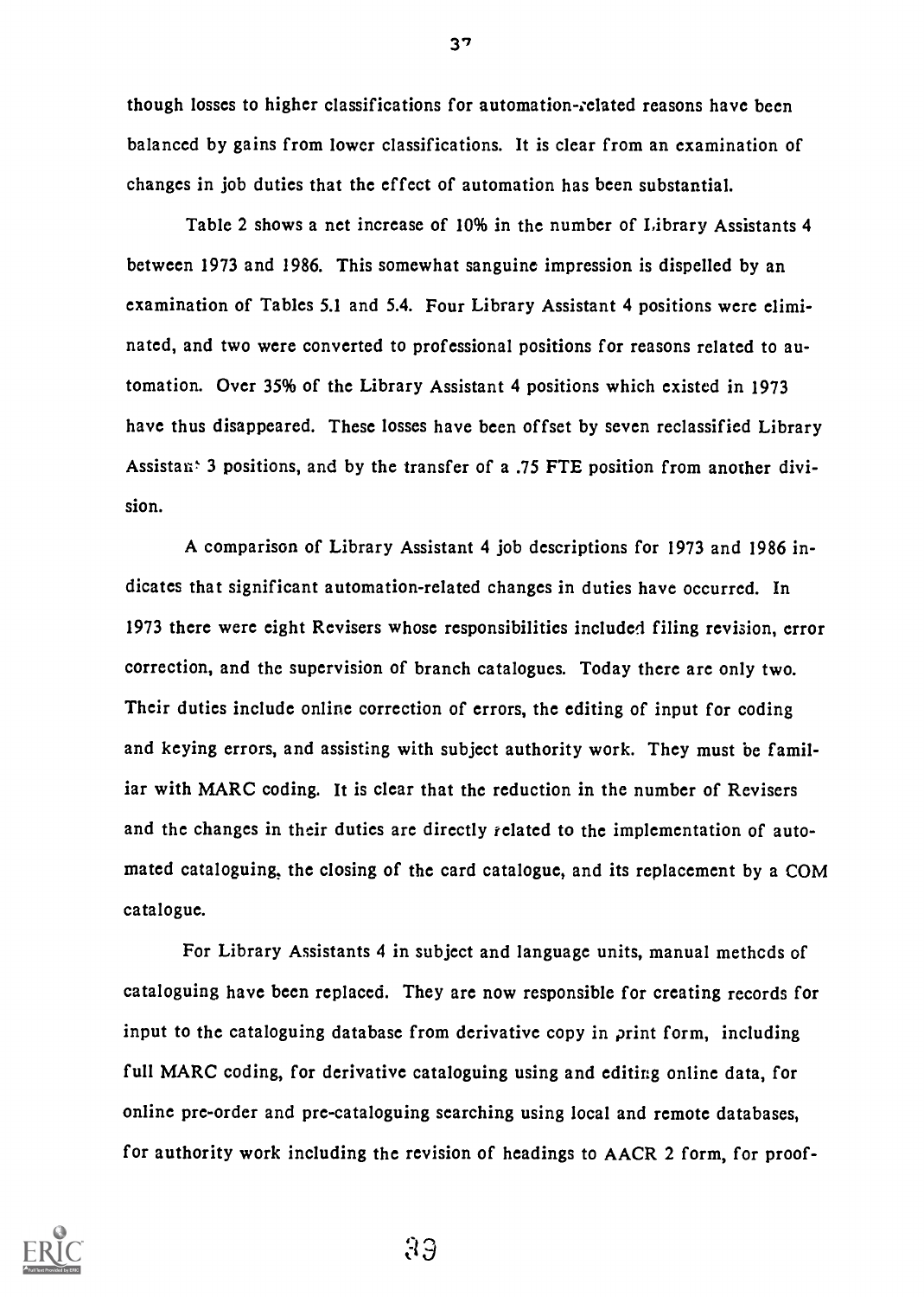reading of editing and cataloguing, and for assisting other staff with coding problems. They continue to be responsible for some elementary original cataloguing under supervision, and for assisting original cataloguers with the training of other staff.

In addition, through the upgrading of a Library Assistant 3 and the reassignment of two Revisers, three Senior Derivative Cataloguer positions were established to perform duties similar to those of the subject and language specialists, but for more general materials. At the time of the implementation of automation, it was decided that derivative cataloguing using print source data (which requires the creation of new machine-readable records.as well as full MARC coding) went beyond what could be required of Derivative Cataloguers/Searchers classified as Library Assistant 3.

As discussed earlier, two Library Assistant 4 positions were converted to professional positions. The position of Catalogue Maintenance Supervisor, with responsibility for the general maintenance of the public catalogues and the establishnu - of subject headings, became partially redundant with the closing of the catalogue, and subject authority work in an automated system was considered to warrant the attention of a librarian. The rationale for the conversion of the position of Added Copies Supervisor has already been mentioned in the review of professional job descriptions.

In 1973, nine job descriptions covered 17 Library Assistant 4 positions which formed 16% of the cataloguing staff. In 1986, sixteen job descriptions cover 18.8 positions which form 24% of the total staff. Clearly, Library Assistant 4 positions have become. more specialized. Despite reductions made through automation, substantial reclassification of more junior positions for automation-related as well as other reasons has resulted in an increase in the number of Library Assistants 4.

 $\mathbf{u}$ 

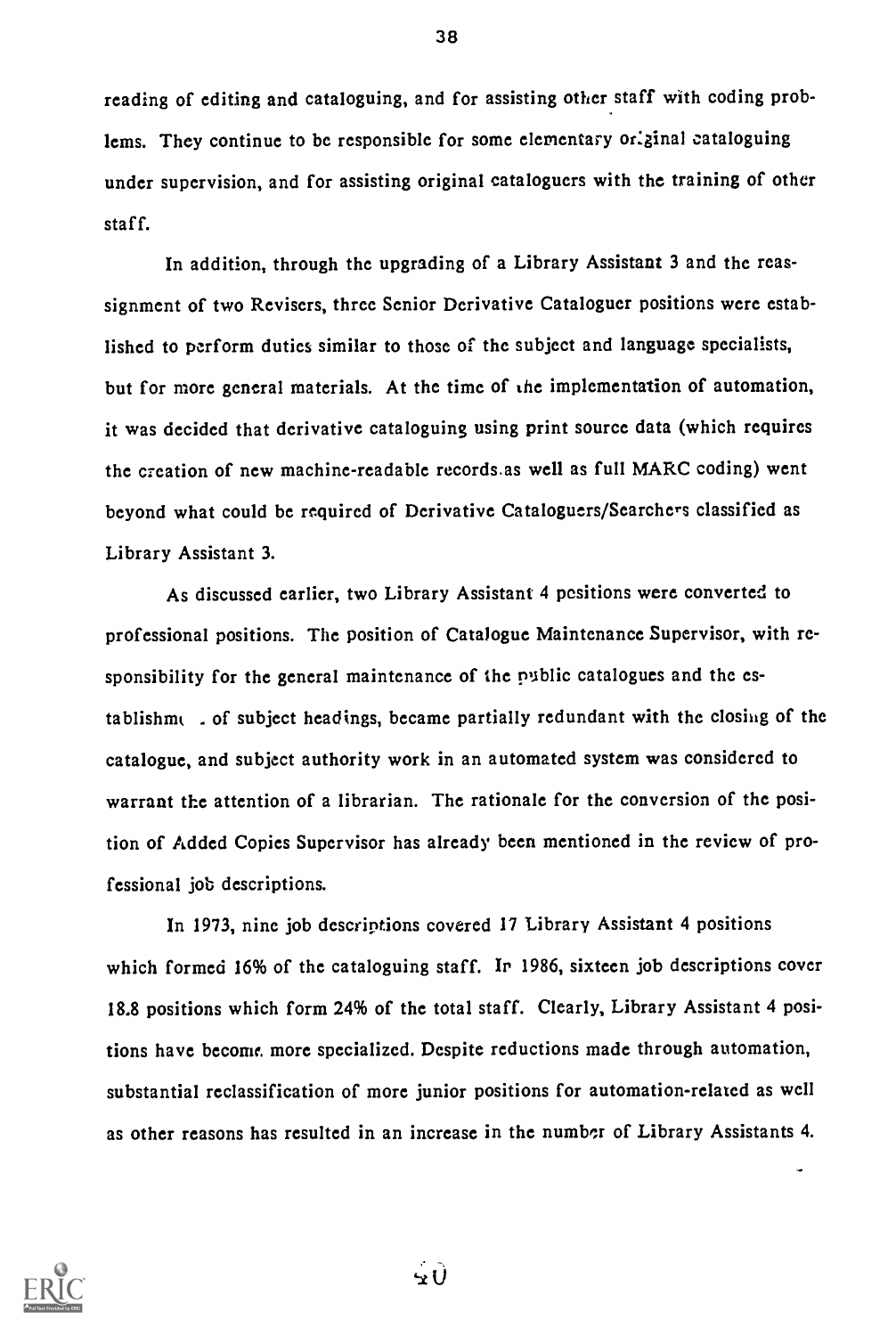An examination of the two Library Assistant 5 job descriptions reveals few overt changes. Responsibilities are mainly managerial and supervisory and are stated in general terms. There has been no change in the number of positions in this classification. Of the two positions, one is responsible for the general organization of bibliographic searching related to book ordering, and the other is responsible for the general organization of derivative cataloguing. Both job descriptions include work distribution and training responsibilities.

The Administrative Assistant for Derivative Cataloguing is responsible for training library assistants and new librarians in derivative cataloguing routines. Duties also include the proofreading of derivative cataloguing, and the processing of difficult materials. As well, this position is responsible for handling day-to-day problems with bibliographic utilities. All of these presuppose complete familiarity with the automated catalogue, MARC coding, and the utilities currently used. The Administrative Assistant for Bibliographic Searching is responsible for training Library Assistants 3 and 4 in pre-order searching, including the use of online databases. Again, the area of responsibility now requires complete familiarity with local and remote systems.

Changes brought about by automation and the use of new technologies have affectea the standard job descriptions, or grade definitions for the various classifications in the Library Assistant occupational group. At all levels, qualifications now include a requirement to operate data entry systems. This ability is now considered a basic qualification for all classifications of Library Assistant, and is no longer associated with a specialized classification such as Keypunch Operator. Typical job duties listed as examples for the Library Assistant 2 classification include assisting with the maintenance of the microcatalogue, converting holdings into machine-readable form, and editing machine-readable records. References to sorting and filing cards and typing cards have been removed. The typical job du-



39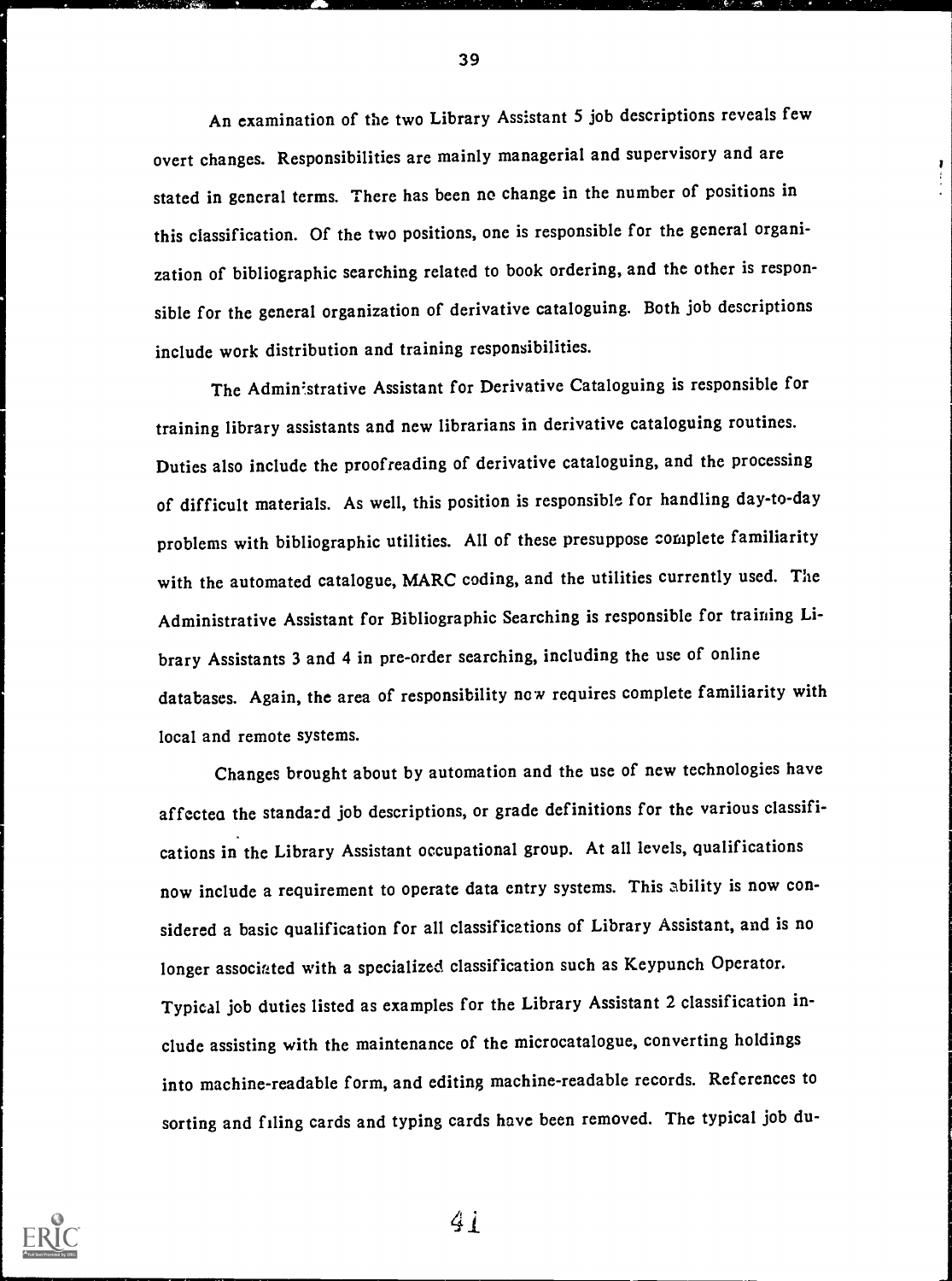tics for the Library Assistant 4 classification include the responsibility for full MARC coding of bibliographic and holdings records. Filing revision is no longer listed. Clearly the changes which have occurred in individual job descriptions have influenced the standards for the classifications when those standards were rewritten and renegotiated.

The total labor cost of the cataloguing divisions in 1973 stated in terms of 1986 salaries was \$2,401,511. In 1986, the cataloguing labor cost was only \$1,801,696, a net reduction of \$599,660 or 25% in terms of today's costs. What portion of this can be attributed to the use of automated systems? Table 6 indicates that \$ 461,918 or 77% of this net saving was related to the implementation of automation in the cataloguing divisions. Table 5.1 shows that automation accounted for 68% of the salary costs of eliminated positions.

After the discussion of the amount of upgrading that took place as a result of automation, it comes as no surprise that the cost for this accounted for 77% of the total cost of upgrading during the thirteen year period. The conversion of two Library Assistant 4 positions to professional positions was responsible for the majority of this cost increase. However, all of the savings resulting from the downgrading of positions were the effect of automation.

Table 6 shows that the mean net saving per position eliminated for all reasons was \$19,726. For automation-related change, this saving was \$17,698, while for non-automation-related change, it was \$32,033. This difference is explained by the fact that automation has resulted in substantial reductions in the junior clerical staff whose salaries are relatively low, while other changes, such as reorganization, have had a greater effect on higher-salaried professional staff. Nevertheless, the effect of automation has been a net reduction in 1973 cataloguing labor costs of 19% or \$461,918 stated in terms of 1986 salaries.



40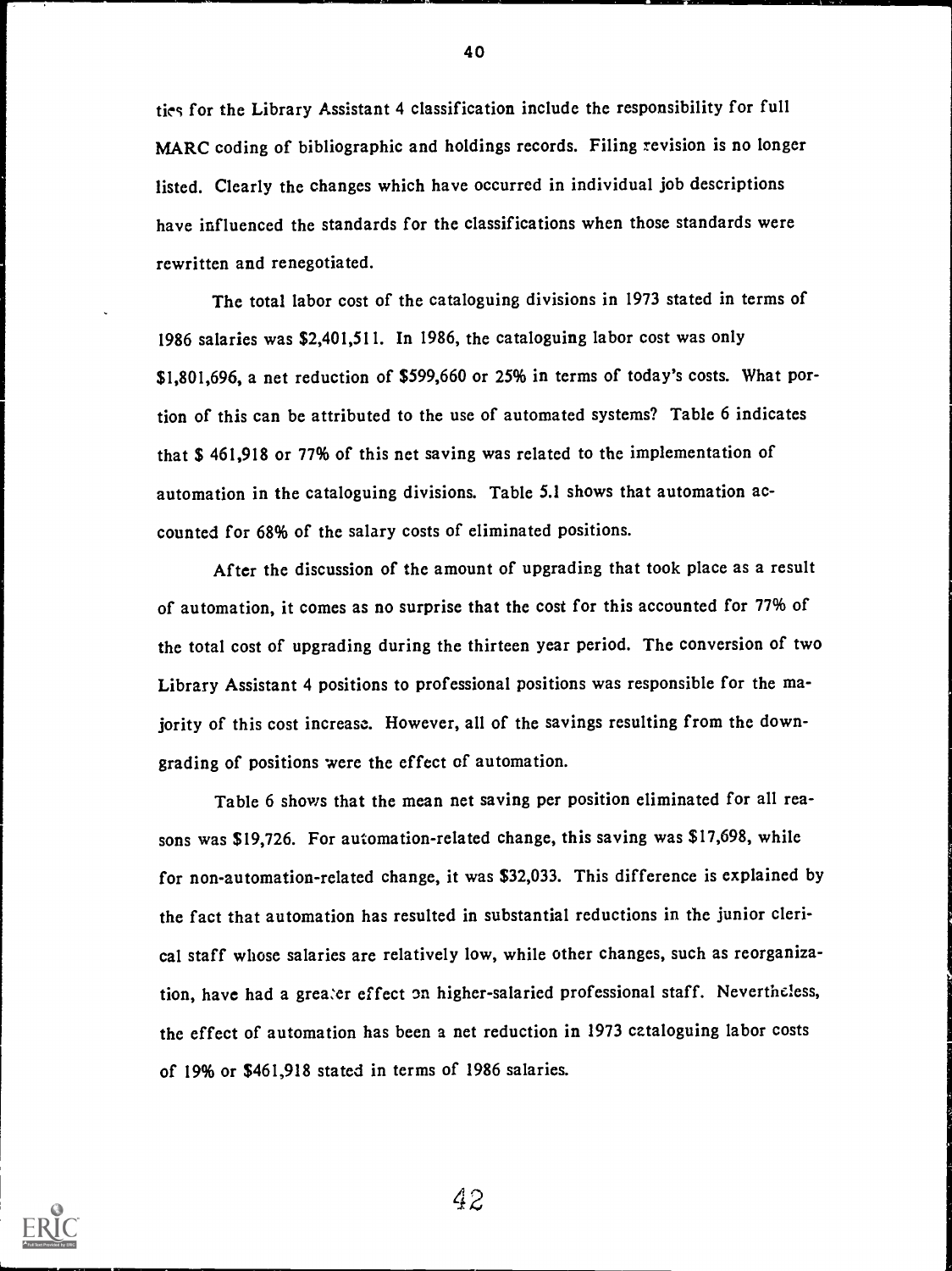In most instances, it was not possible to isolate the effect that automation has had on preduction and productivity from the effect of other change, most notably from that of reorganization. One can assume that in some cases, efficiencies brought about by automation may have offset additional responsibilities brought about by reorganization and hence there has been little or no effect on production and productivity. In other cases, there may have been a multiplier effect, as new complexities introduced by automated systems compounded the effects of additional duties added through reorganization, and thus production and productivity may have declined.

Table 10 shows that the number of cards filed and the number of card sets produced decreased by 88% and 94% respectively between 1973 and 1986. Clearly this is a direct result of the change to an automated catalogue and correlates with the substantial decline in the number of junior support staff who were responsible for this work. While the number of items processed has also declined, Table 11 indicates that per capita productivity for the remaining Library Assistants 1 has increased by 111%. The removal of card filing and sorting duties, another result of automation, has meant that each individual can now process more books that in the past.

An increase of 18% in the number of titles catalogued by derivative cataloguers can also be attributed to the use of automated systems which permit access to substantially more source data sooner. Per capita production for Library Assistants 3 and 4 has increased by 40%, even though Table 9 shows a combined 26% decrease in the number of staff in these classifications. The efficiencies of the automated cataloguing system coupled with the removal of filing and filing revision duties means that substantially fewer staff in these classifications can process more materials.



41

4.3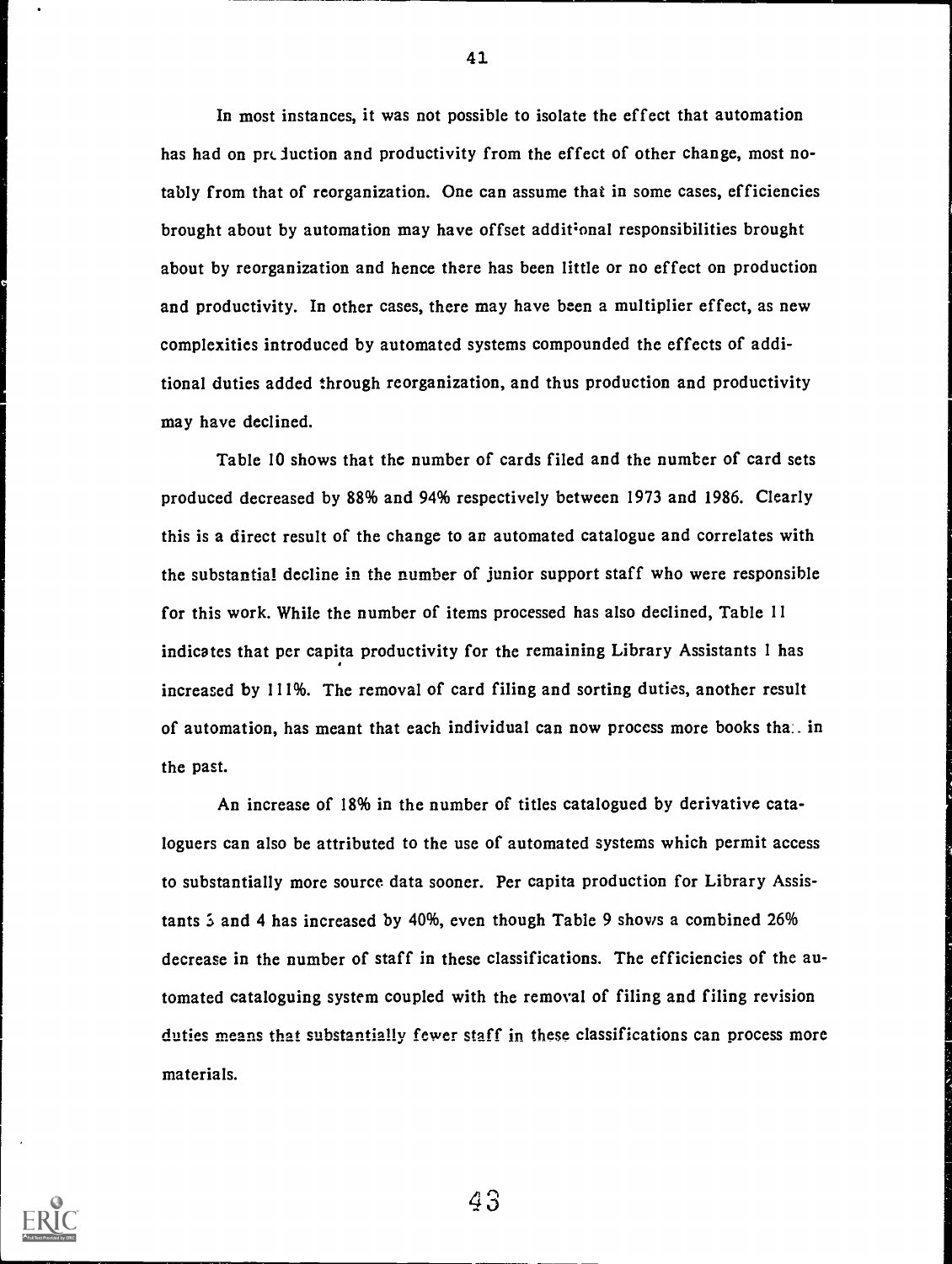Table 10 indicates that the number of titles catalogued by original cataloguers has declined by 55%. The increase in derivative cataloguing does not account for this, nor does the 21% decrease in the number of librarians shown in Table 9, for, as Table 11 indicates, actual per capita production for original cataloguers has declined by 43%. Nor is this due to the lack of material requiring original cataloguing, for a substantial backlog still exists. Each original cataloguer is simply cataloguing fewer books in 1986 than in 1973.

The review of the literature has already suggested several reasons for this, as has the examination of changes in job duties and responsibilities. The managerial and supervisory responsibilities of original cataloguers have been increased through reorganization, and each librarian is now supervising more support staff than in the past. This involves more time spent in training, planning, work assignment, ana personnel administration. In addition, automation has changed the nature of the working relationship between original and derivative cataloguers. Original cataloguers now spend substantial amounts of their time providing classification numbers and subject headings for incomplete or unacceptable source data used by derivative cataloguers. As well, they assist derivative cataloguers with coding problems, and with the establishment of correct headings for names, uniform titles, subjects and series. This authority work is especially time-consuming, as source data may include headings following ALA or AACR 1 conventions which must be converted to AACR 2 form. It must be done, however, to avoid filing errors in the catalogue database which would lead to se rate filing sequences of headings. Unfortunately, cataloguing statistics do not record the number of derivatively catalogued titles which have required the assistance of an original cataloguer.

Original cataloguing itself has also become more complicated. As mentioned earlier, the material now left to the original cataloguers is the more complex and



42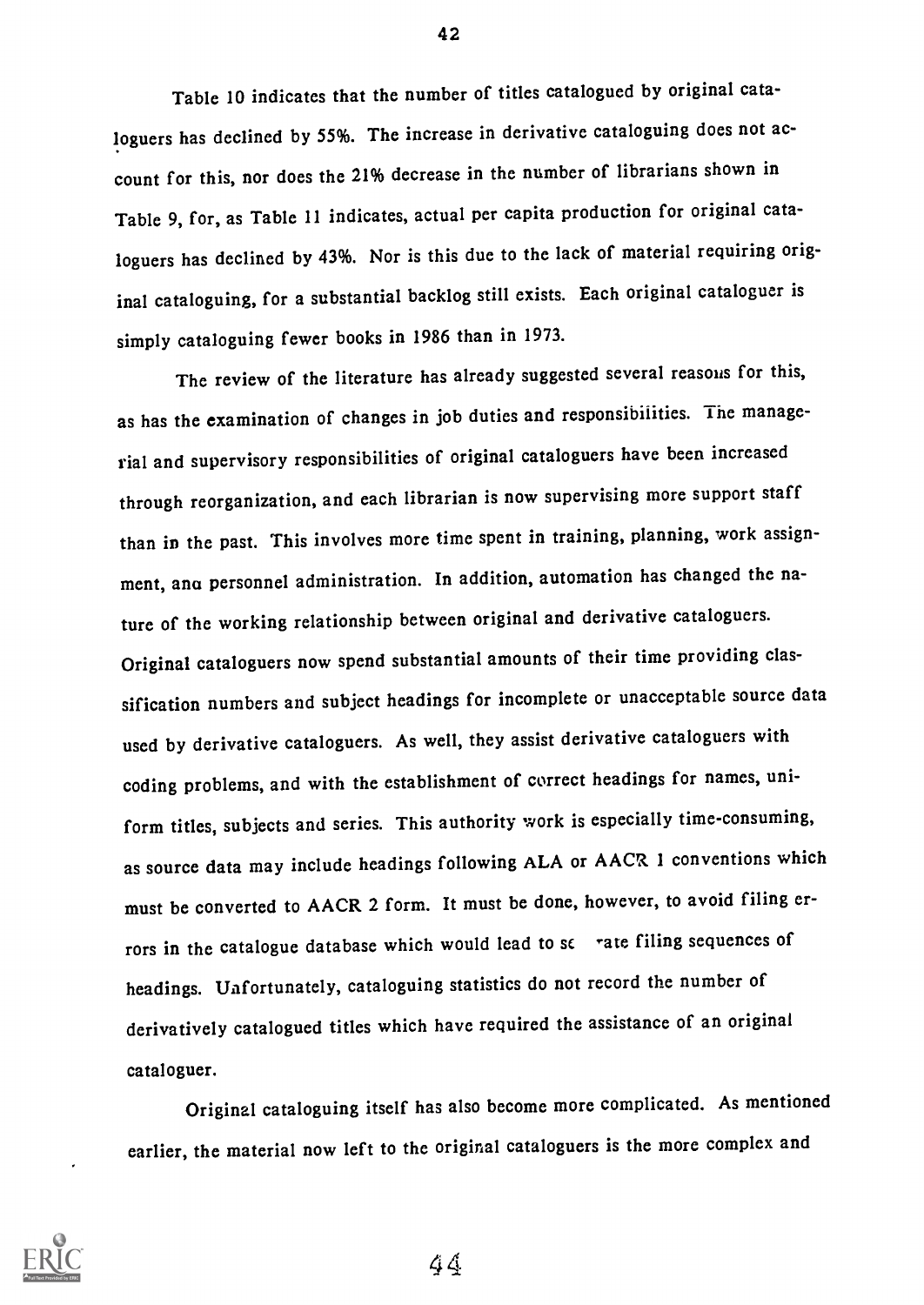difficult, and hence requires more time and effort to process. Records are now created and entered online, and require full MARC coding, processes which consume considerably more time than the previous practice of marking up a photocopy of the title page. Greater care is taken in checking name and subject headings online and in microfiche authority files, and all call numbers assigned must be checked in the card shelflist as well as online to avoid possible conflicts. The factor of morale may also have affected productivity. External standards have replaced professional judgment to some extent, and librarians have had to learn `clerical' computer-related skills such as keying and the use of terminals. Sometimes, too, the material left for original cataloguing, while difficult, may also be less interesting and less rewarding.

Because of the involvement of original cataloguers in derivative cataloguing, Table 11 provides a comparison of all titles catalogued by the consolidated group consisting of librarians, Library Assistants 4, and Library Assistants 3. Per capita production increased by 109 titles, or 11% between 1973 and 1986. This measure gives a more balanced indication of the change in the productivity of all cataloguers during the past thirteen years.

Some explanation should be provided for the categories listed on Tables 10 and 11 which have not been discussed so far. Nonbook cataloguing has increased as nonbook materials have increased in proportion to other materials in the collection. There has been almost no change in the number of serials catalogued, nor has there been any change in the number of staff responsible for cataloguing serials. Reclassifications have declined by 81% because of a cost-saving decision to limit the amount of reclassification. The number of added copies processed has decreased as the Library has reduced the number of multiple copies ordered. Added volumes processing has declined as serials subscriptions have been reduced, and as the purchase of monographic sets has been curtailed, although per capita



45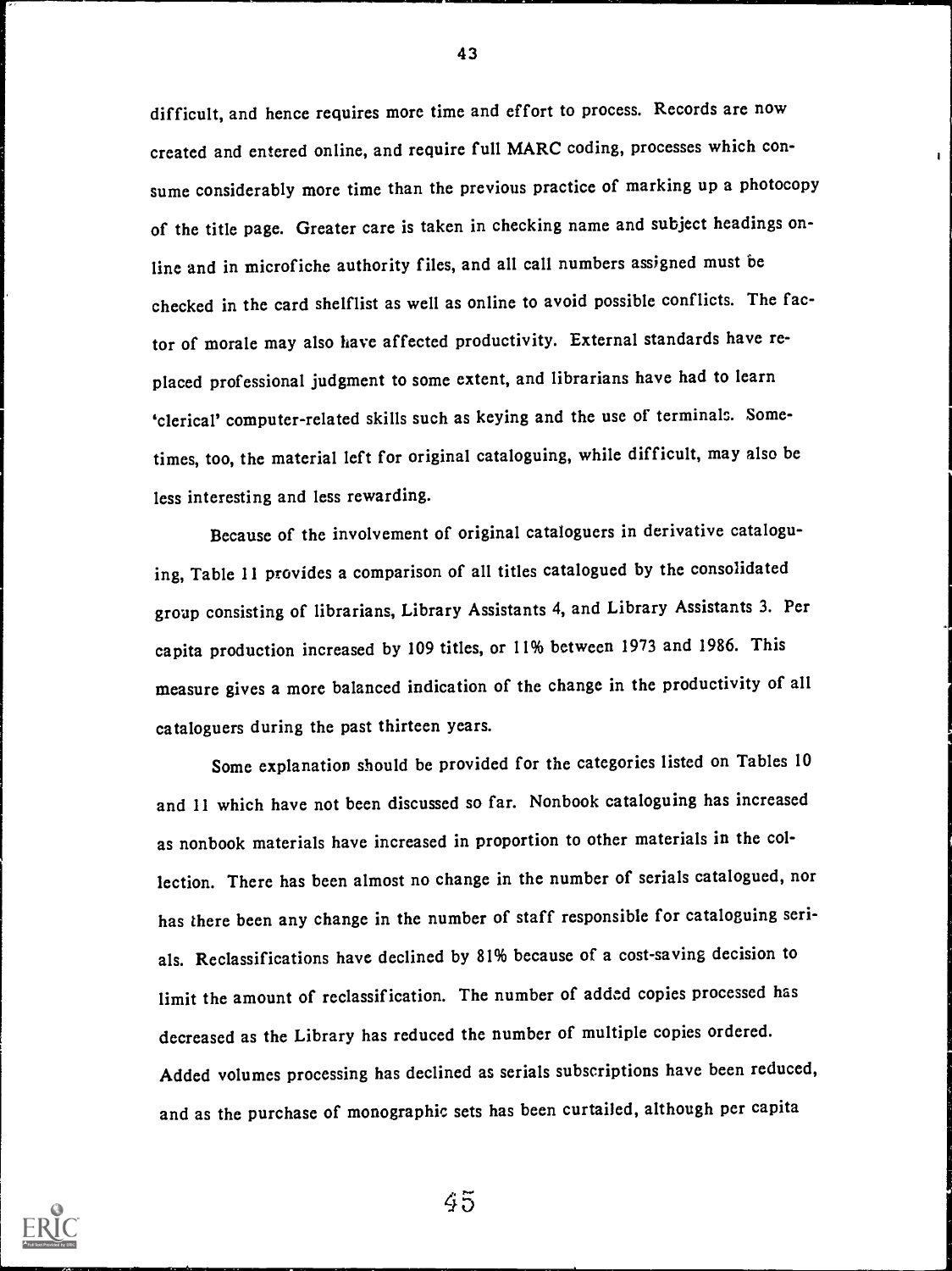production of staff assigned to this work has increased by 10%. The number of titles searched has declir. *d* as the purchasing power of the book budget has shrunk, although the per capita production of searchers has remained nearly constant.

A final comparison combines both production statistics and labor costs. Table 12 provides dollar cost ratios obtained by dividing the total labor cost for the cataloguing divisions by the total units produced in each category. While the cost ratio for original cataloguing increased by 66%, the cost ratio for derivative cataloguing decreased by 36%. For the group of all titles catalogued, however, there was a reduction of 18% in the cost ratio between 1973 and 1986. The changes in these cost ratios correlate with the changes in per capita production already discussed.



44

4b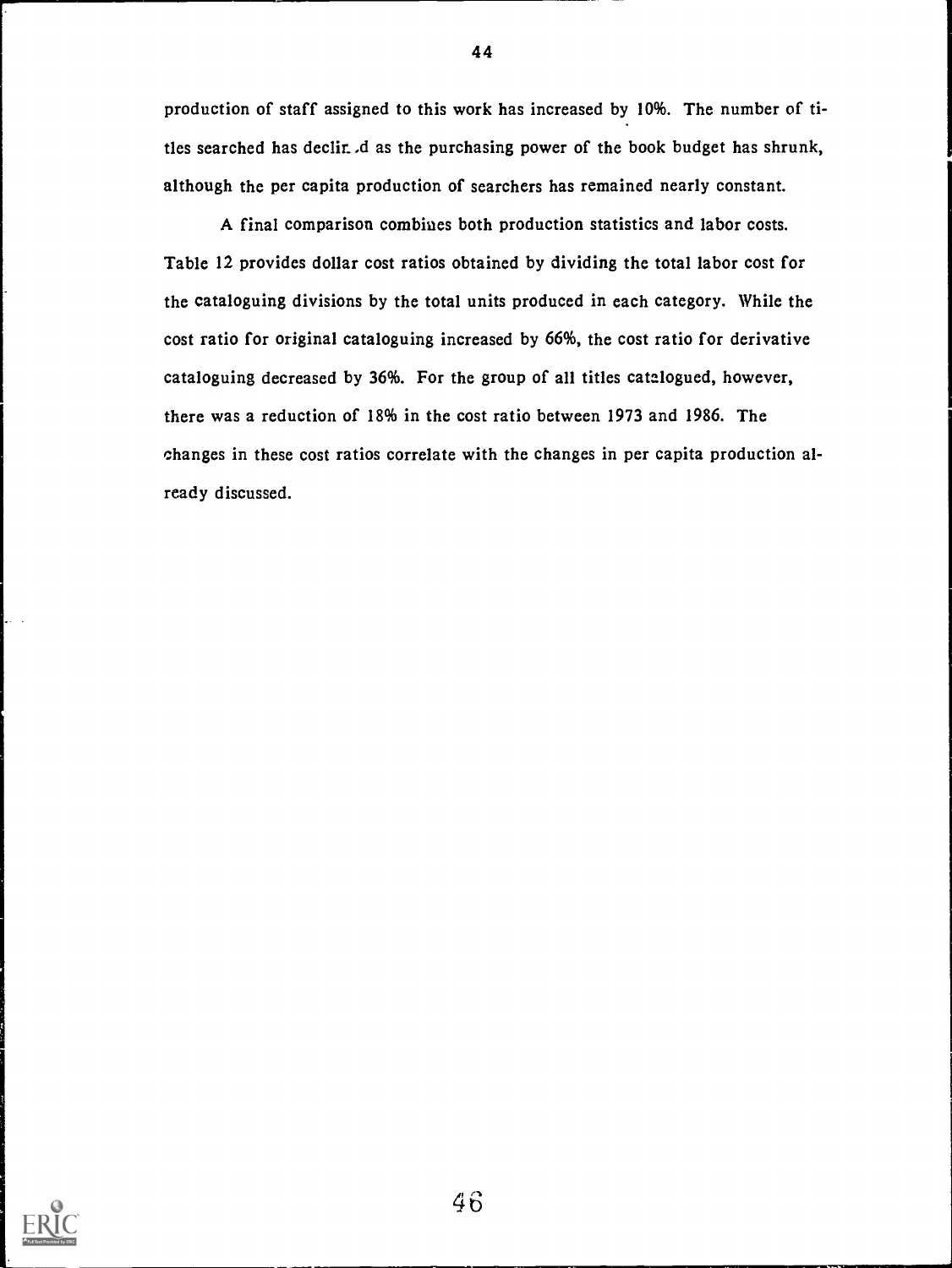#### Conclusions

It is now possible to answer the questions developed earlier about the effect of automation on the staff, labor costs, and production of the cataloguing divisions of the UBC Library. There has been a change in the number of librarians because of automation. However, the one position eliminated was outweighed by the two professional positions created through conversion from support staff positions. Moreover, the effect of automation has been overshadowed by reductions brought about by earlier reorganization of the cataloguing divisions. The fact that this reorganization had already occurred, and that it had led to a more efficient operation may account for the inability to make further economies in professional staff. The net effect of automation has been to increase the number of librarians in the cataloguing divisions of the UBC Library, which contradicts the experience of other institutions.

There has been a substantial decrease in the number of support staff which can be attributed to automation. This has varied from classification to classification, with the most junior classifications being hardest hit, as automation did away with clessial routines related to card sorting and filing, and the production and typing of catalogue cards. The more senior classifications have lost fewer positions, and reclassification has tended to offset some of the losses. There has been no increase in support staff because of automation.

The ratio of librarians to support staff has increased by 22%. Although not all of this change can be attributed to automation, most of it is due to the reduction in support staff brought about by automation. Librarians now form 20% of the cataloguing staff as opposed to 16% in 1973.

The duties and responsibilities of librarians have been changed substantially through the implementation of automation. Librarians have had to become famil-



45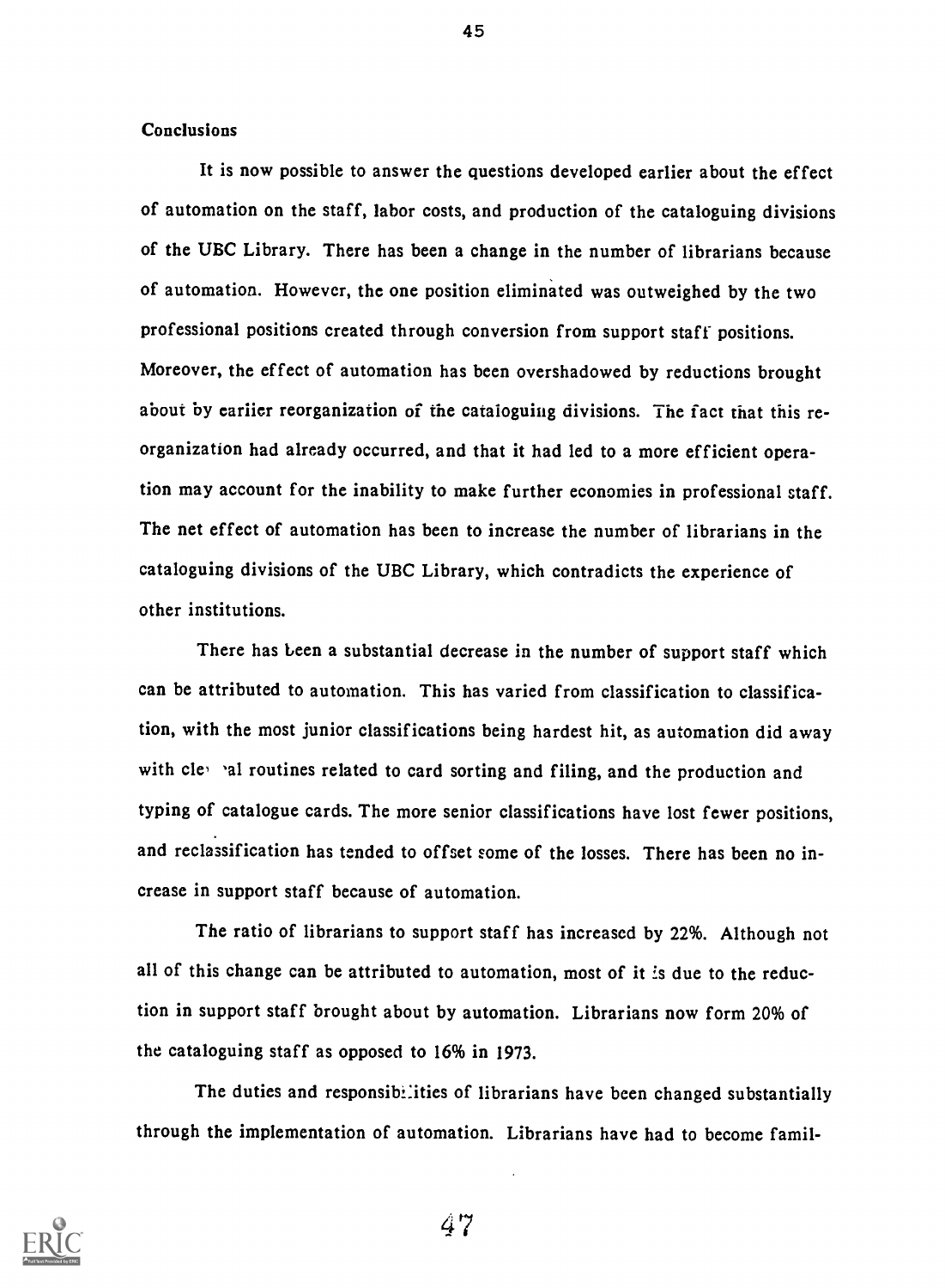iar with the computer and online systems. Supervisory and managerial responsibilities have been affected to a greater degree by reorganization, but automation has changed the working relationship between librarians and their support staff, involving the librarians more closely in the work of derivative cataloguers.

Support staff duties have also been radically changed through the use of automated systems. At the more junior levels, duties were made redundant by new technology, and positions have been eliminated. For more senior positions, new machine-related skills have had to be learned. For a substantial number of positions, an increase in the complexity of work brought about by the use of automated systems has led to reclassification to higher levels.

Automation has had a substantial effect on labor costs. Using cost figures based on <sup>1986</sup> salaries, automation accounted for 77% of the net reduction in salary expense between <sup>1973</sup> and 1986, and reduced the <sup>1973</sup> cataloguing salary cost by 19%. The current value of such a reduction in labor costs should be kept in mind when looking at the operating costs of an in-house automated catalogue, or the charges levied by utilities.

Finally, automation has affected production and productivity, although it has not been possible to isolate its effects completely. It appears that the increase in derivative cataloguing production and per capita productivity has been the result of the use of automated systems. Certainly the massive reductions in the number of cards filed and card sets produced are an obvious result of the move to an automated catalogue. Although an explanation has been given for the substantial reduction in the production and productivity of original cataloguers, more research is required to elucidate the role that automation has played here. This will at the very least require the collection of more discriminating statistics to determine exactly how original cataloguers spend their time, and in particular, to de-



48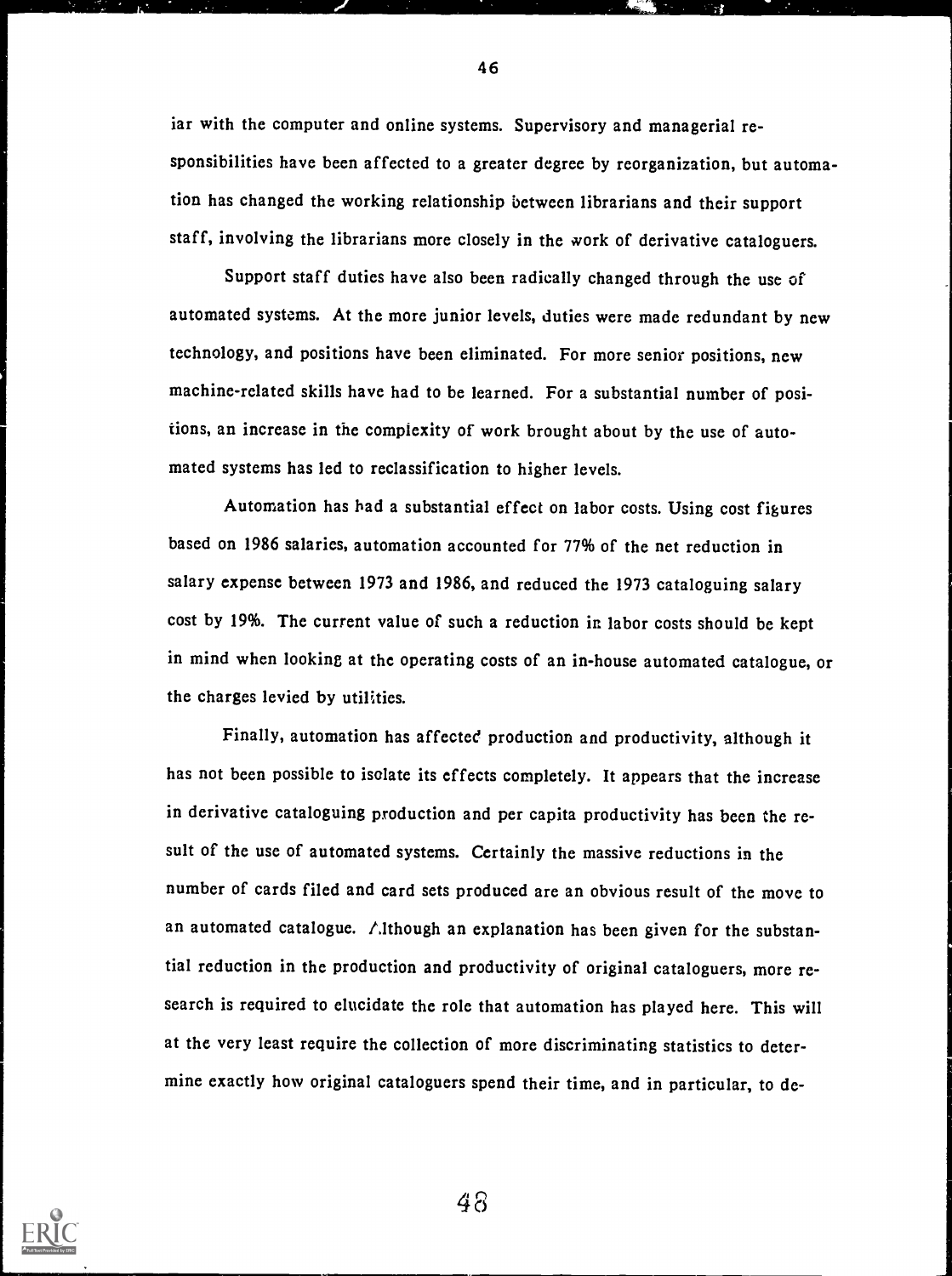termine the extent to which their work influences derivative cataloguing production.

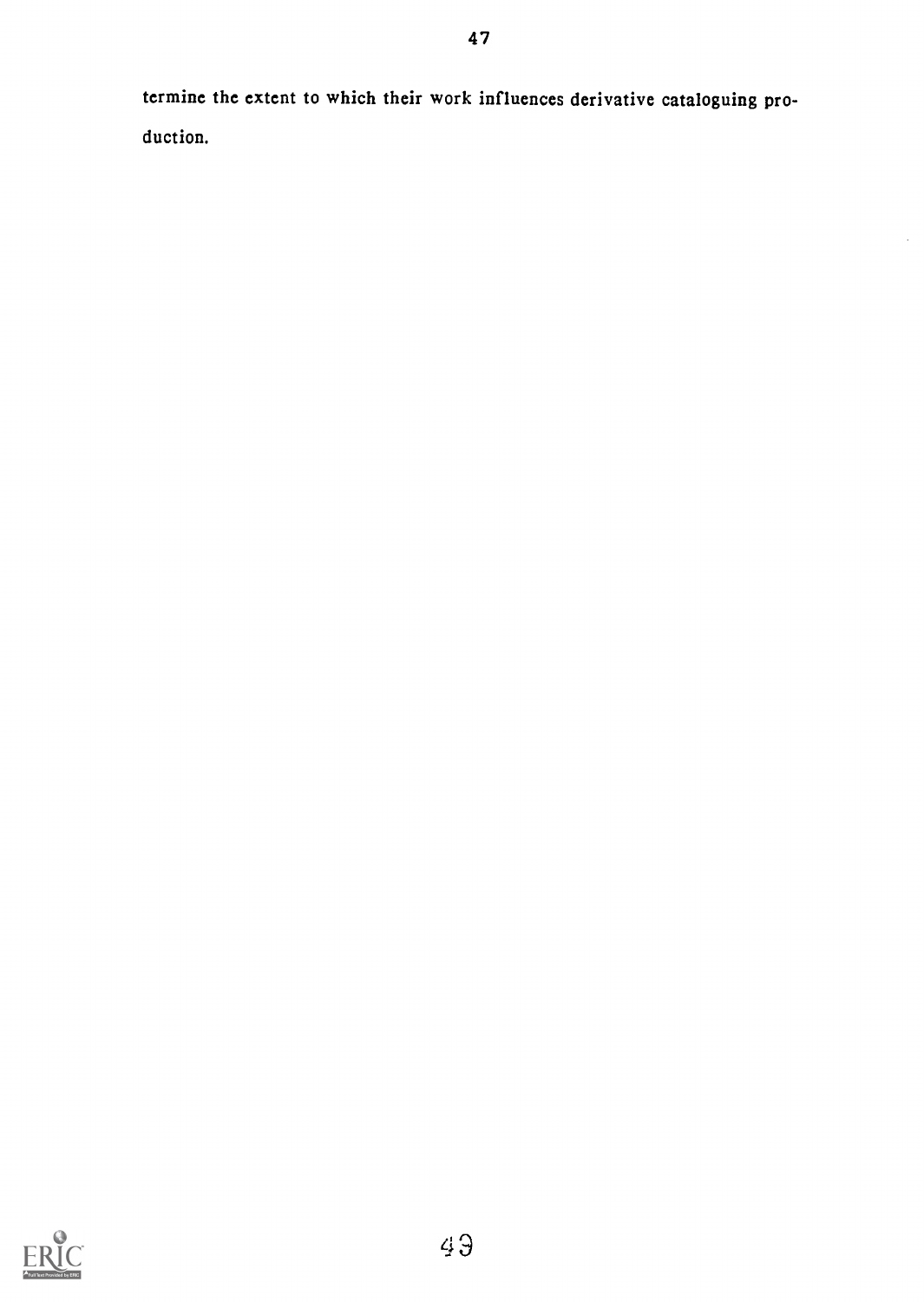#### Sources Consulted

- Alberta Government Libraries' Council Job Specifications Committee. "Task Analysis Checklist for a Special Library." Special Libraries 69 (November 1978):443-6.
- Atkinson, Hugh C. and Patricia F. Stenstrom. "Automation in Austerity." Austerity Management in Academic Libraries. Ed. by John F. Harvey and Peter Spyers-Duran. Metuchen: Scarecrow, 1984.
- Atkinson, Hugh C. "Personnel Savings through Computerized Library Systems." Library Trends 23 (April 1975):5R7 -94.
- Atkinson, Hugh C. "Who Will Run and Use Libraries? How?" Library Journal 109 (October 1984):1905-7.
- "Automated Cataloging: More or Less Staff Needed?" Library Journal 103 (eebruary 1978):415-5.
- Baldwin, Paul. Implementation of the GEAC Library Information System and Its Organizational Impact on the Simon Fraser University Library. Paper prepared for the Autumn, 1985 meeting of the Washington and Oregon Chapters of the Association of College and Research Libraries, Pack Forrest, Washington.

- baumol, William J. and Sue Anne Batey Blackman. "Electronics, the Cost Disease, ind the Operation of Libraries." Journal of the American Society for Information Science 34 (May 1983):181-91.
- Boissonnas, Christian M. "What Cost, Automation?" Library Acquisitions: Practice and Theory 10 (1986):1. $\degree$  2.
- Boss, Richard W. The Library Manager's Guide to Automation. 2nd ed. White Plains: Knowledge Industry Publications, 1984.
- Braden, Sally, John D. Hall, and Helen H. Britton. "Utilization of Personnel and Bibliographic Resources for Cataloging by OCLC Par ticipating Libraries." Library Resources & Technical Services 24 (Spring 1980):135-54.

 $5\mathfrak{d}$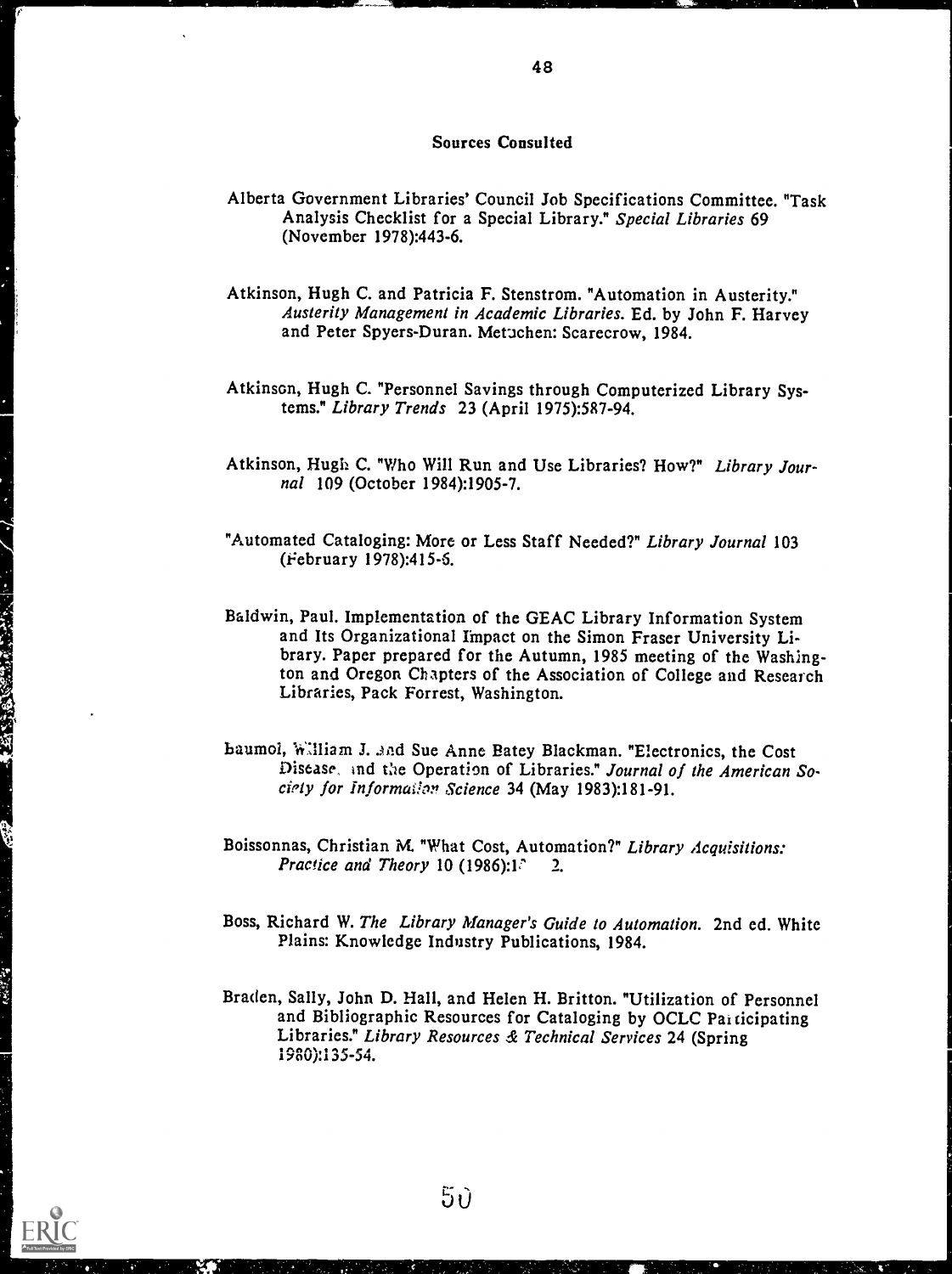- Cain, Mark E. "Research Libraries in Transition: Managing in the University Setting." Martin M. Cummings. The Economics of Research Libraries. Washington: Council on Library Resources, 1986.
- Cline, Hugh F. and Loraine T. Sinnott. The Electronic Library; the Impact of Automation on Academic Libraries. Lexington: D.C. Heath, 1983.
- Cohen, Elaine and Aaron Cohen. Automation, Space Management, and Productivity; a Guide for Libraries. New York: Bowker, 1981.
- Cooper, Michael D. "Economic Issues and Trends in Academic Libraries." Martin M. Cummings. The Economics of Research Libraries. Washington: Council on Library Resources, 1986.
- Cummings, Martin M. The Economics of Research Liberties. Washington: Council on Library Resources, 1986.
- Dakshinamurti, Ganga. "Automation's Effect on Library Personnel." Canadian Library Journal 42 (December 1985):343-51.
- Dobrovits, P. "Computerization and the Future of ABN in the UNSW Library." Australian Academic & Research Libraries 16 (September 1985):139-45.
- Estabrook, Leigh. The Human Dimension of thz Catalog: Concepts and Constraints in Information Seeking." Library Resources & Technical Services 27 (January/March 1983):68-75.
- Freedman, Maurice J. "Automation and the Future of Technical Services." Library Journal 109 (June 1984):1197-1203.
- "Funding Library Automation." Ed. by Jon Drabenstott. Library Hi Tech 4 (Spring 1986):111-9.
- Gavin, Pierre. "Automation of Cataloguing: Some Effects on Library Organization." Unesco Bulletin for Libraries 31 (September/October 1977):298-304.
- Getz, Malcolm arid Doug Phelps. 'Labor Costs in the Technical Operation of Three Research Libraries." Journal of Academic Librarianship 10 (September 1984):209-19.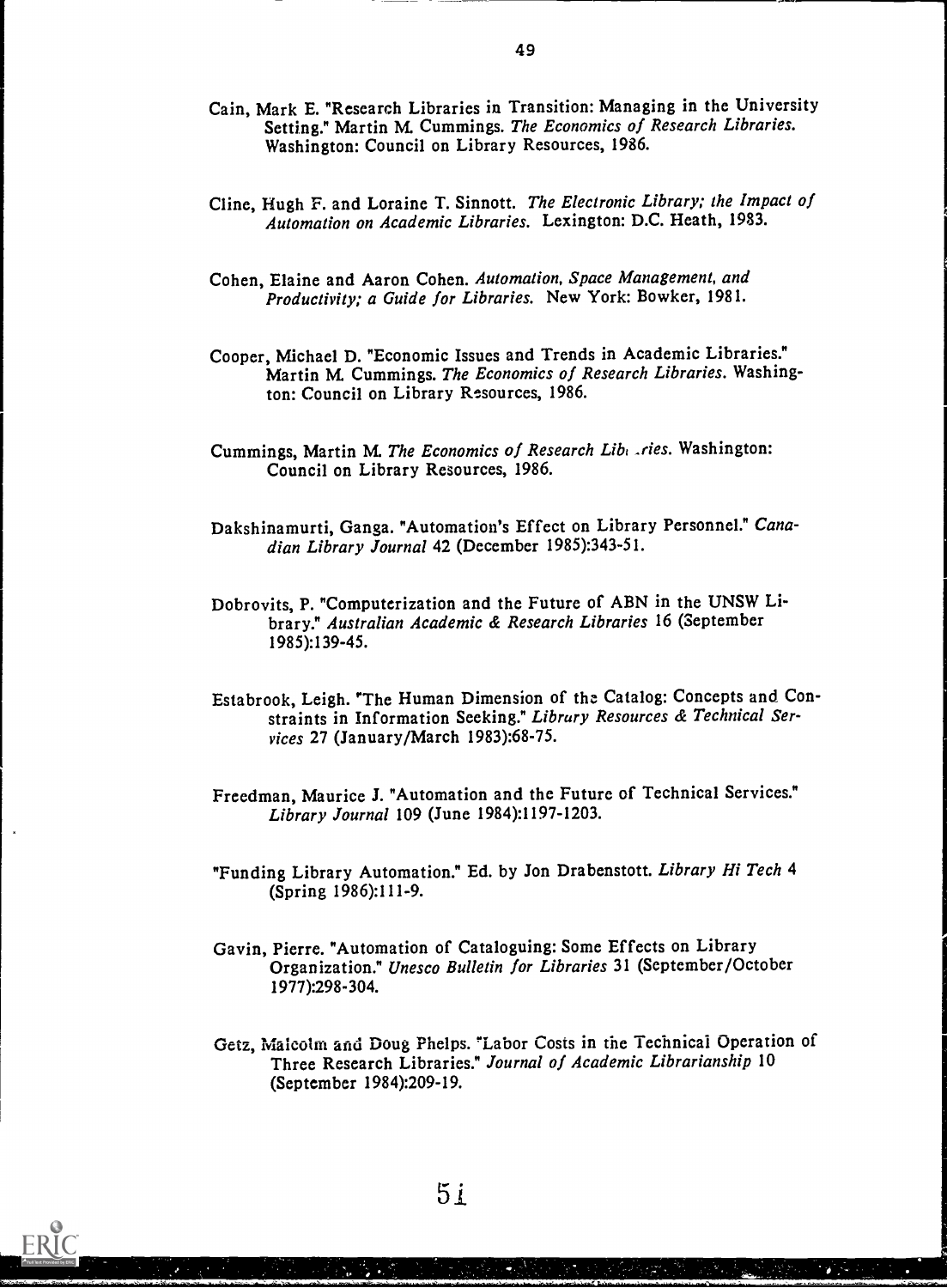- Gorman, Michael. "Reorganization at the University of Illinois-Urbana Champaign Library: a Case Study." Journal of Academic Librarianship 9 (September 1983):223-5.
- Hegarty, Kevin. "Myths of Automation." Library Journal 110 (October 1985):43-9.

Henshaw, Rod. "Library to Library." Wilson Library Bulletin (April 1986):44-5.

- Holley, Robert P. "The Future of Catalogers and Cataloging." Journal of Academic Librarianship 7 (May 1981):90-3.
- Horny, Karen L. "Managing Change: Technology and the Profession." Library Journal 110 (October 1985):56-8.
- Horny, Karen L. "Quality Work, Quality Control in Technical Services." Journal of Academic Librarianship 11 (September 1985):206-10.
- Kilgour, Frederick G. "Economics of Library Computerization." Proceedings of the 1976 Clinic on Library Applications of Data Processing: The Economics of Library Automation. Ed. by J.L. Divilbiss. Urbana-Champaign: University of Illinois, 1977.
- Kraske, Gary. The Impact of Automation on the Staff and Organization of a Medium-Sized Academic Library: a Case Study. Terre Haute: Indiana State University, 1978. Microfiche, ERIC ED190153.
- Lovecy, Ian. Automating Library Procedures: a Survivor's Handbook. London: Library Association, 1984.
- Lowry, Glenn R. "Staffing Trends among US Online Database Producers-Longitudinal Change and Growth-1982-1984." Online Review 9 (1985):211-22.
- McLean, Neil. "Computerisation grad Library Organisation." The Management of Technical Innovation in Libraries: Proceedings of a Conference. Loughborough: Centre for Library and Information Management, P81.
- Marko, Lynn. [Letter to the Editor] Journal of Academic Librarianship 7 (September 1981):235.

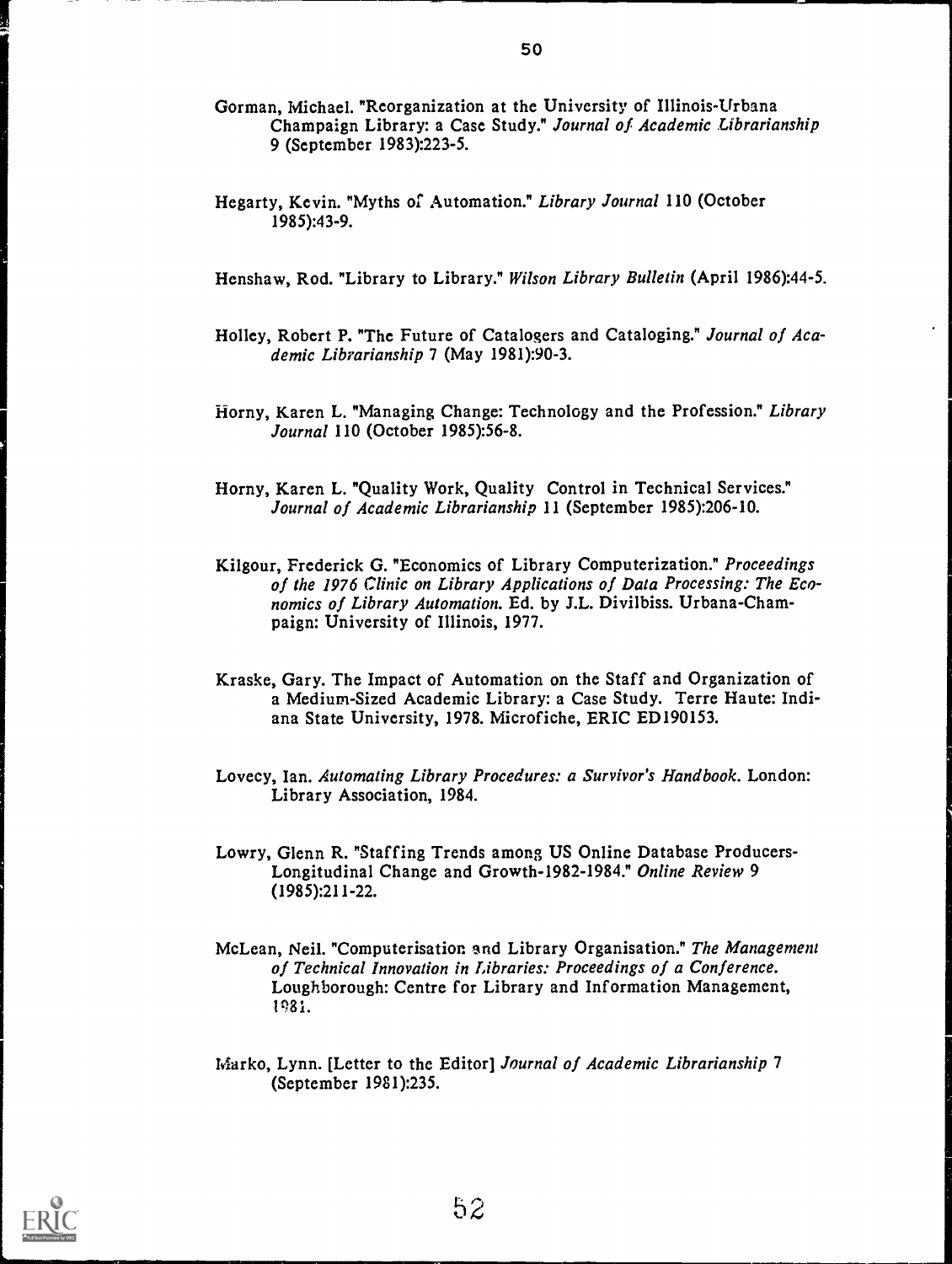- Marshall, Joan K. "Don't Fire Catalogers." Library Journal 103 (August 1978):1450.
- Martin, Murray S. "Cost-Benefit Analysis for Austerity." Austerity Management in Academic Libraries. Ed. by John F. Harvey and Peter Spyers-Duran. Metuchen: Scarecrow, 1984.
- Massil, Stephen W. "Administrative, Organizational and Economic Effects of Automated Cataloguing." Studies in Library Management, v. 7. Ed. by Anthony Vaughan. London: Clive Bingley, 1982.
- Miller, Gordon D. and Carrol Ireland. "Maximizing the Cost-Effectiveness of a Computer-Based Catalog Support System." Journal of Library Automation 10 (March 1977):53-67.
- Molyneux, Robert E. "Staffing Patterns and Library Growth at ARL Libraries, 1962/63 to 1983/84." Journal of Academic Librarianship 12 (November 1986):292-7.
- Montague, Eleanor. "Automation and the Library Administration." Journal of Library Automation 11 (December 1978):313-23.
- Morita, Ichiko T. and D. Kaye Gapen. "A Cost Analysis of the Ohio College Library Center On-Line Shared Cataloging System in the Ohio State University Libraries." Library Resources & Technical Services 21 (Summer 1977):286-302.
- Pierce, Anton R. and Joe K. Taylor. "A Model for Cost Comparison of Automated Cataloging Systems." Journal of Library Automation 11 (March 1978):6-23.
- Piternick, Anne B. "ILL Meets Technology." Canadian Library Journal 42 (October 1985):267-273.
- Pringle, Reg. "The Effects of Inter-Library Co-operation on the Priorities of Individual Libraries." The Management of Technical Innovation in Libraries: Proceedings of a Conference. Loughborough: Centre for Library and Information Management, 1981.
- Raff el, Jeffrey A. and Robert Shishko. Systematic Analysis of University Libraries: an Application of Cost-Benefit Analysis to the M.I.T. Libraries. Cambridge: M.I.T. Press, 1969.

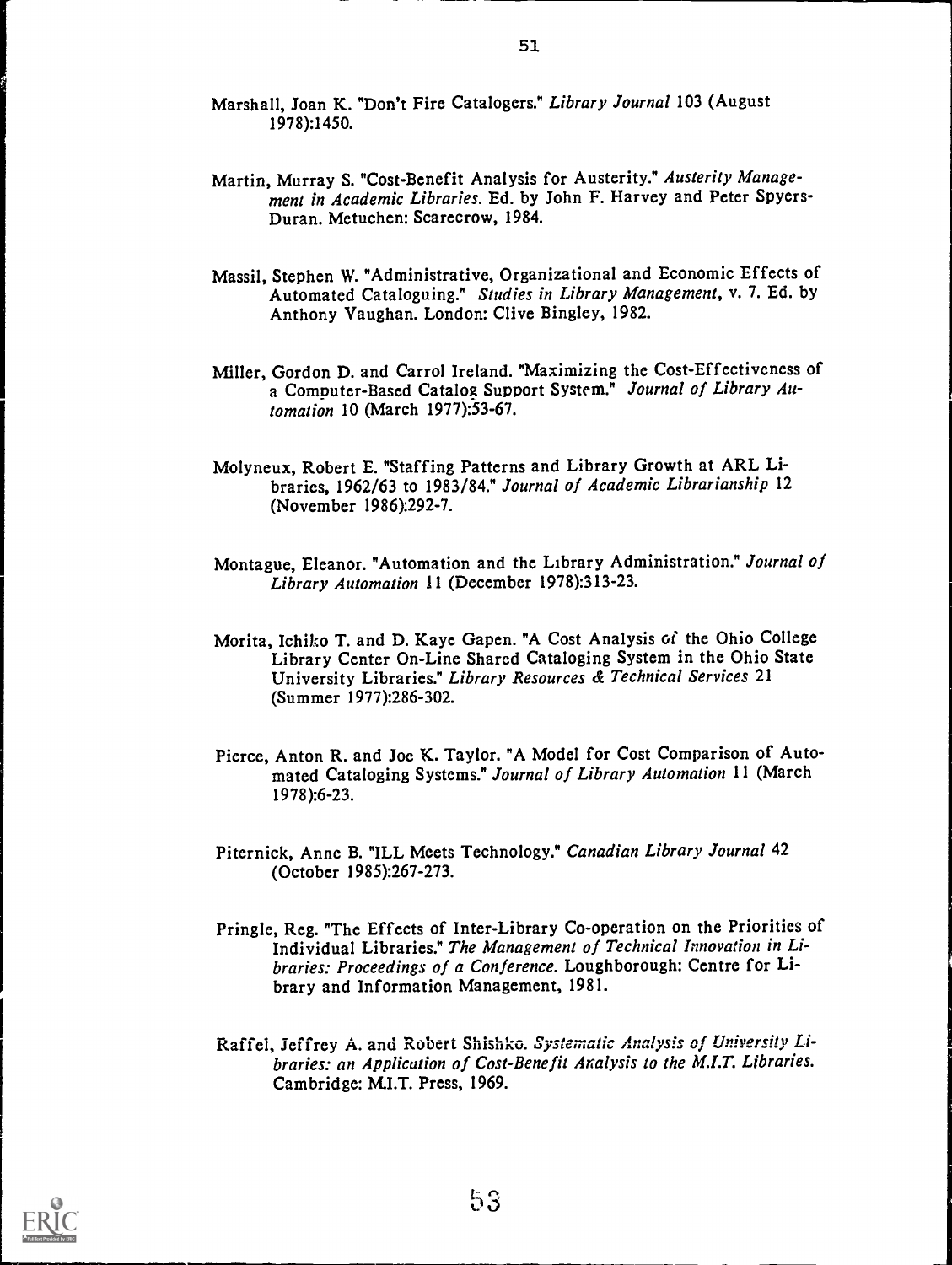- Ricking, Myrl and Robert E. Booth. Personnel Utilization in Libraries: a Systems Approach. Chicago: American Library Association, 1974.
- Ross, Ryburn M. "Cost Analysis of Automation in Technical Services." Proceedings of the 1976 Clinic on Library Applications of Data Processing: The Economics of Library Automation. Ed. by J.L. Divilbiss. Urbana-Champaign: University of Illinois, 1977.
- Spyers-Duran, Petet. "The Effects of Automation on Organizational Change, Staffing, and Human Relations in Catalog Departments." Requiem for the Card Catalog; Management Issues in Automated Cataloging. Ed. by Daniel Gore, Joseph Kimbrough, and Peter Spyers-Duran. Westport: C cenwood Press, 1979.
- Veaner, Allen B. "What Hath Technology Wrought?" Proceedings of the 1978 Clinic on Library Applications of Data Processing: Problems and Failures in Library Automation. Ed. by F. W. Lancaster. Urbana-Champaign: University of Illinois, 1979.
- Veneziano, Velma and James S. Aagaard. "Cost Advantages of Total System Development." Proceedings of the 1976 Clinic on Library Applications of Data Proc. ing: The Economics of Library Automation. Ed. by J.L. Divilbiss. U. bana-Champaign: University of II! .tois, 1977.

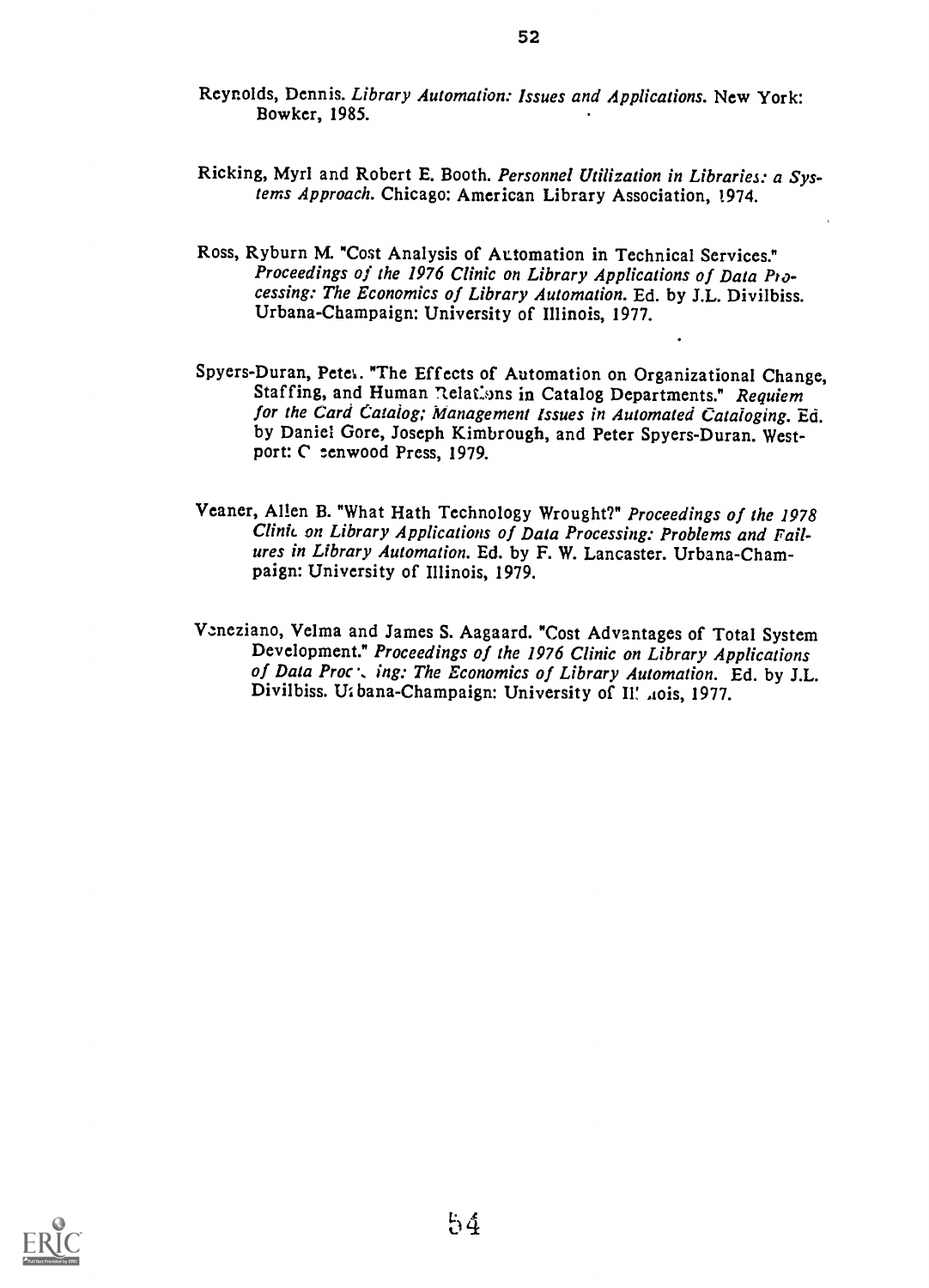

Ŋ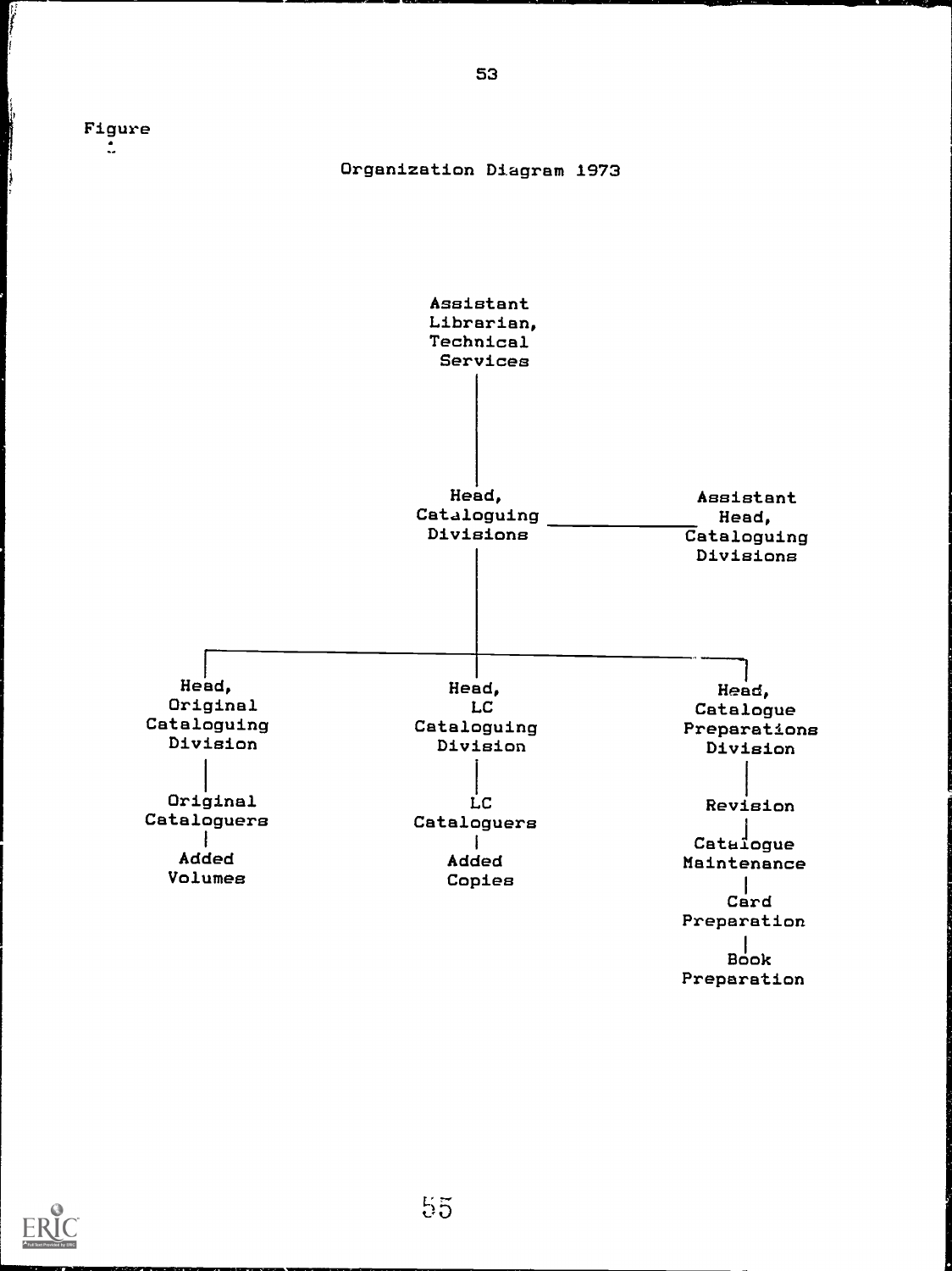

×



e.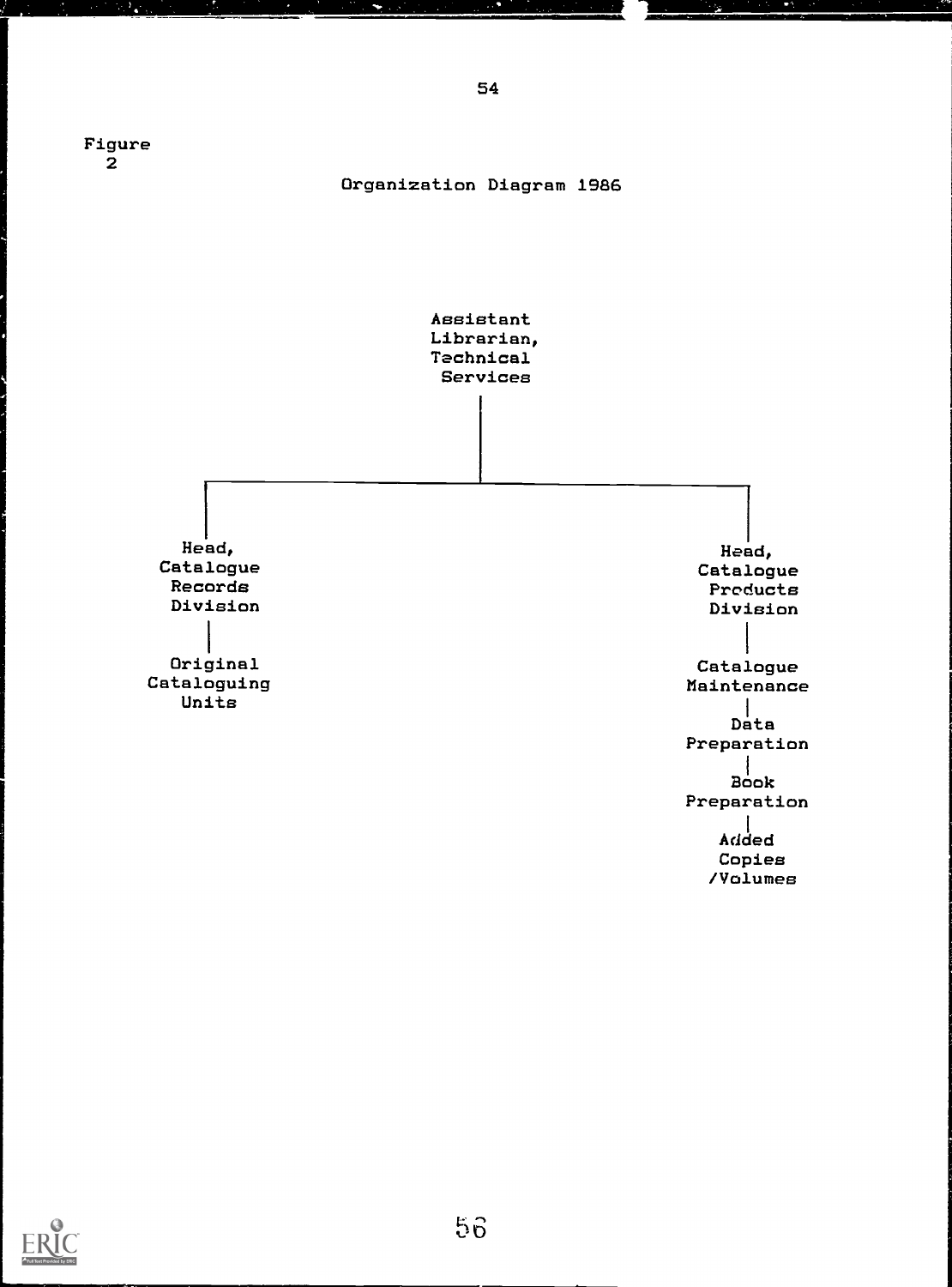$\bar{\epsilon}$ 

## Library Staff Comparison 1973 and 1986

|                  |  |       |        | Number of Staff |                                                    |        |                            |                |
|------------------|--|-------|--------|-----------------|----------------------------------------------------|--------|----------------------------|----------------|
| Classif. Year    |  |       |        |                 | Public Technical<br>Admin. Coll. Services Services |        | Incr.<br>Total (Decr.) (%) | Change         |
| Librarians 1973  |  | 7.0   | 7.5    | 63.0            | 20.0                                               | 97.5   |                            |                |
| Librarians 1986  |  | 6.5   | 5.0    | 68.9            | 23.1                                               | 103.5  | 6.0                        | 6%             |
| Supp. Stafi 1973 |  | 5.0   | 3.0    | 163.0           | 133.0                                              | 304.0  |                            |                |
| Supp. Staff 1986 |  | 7.0   | 4.2    | 160.1           | 100.2                                              | 271.3  | (32, 7)                    | $-11\%$        |
| Stud. Asst. 1973 |  | 8.0   | 0.0    | - 35.5          | 3.1                                                | 46.6   |                            |                |
| Stud. Asst. 1986 |  | 1.5   | 0.4    | 42.3            | 3.4                                                | 47.6   | 1.0                        | 2 <sup>x</sup> |
| Total Staff 1973 |  | 20.0  | 10.5   | 261.5           | 156.1                                              | 448.1  |                            |                |
| Total Staff 1986 |  | 15.0  | 9.4    | 271.4           | 126.7                                              | 422.4  | (25, 7)                    | -6%            |
| Incr. (Decr.)    |  | (5.1) | (1.1)  | 9.9             | (29.4)                                             | (25.7) |                            |                |
| Change $(X)$     |  | -25%  | $-10%$ | 4%              | $-19%$                                             | $-6x$  |                            |                |

|                  |      |                 | Hours Worked    |          |                                                            |          |                  |                               |
|------------------|------|-----------------|-----------------|----------|------------------------------------------------------------|----------|------------------|-------------------------------|
| Classif.         | Year |                 |                 |          | Public Technical<br>Admin. Coll. Services Services Total   |          | Incr.<br>(Decr.) | Change<br>$\langle 2 \rangle$ |
| Librarians 1973  |      |                 | 11,970 12,825   | 107,730  | 34,200                                                     | 166,725  |                  |                               |
| Librarians 1986  |      | 10, 137 7, 798  |                 | 107,456  | 36,027                                                     | 161,418  | (5, 307)         | -3%                           |
| Supp. Staff 1973 |      | 8,812 5,288     |                 | 287, 288 | 234, 413                                                   | 535,801  |                  |                               |
| Supp. Staff 1986 |      | 11,083          | 6,333           | 253, 534 | 158,609                                                    | 429, 559 | (106, 242)       | $-20%$                        |
| Stud. Asst. 1973 |      | $14,651$ 0      |                 | 64,740   | 5,646 85,037                                               |          |                  |                               |
| Stud. Asst. 1986 |      | 2,645 743       |                 | 77,213   | 6,209                                                      | 86,810   | 1,773            | 2 <sup>2</sup>                |
| Total Staff 1973 |      | 35, 433 18, 113 |                 | 459,758  | 274, 259                                                   | 787,563  |                  |                               |
| Total Staff 1986 |      |                 |                 |          | 23, 865 14, 874 438, 203 200, 845 677, 787 (109, 776) -14% |          |                  |                               |
| Incr. (Decr.)    |      |                 |                 |          | $(11, 568)(3, 239)(21, 555)(73, 414)(109, 776)$            |          |                  |                               |
| Change (%)       |      |                 | $-33$ % $-18$ % | $-5\%$   | $-27%$                                                     | $-14%$   |                  |                               |



55

 $\frac{1}{2}$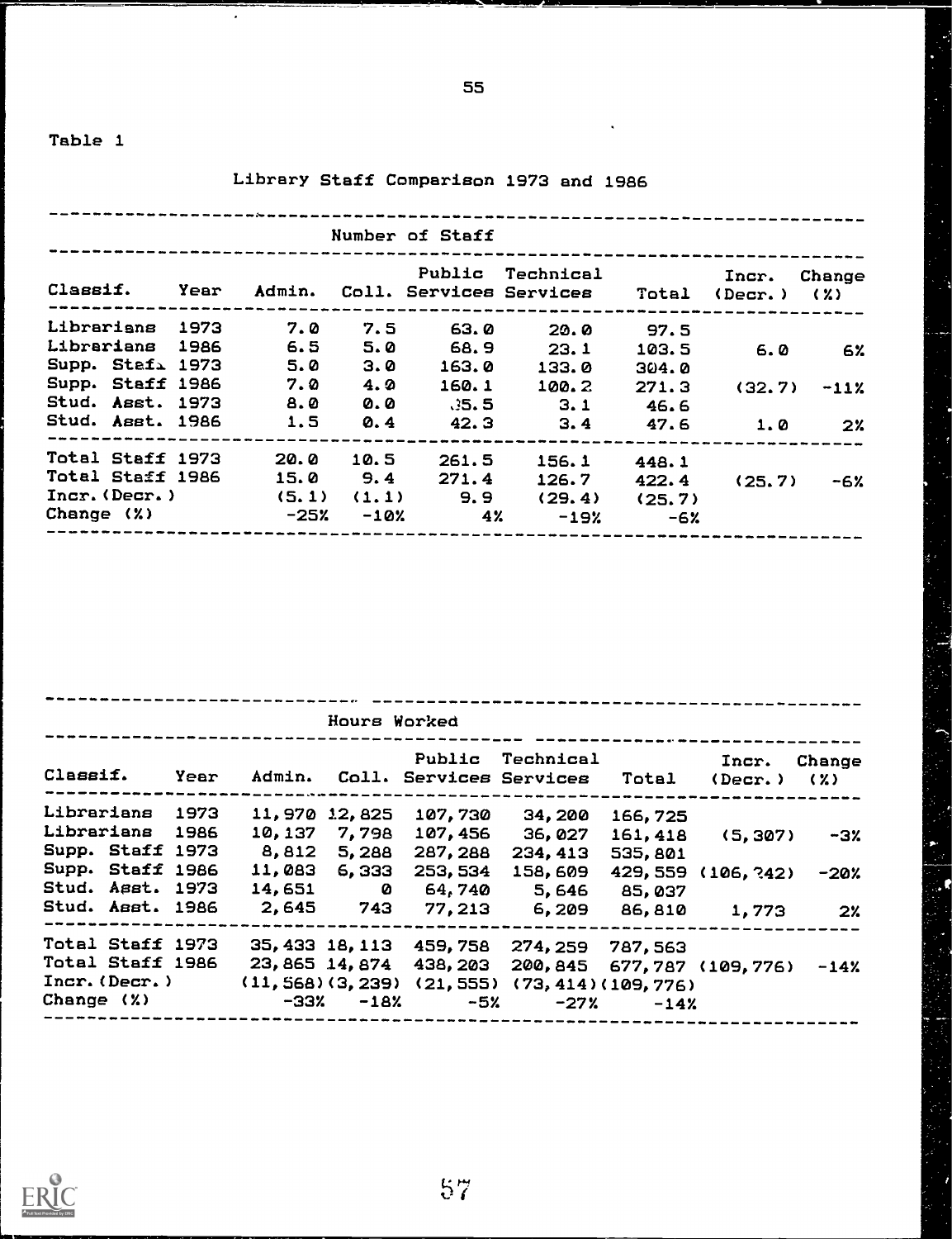1

Number of Cataloguing Staff

56

| Classification                         | 1973    | 1986 Increase Change<br>$(Decreeze)$ $(2)$           |                |
|----------------------------------------|---------|------------------------------------------------------|----------------|
| Administrative Librarian 5.0 2.0 (3.0) |         |                                                      | -60%           |
| Librarian<br><b>Subtotal</b>           |         | $13.0$ $13.5$ $0.5$<br>$18.0$ $15.5$ $(2.5)$ $-14$ % | $4\%$          |
| Library Assistant 5                    | 2.0 2.0 | <b>0.0</b>                                           | <b>22.23 O</b> |
| Library Assistant 4 17.0               |         | 18.8 1.8                                             | 10%            |
| Library Assistant 3                    | 27.0    | $22.5$ (4.5)                                         | $-17%$         |
| Library Assistant 2                    | 24.0    | $12.9$ $(11.1)$                                      | $-46%$         |
| Library Assistant 1                    |         | $15.0$ 6.0 (9.0)                                     | -60%           |
| Keypunch Operator                      |         | $2.0$ $0.0$ $(2.0)$                                  | -100%          |
| <b>Secretary 2</b>                     |         | $1.0$ $0.0$ $(1.0)$                                  | $-100%$        |
| <b>Subtotal</b>                        |         | 88.0 62.2 (25.9)                                     | -29%           |
| Student Assistant (FTE) 3.1 1.0 (2.1)  |         |                                                      | -68%           |
| <b>Total Staff</b>                     |         | $109.1$ 78.6 (30.5) $-28$ %                          |                |

1986 figures include Reading Room transfers less

time actually spent on Reading Room duties.

1973 figures do not include three Library Assistant 2 positions transferred to the Serials Division along with their duties.

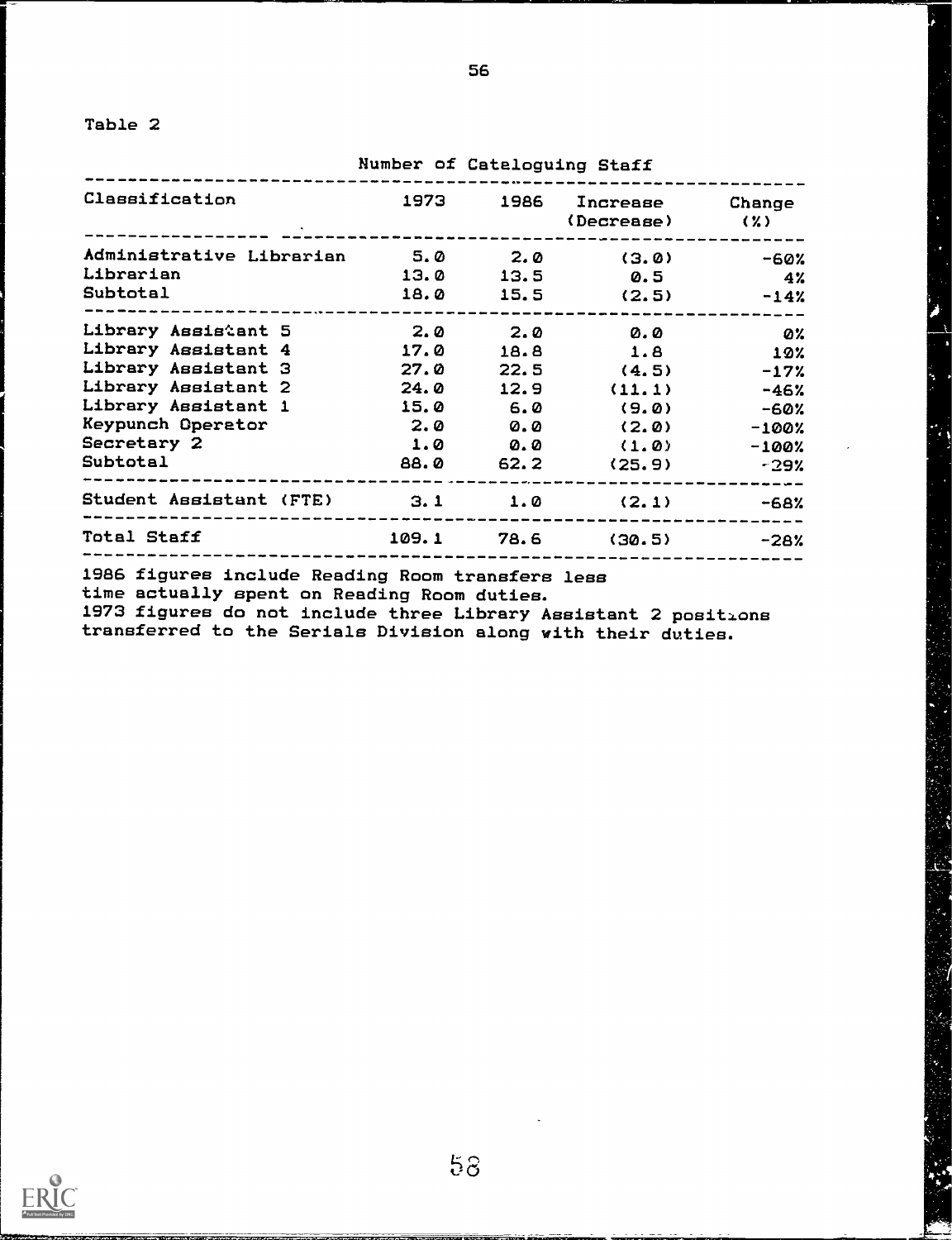Proportion of Cataloguing Staff in Each Classification

|                                     |     |                               | 1973 1986 |                         |  |  |
|-------------------------------------|-----|-------------------------------|-----------|-------------------------|--|--|
| Classification                      |     | No.of Prop. of No.of Prop. of |           |                         |  |  |
|                                     |     | Staff Total Staff Total       |           |                         |  |  |
| Administrative Librarian 5.0 5% 2.0 |     |                               |           | $\overline{\mathbf{3}}$ |  |  |
| Librarian                           |     | $13.0$ $12\%$ $13.5$          |           | 17%                     |  |  |
| <b>Subtotal</b>                     |     | 18.0 16% 15.5 20%             |           |                         |  |  |
| Library Assistant 5 2.0 2% 2.0 3%   |     |                               |           |                         |  |  |
| Library Assistant 4 17.0 16% 18.8   |     |                               |           | 24%                     |  |  |
| Library Assistant 3 27.0            |     | 25% 22.5                      |           | 29%                     |  |  |
| Library Assistant 2 24.0            |     | 22%                           | 12.9      | 16%                     |  |  |
| Library Assistant 1 15.0            |     |                               | $14%$ 6.0 | 8%                      |  |  |
| Keypunch Operator                   | 2.0 | $2\%$ 0.0                     |           | 0%                      |  |  |
| <b>Secretary 2</b>                  |     | $1.9$ $12$ 0.0                |           | <b>DY</b>               |  |  |
| <b>Subtotal</b>                     |     | 88.0 81% 62.2 79%             |           |                         |  |  |
| Student Assistant (FTE) 3.1 3% 1.0  |     |                               |           | 1%                      |  |  |
| Total Staff 109.1 100% 78.6         |     |                               |           | 100%                    |  |  |

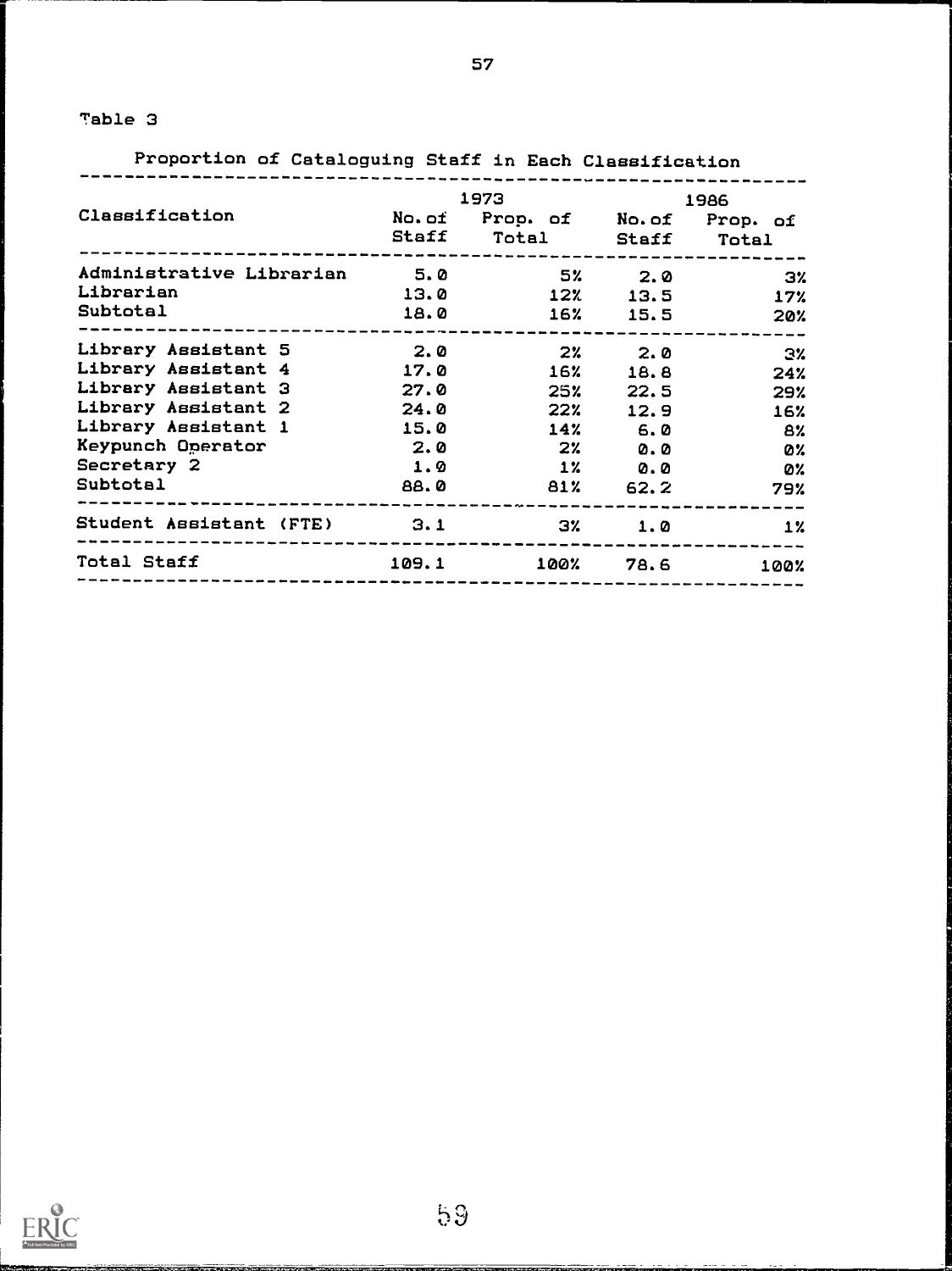-----------------------------------------------------------Year Catal. Tech. Public Coll. Admin. Library ---Librarians 18.00 20.00 63.00 7.50 7.00 97.50 1973 Support Staff 88.00 133.00 163.00 3.00 5.00 304.00 Ratio 0.20 0.15 0.39 2.50 1.40 0.32 Librarians 15.50 23.10 6S,90 5.00 6.50 103.50 1986 Support Staff 62.20 100.20 160.10 4.00 7.00 271.30 Ratio 0.25 0.23 0.4,3 1.25 0.93 0.38 Change (Y.) 22% 53% il% -50% -34% 19%

Ratio of Librarians to Support Staff

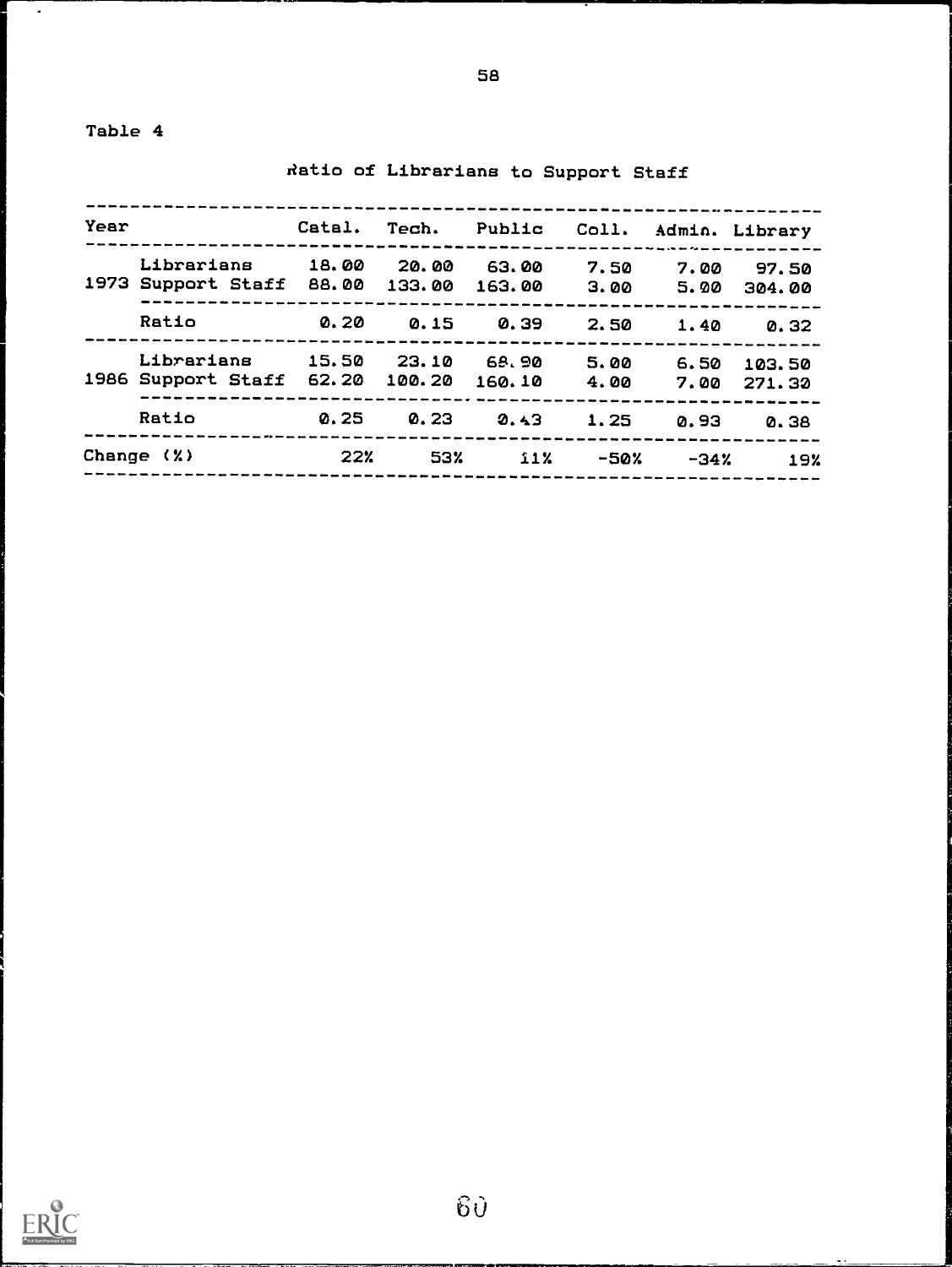Table 5.1

Cataloguing Positions Eliminated Automation Other Total Classification No. % of % of Annual No. Annual No. Annual Total Saving Saving Saving Admin. Lib. 0.0 0% \$0 2.0 \$89,484 2.0 \$89,484 Librarian 1.0 40% \$33,903 1.5 \$50,855 2.5 \$84,758 Lib. Asst 4 4.0 100% \$89,520 0.0 \$0 4.0 \$89,520 <mark>.</mark><br>... Lib. Asst 3 2.0 100% \$39,408 0.0 \$0 2.0 \$39,408 Lib. Asst 2 8.0 73% \$142, 368 3.0 \$53,388 11.0 \$195,756 1.0 1.0 0.0 070 518,552 0.0 50 1.0 518,552<br>Secretary 2 0.0 0% \$18,552 0.0 \$0 1.0 \$18,552<br>Student Asst 2.1 100% \$32,810 0.0 \$0 2.1 \$32,810 Lib. Asst 1 8.0 89% \$130,560 1.0 \$16,320 9.0 \$146,880 Reypunch Op. 1. 2 100% \$18,552 0.0 \$0 1.0 \$18,552 Student Asst 2.1 100% \$32,810 0.0 \$0 2.1 \$32,810 Column Total 26.1 7C% \$487,121 8.5 \$228,599 34.6 \$715,720 The saving in annual salary cost of positions eliminated because of automation (\$487,121) is 68% of the totel saving (\$715,720). --------------------------

Table 5.2

|                |              |     |               | Automation     |     | Other              |                                   | Total          |  |
|----------------|--------------|-----|---------------|----------------|-----|--------------------|-----------------------------------|----------------|--|
| Classification |              | No. | % of<br>Total | Annual<br>Cost | No. | Annual No.<br>Cost |                                   | Annual<br>Cost |  |
|                | Lib. Asst 4  |     | 0. O          | Ø%.            | 90. |                    | 0.8 \$16,785 0.8 \$16,785         |                |  |
|                | Lib. Asst 3  |     | <b>0.0</b>    | Ø%.            |     |                    | $$0$ 1.5 \$29,556 1.5 \$29,556    |                |  |
|                | Lib. Asst 2  |     | $Q_2 Q$       | 0%             | 90  |                    | 1.9 $$33,812$ 1.9 $$33,812$       |                |  |
|                | Column Total |     | <b>0.0</b>    | 0.0            |     |                    | \$0 $4.2$ \$80,153 $4.2$ \$80,153 |                |  |

61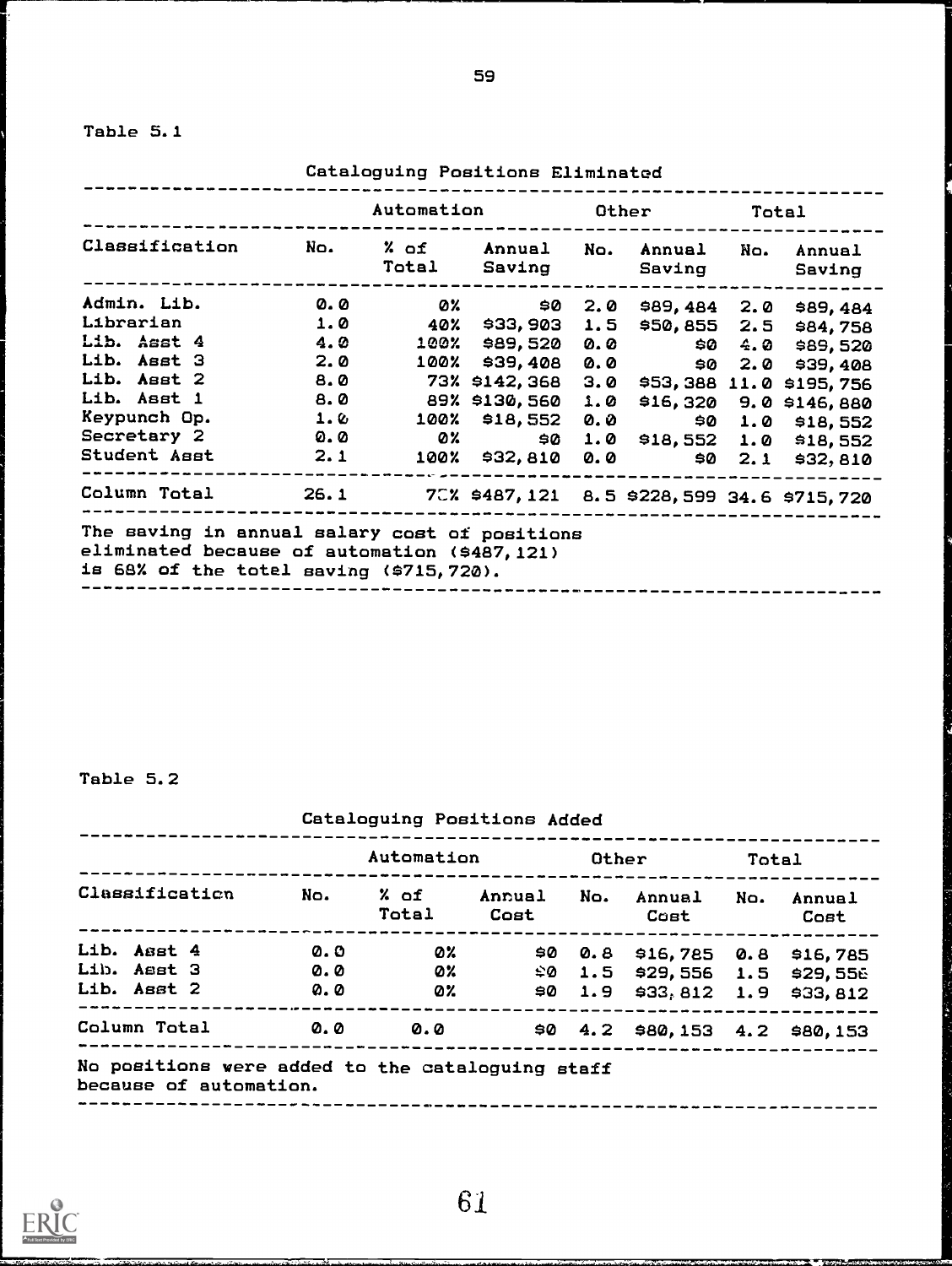Table 5.3

|                |     | Automation    |                      | Other |                  | Total |                    |
|----------------|-----|---------------|----------------------|-------|------------------|-------|--------------------|
| Classification | No. | % of<br>Total | Annual<br>Saving     | No.   | Annual<br>Saving | No.   | Annual<br>Saving   |
| Admin. Lib.    | 1.0 | 100%          | \$10,839 0.0         |       | 90               |       | $1.0$ \$10,839     |
| Keypunch Op.   | 1.0 | 100%          | \$756 0.0            |       | 90               | 1.0   | \$756              |
| Column Total   | 2.0 |               | $100\%$ \$11,595 0.0 |       |                  |       | $$0$ 2.0 $$11,595$ |

Table 5.4

Cataloguing Positions Upgraded

|                |     | Automation    |                                         | Other |                                    | Total    |                |
|----------------|-----|---------------|-----------------------------------------|-------|------------------------------------|----------|----------------|
| Classification | No. | % of<br>Total | Annual<br>Cost                          | No.   | Annual<br>Cost                     | No.      | Annual<br>Cost |
| Lib. Asst 4    | 2.0 | 100%          | $$23,046$ 0.0                           |       |                                    | 2.0      | \$23.046       |
| Lib. Asst 3    | 3.0 | 43%           |                                         |       | $$8,028$ 4.0 \$10,704 7.0 \$18,732 |          |                |
| Lib. Asst 2    | 3.0 | 100%          | \$5,724 0.0                             |       |                                    | \$0, 3.0 | \$5.724        |
| Column Total   | 8.0 |               | 67% \$36,798 4.0 \$10,704 12.0 \$47,502 |       |                                    |          |                |

Table 5.5

Cataloguing Positions Transferred (Included with Eliminated Positions)

|                |     | Automation    |                  |                | Other                                 |     | Total                  |
|----------------|-----|---------------|------------------|----------------|---------------------------------------|-----|------------------------|
| Classification | No. | % of<br>Total | Annual<br>Saving | No.            | Annual<br>Saving                      | No. | Annual<br>Saving       |
| Admin. Lib.    | 0.0 | Ø%            |                  | $$0 \quad 2.0$ |                                       |     | \$89,484 2.0 \$89,484  |
| Librarian      | 0.0 | Ø%            | 90.              | 1.0            |                                       |     | $$33,903$ 1.0 \$33,903 |
| Lib. Asst 4    | 1.0 | 100%          | \$22,380         | 0.0            | 90                                    | 1.0 | \$22,380               |
| Lib. Asst 2    | 2.0 | 40%           | $$35,592$ 3.0    |                | \$53,388 5.0 \$88,980                 |     |                        |
| Lib. Asst 1    | 1.0 | 100%          | $$16,320$ 0.0    |                | 90                                    | 1.0 | \$16.320               |
| Column Total   | 4.0 | 40%           |                  |                | \$74,292 6.0 \$176,775 10.0 \$251,067 |     |                        |

The annual value of positions released for transfer to other divisions for automation-related reasons (\$74,292) is 30% of the total value of positions released fox transfer (\$251,067).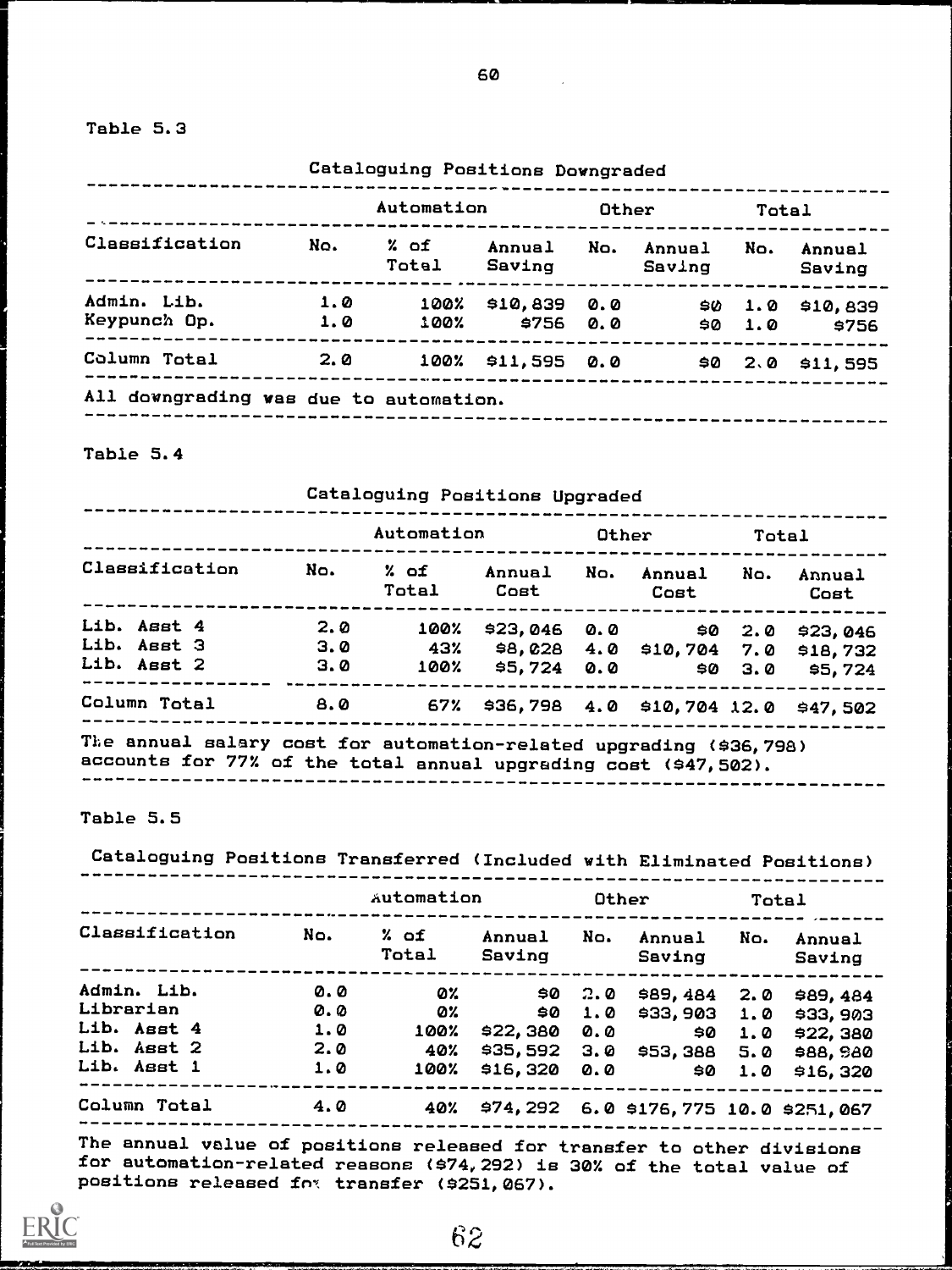|                                                            |                                                                  | Automation                               | Other                      |                             | Combined                                                |                                                  |
|------------------------------------------------------------|------------------------------------------------------------------|------------------------------------------|----------------------------|-----------------------------|---------------------------------------------------------|--------------------------------------------------|
| Positions                                                  |                                                                  | (Incr.) Change (Incr.)                   |                            | Decr. Cost Decr. Cost Decr. | Change (Incr.) Change                                   | Cost                                             |
| <b>Eliminated</b><br>Downgraded* 0.0<br>Upgraded*<br>Added | 26.1<br>$\boldsymbol{\mathsf{\scriptstyle{Q. Q}}}$<br><b>0.0</b> | $$487,121$ 8.5<br>$$11,595$ 0.0<br>\$⊘ ∴ | $( $36, 798)$ 0.0<br>(4.2) | \$0<br>(\$10,704)           | $$228,599$ $34.6$<br>0.0<br>0.0<br>$(980, 153)$ $(4.2)$ | \$715,720<br>\$11,595<br>(947,502)<br>(980, 153) |
| Net Total 26.1 \$461,918 4.3 \$137,742 30.4 \$599,660      |                                                                  |                                          |                            |                             |                                                         |                                                  |
| Change $(2)$ 86% $272$ 14%                                 |                                                                  |                                          |                            | 23%                         |                                                         |                                                  |
| Mean Net<br>Saving per<br>Position                         |                                                                  | \$17,698                                 |                            | \$32,033                    |                                                         | \$19,726                                         |

increase or decrease in the number of cataloguing positions.

 $\bar{\mathbf{x}}$ 

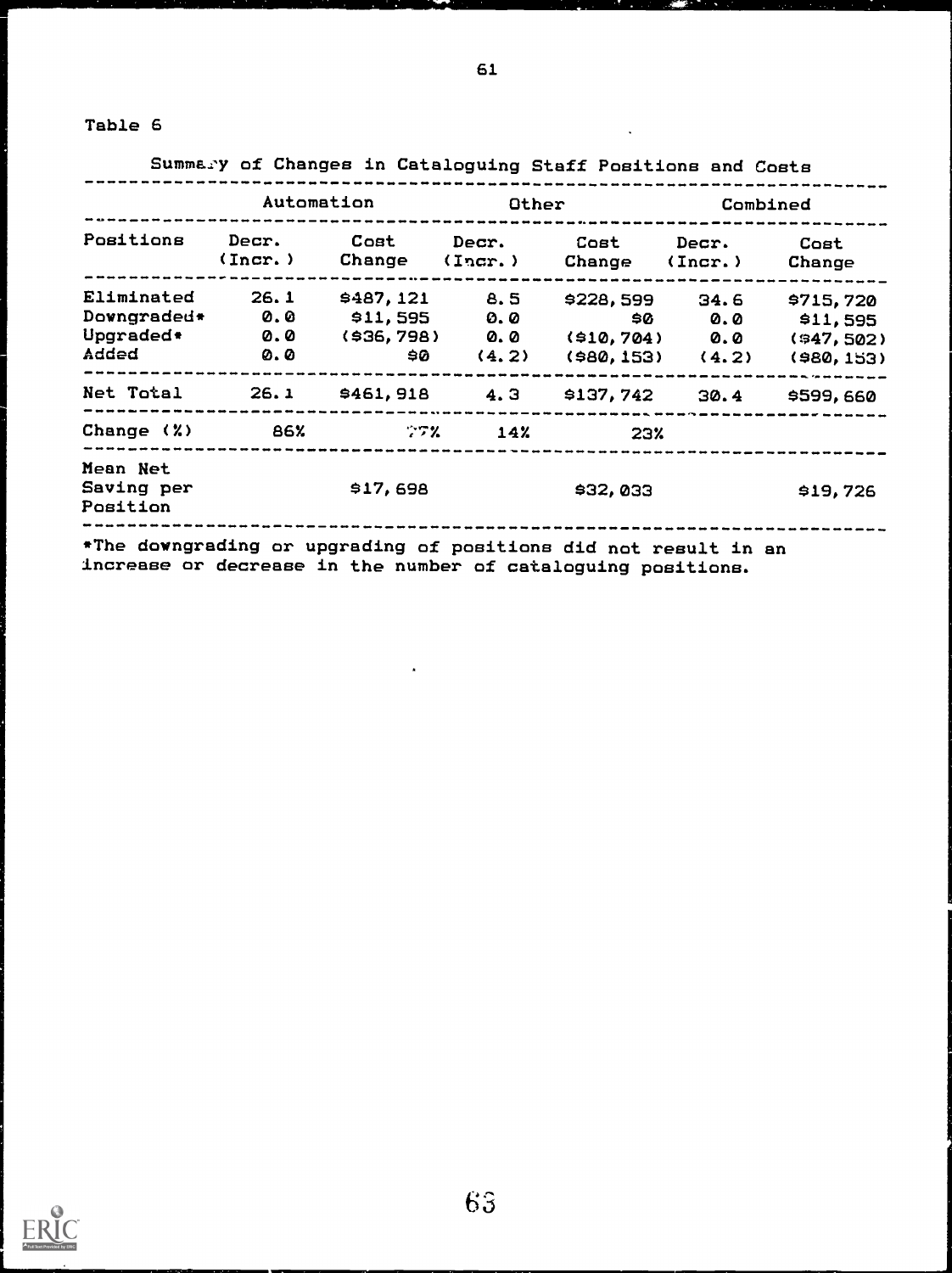Cataloguing Labor Costs for 1973 and 1986 in 1986 Salary Dollars

| Classification      | Mean Annual 1973 |       | 1973        | 1986         | 1986        |
|---------------------|------------------|-------|-------------|--------------|-------------|
|                     | Salary           | Staff | Cost        | <b>Staff</b> | Cost        |
| Admin. Librarian    | \$44,742         | 5.0   | \$223,710   | 2.0          | \$89,484    |
| Librarian           | \$33,903         | 13.0  | \$440,739   | 13.5         | \$457,691   |
| Subtotal            |                  | 18.0  | \$664,449   | 15.5         | \$547,175   |
| Library Assistant 5 | \$24,300         | 2.0   | \$48,600    | 2.0          | \$48,600    |
| Library Assistant 4 | \$22,380         | 17.0  | \$380,460   | 18.8         | \$419,625   |
| Library Assistant 3 | \$19,704         | 27.0  | \$532,008   | 22.5         | \$443,340   |
| Library Assistant 2 | \$17,796         | 24.0  | \$427,104   | 12.9         | \$229,568   |
| Library Assistant 1 | \$16,320         | 15.0  | \$244,800   | 6.0          | \$97,920    |
| Keypunch Operator   | \$18,552         | 2.0   | \$37,104    | <b>0.0</b>   | \$0         |
| Secretary 2         | \$18,552         | 1.0   | \$18,552    | <b>O.O</b>   | \$0         |
| Subtotal            |                  | 88.0  | \$1,688,628 | 62.2         | \$1,239,053 |
| Student Asst (FTE)  | \$15,624         | 3.1   | \$48,434    | 1.0          | \$15,468    |
| Grand Total         |                  | 109.1 | \$2,401,511 | 78.6         | \$1,801,696 |
|                     |                  |       |             |              |             |

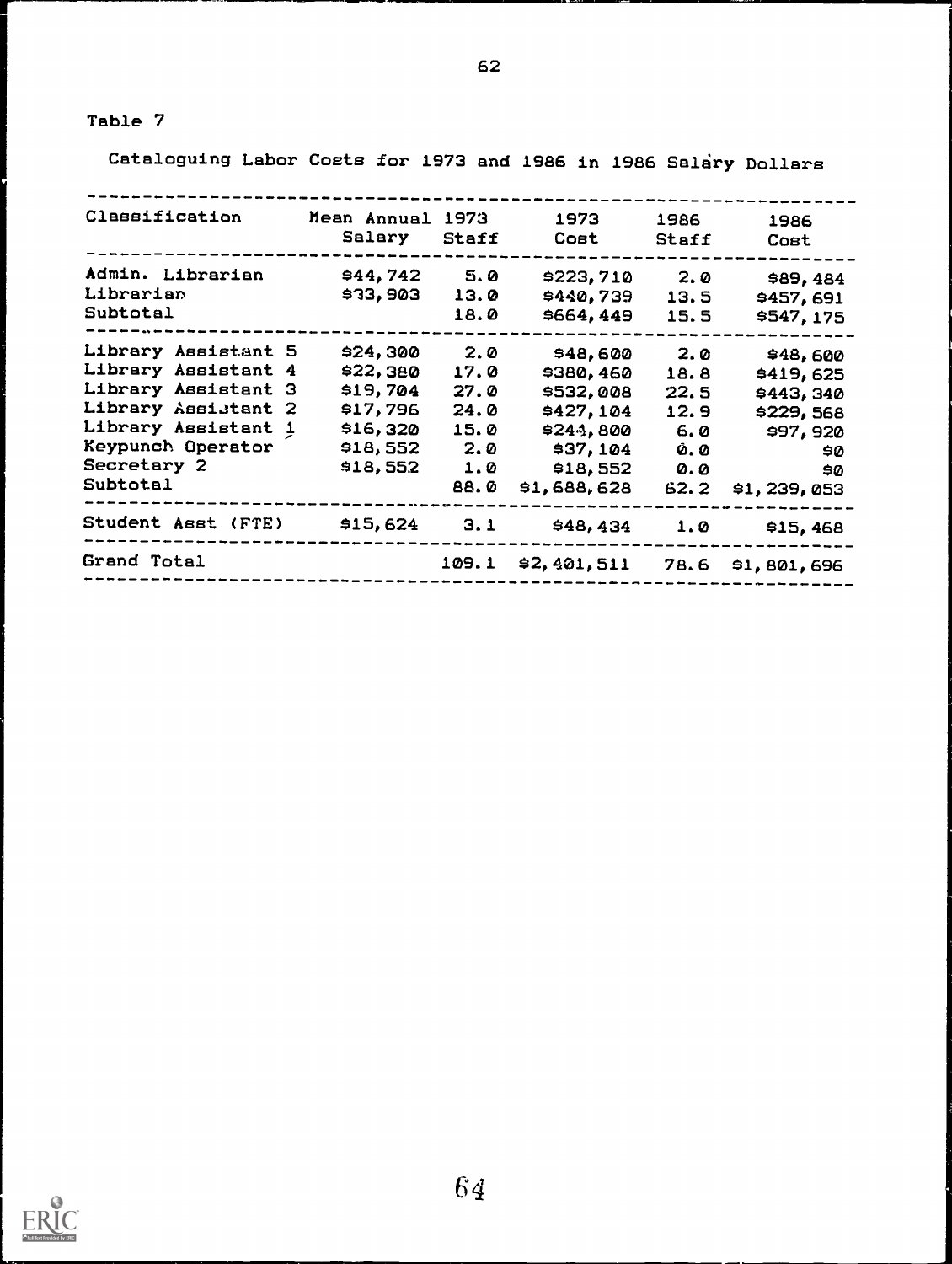Net Cataloguing Labor Cost Reduction in 1986 Salary Dollars

| Classification                                                                                                                                                  |                                                                                  | Mean Annual Decrease<br>Salary (Increase) | Annual<br>Saving                                                                                                                                        |
|-----------------------------------------------------------------------------------------------------------------------------------------------------------------|----------------------------------------------------------------------------------|-------------------------------------------|---------------------------------------------------------------------------------------------------------------------------------------------------------|
| Administrative Librarian<br>Librarian<br><b>Subtotal</b>                                                                                                        | \$44,742<br>\$33,903                                                             | 3.0<br>2.5                                | \$134,226<br>$(0.5)$ $(516, 952)$<br>\$117,275                                                                                                          |
| Library Assistant 5<br>Library Assistent 4<br>Library Assistant 3<br>Library Assistant 2<br>Library Assistant 1<br>Keypunch Operator<br>Secretary 2<br>Subtotal | \$24,300<br>\$22,380<br>\$19,704<br>\$17,796<br>\$16,320<br>\$18,552<br>\$18,552 | 4.5<br>11.1<br>9.0<br>2.0<br>1.0<br>25.9  | $\boldsymbol{\omega}$ . $\boldsymbol{\omega}$<br>SØ.<br>$(1.8)$ $(939, 165)$<br>\$88,668<br>\$197,536<br>\$146,880<br>\$37,104<br>\$18,552<br>\$449,575 |
| Student Assistant (FTE) \$15,624                                                                                                                                |                                                                                  |                                           | $2.1$ \$32,810                                                                                                                                          |
| Grand Total                                                                                                                                                     |                                                                                  |                                           | 30.5 \$599,660                                                                                                                                          |

 $65$ 

63

ô.

**Contract** 

 $\mathcal{L}_{\rm eff}$ 

 $\blacksquare$ 

 $\mathbf{R}$ 

 $\hat{\mathbf{z}}$ 

 $\mathbb{R}^n$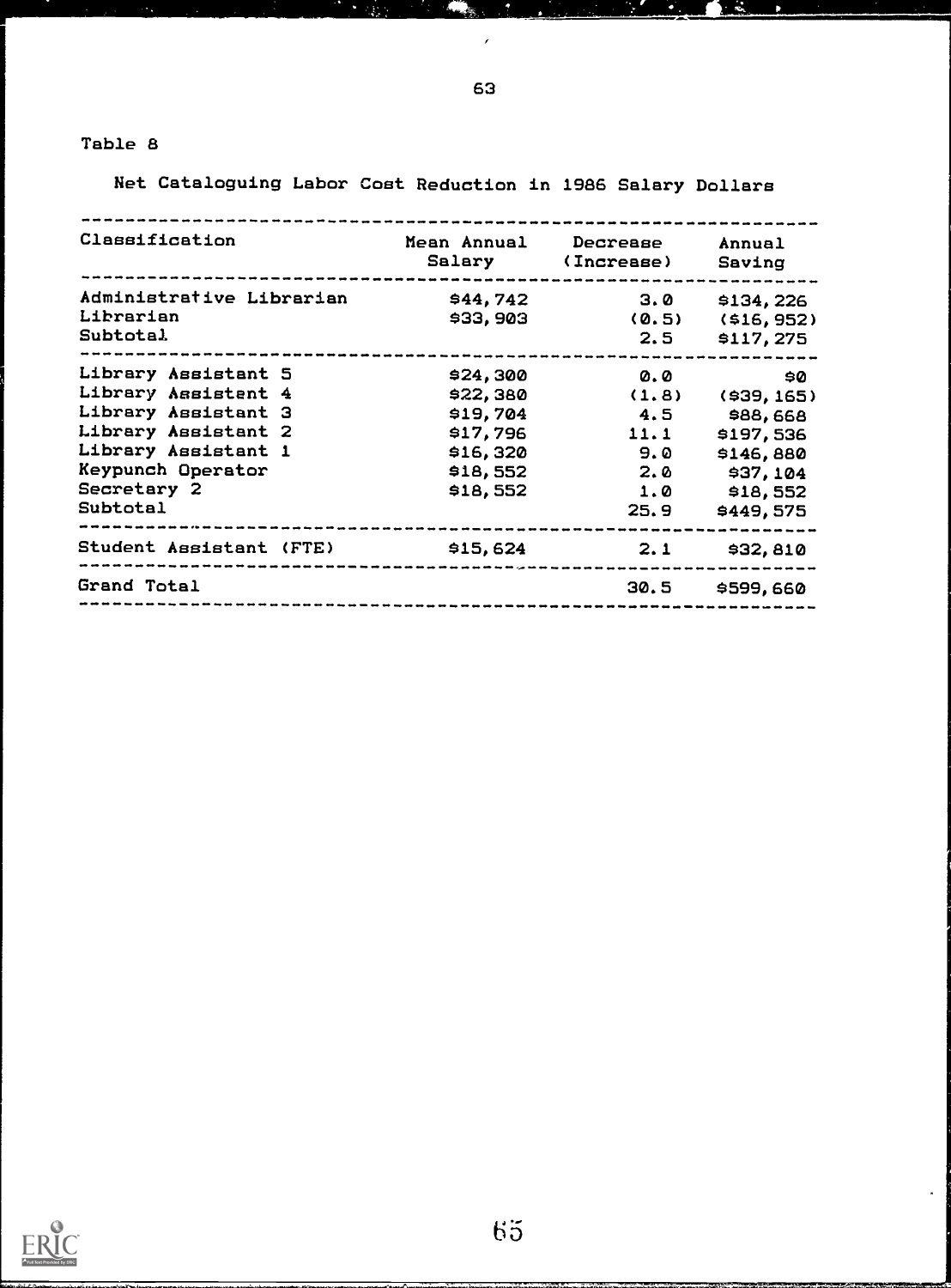$\bullet$ 

Adjusted Number of Cataloguing Staff Using 1986 Working Hours

| Classification                                      |      |      | 1973 1986 Increase Change<br>Adjusted (Decrease) (%) |          |
|-----------------------------------------------------|------|------|------------------------------------------------------|----------|
| Administrative Librarian 5.5 2.0 (3.5)<br>Librarian |      |      | $14.3$ $13.5$ (0.8) $-5\%$                           | -64%     |
| Subtotal                                            |      |      | $19.7$ $15.5$ $(4.2)$ $-21\%$                        |          |
| Library Assistant 5                                 |      |      | $2.2$ $2.0$ $(0.2)$                                  | $-10\%$  |
| Library Assistant 4 18.9                            |      |      | $18.8$ (0.2)                                         | $-1\%$   |
| Library Assistant 3                                 | 30.1 |      | $22.5$ (7.6)                                         | -25%     |
| Library Assistant 2 26.7                            |      | 12.9 | (13.8)                                               | -52%     |
| Library Assistant 1 16.7 6.0                        |      |      | (10.7)                                               | $-64%$   |
| Keypunch Operator                                   |      |      | $2.2$ 0.0 (2.2)                                      | $-100$ % |
| Secretary 2                                         |      |      | $1.1 \t\t 0.0 \t\t (1.1)$                            | $-100$ % |
| <b>Subtotal</b>                                     |      |      | $98.0$ $62.2$ $(35.8)$                               | $-37%$   |
| Student Assistant (FTE) $3.1$ $1.2$ $(2.1)$         |      |      |                                                      | -68%     |
| Total Staff<br>$120.8$ 78.6 $(42.2)$ $-35\%$        |      |      |                                                      |          |

Actual 1973 figures have been adjusted to account for the fact that staff worked longer hours in 1973. The adjusted figures give the number of staff required if staff in 1973 had worked 1986 hours.

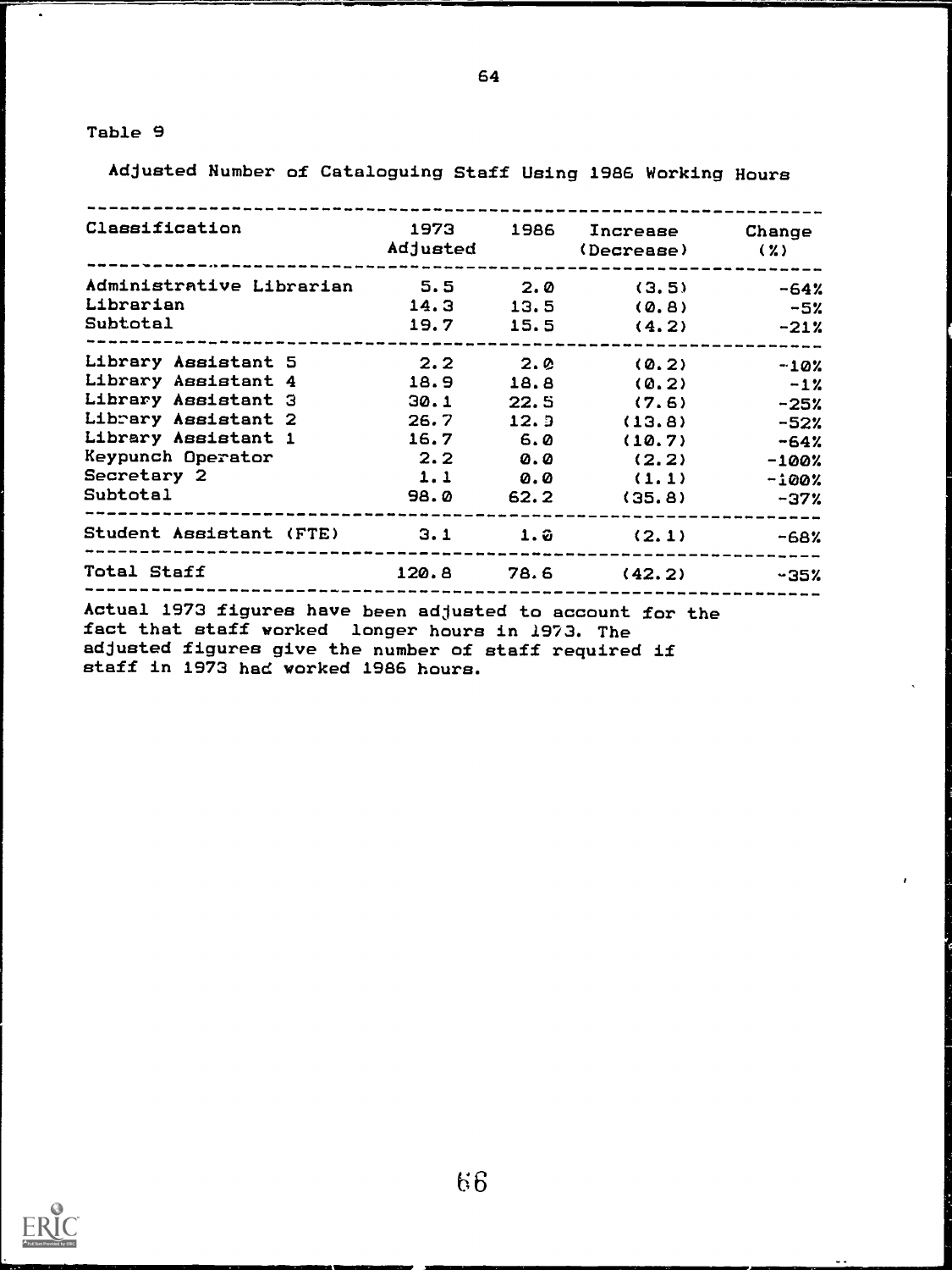Cataloguing Production Statistics

| Before Automation                     | 1971-72                                 | 1972-73                         | 1973-74              | Mean          |
|---------------------------------------|-----------------------------------------|---------------------------------|----------------------|---------------|
| Original catal.(titles)               | 23,015                                  | 20, 468                         | 18, 13               | 20,725        |
| Derivative catal. (titles)            | 38,893                                  | 34,549                          | 30, 345              | 34,596        |
| Serials catal. (titles)               | 2, 243                                  | 2,335                           | 1,790                | 2, 123        |
| Nonbook catal. (titles)               | 2,908                                   | 2, 129                          | 3, 493               | 2,843         |
| Reclassifications                     | 6,937                                   | 8,185                           | 7,827                | 7,650         |
| Added copies processed                | 23,729                                  | 24,406                          | 17,580               | 21,905        |
| Added volumes processed               | 28, 370                                 | 31,406                          |                      | 22,738 27,505 |
| Titles searched                       |                                         | 144,749 124,179 111,776         |                      | 126,901       |
| Cardsets produced                     |                                         | 98, 310 83, 827 90, 782 90, 973 |                      |               |
|                                       | 1,593,113 1,589,163 1,643,750 1,608,675 |                                 |                      |               |
| Cards filed<br>Items processed        |                                         |                                 |                      |               |
|                                       |                                         |                                 |                      |               |
| After Automation                      |                                         | 1983-84 1984-85 1985-86         |                      | Hean          |
| Original catal. (titles)              | 10,281                                  | 11,008                          |                      | 6,630 9,306   |
| Derivative catal. (titles)            |                                         | 42, 498 44, 010 35, 637 40, 715 |                      |               |
| Serials catal. (titles)               | 2,300                                   |                                 | 2, 374 1, 798 2, 157 |               |
| Nonbook catal. (titles)               | 12,200                                  |                                 | 7,685 6,256 8,714    |               |
| Reclassifications                     | 1,529                                   |                                 | 1,781 1,157 1,489    |               |
| Added copies processed                |                                         | 12,955 12,741 11,098            |                      | 12,265        |
| Added volumes processed               |                                         | $21,457$ 23, 346                | 22,984               | 22,596        |
| Titles searched                       | 104,531                                 | 110,836                         | 100, 863             | 105, 410      |
| Cardsets produced                     |                                         | $6,481$ $4,679$ $4,710$         |                      | 5,290         |
| Cards filed                           |                                         | 219,506 197,403 165,598         |                      | 194, 169      |
| Items processed<br>------------------ |                                         | 126, 318 118, 792 108, 675      |                      | 117,928       |
|                                       |                                         |                                 |                      |               |
| Change in Production                  | Increase                                | Change                          |                      |               |
|                                       | (Decrease)                              | 〈 % 〉                           |                      |               |
| Original catal.(titles) (11,419)      |                                         | -55%                            |                      |               |
| Derivative catal. (titles)            | 6,119                                   | 18%                             |                      |               |
| Serials catal. (titles)               | 35                                      | $2\%$                           |                      |               |
| Nonbook catal.(titles)                | 5,870                                   | 206%                            |                      |               |
| <b>Reclassifications</b>              | (6, 161)                                | $-81%$                          |                      |               |
| Added copies processed                | (9,640)                                 | $-44%$                          |                      |               |
| Added volumes processed               | (4, 909)                                | $-18%$                          |                      |               |
|                                       | (21, 491)                               | $-17%$                          |                      |               |
| Titles searched                       |                                         |                                 |                      |               |
| <b>Cardsets produced</b>              | (85, 683)                               | $-94%$                          |                      |               |
| Cards filed<br>Items processed        | (1, 414, 506)                           | $-88%$                          |                      |               |

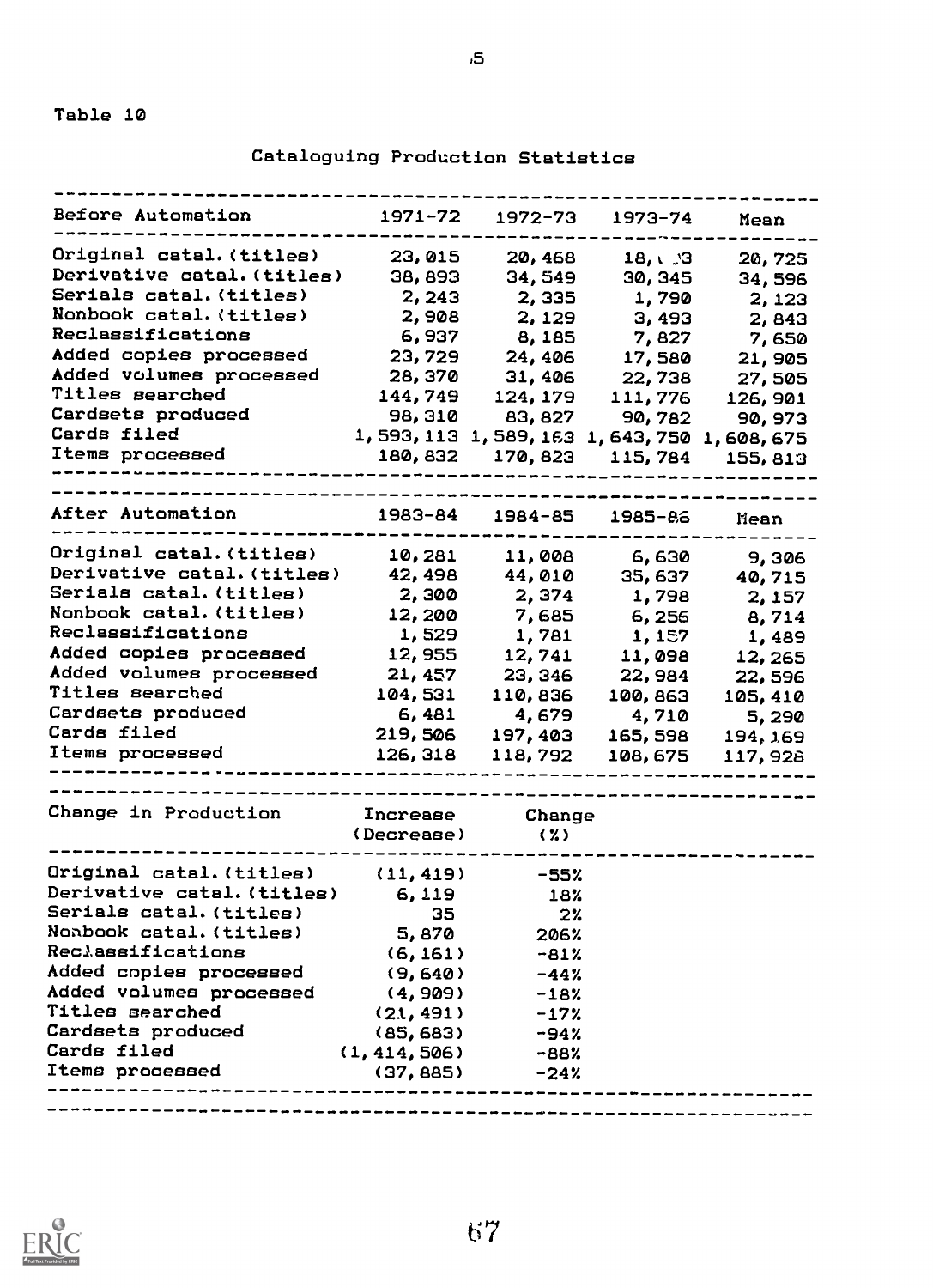Comparison of Annual Cataloguing Production per Staff Member

| Description                                    | 1973  | 1986            |                                          | Incr. Change |
|------------------------------------------------|-------|-----------------|------------------------------------------|--------------|
|                                                |       |                 | (Mean) (Mean) (Decr.)                    | (2)          |
| All catal. (titles/librarian, LA4, LA3) 989    |       | 1,098           | 109<br>--------------------------------- | 11%          |
| Original catal. (titles/librarian)             | 1,052 | 600             | (452)                                    | $-43%$       |
| Derivative catal. (titles/LA4 and LA3)         | 706   | 986             | 280                                      | - 40%        |
| Nonbook catal. (titles/librarian and LA4)      | 74    | 254             | 180                                      | 245%         |
| Reclassifications/librarian and LA4            | 198   | - 43            | (155)                                    | $-78%$       |
| Added copies processed/LA3                     | 728   | 545             | (183)                                    | $-25%$       |
| Added volumes processed/LA3                    | 914   | 1,004           | - 90                                     | 10%          |
| Titles searched/LA4 and LA3                    |       | $2,590$ $2,552$ | (38)                                     | $-1\%$       |
| Items proctssed/LA1<br>_______________________ |       |                 | 9,330 19,655 10,325                      | 11.22        |

The mean production figures for 1971-74 and for 1983-86 were used. The 1973 adjusted staff figures were used.